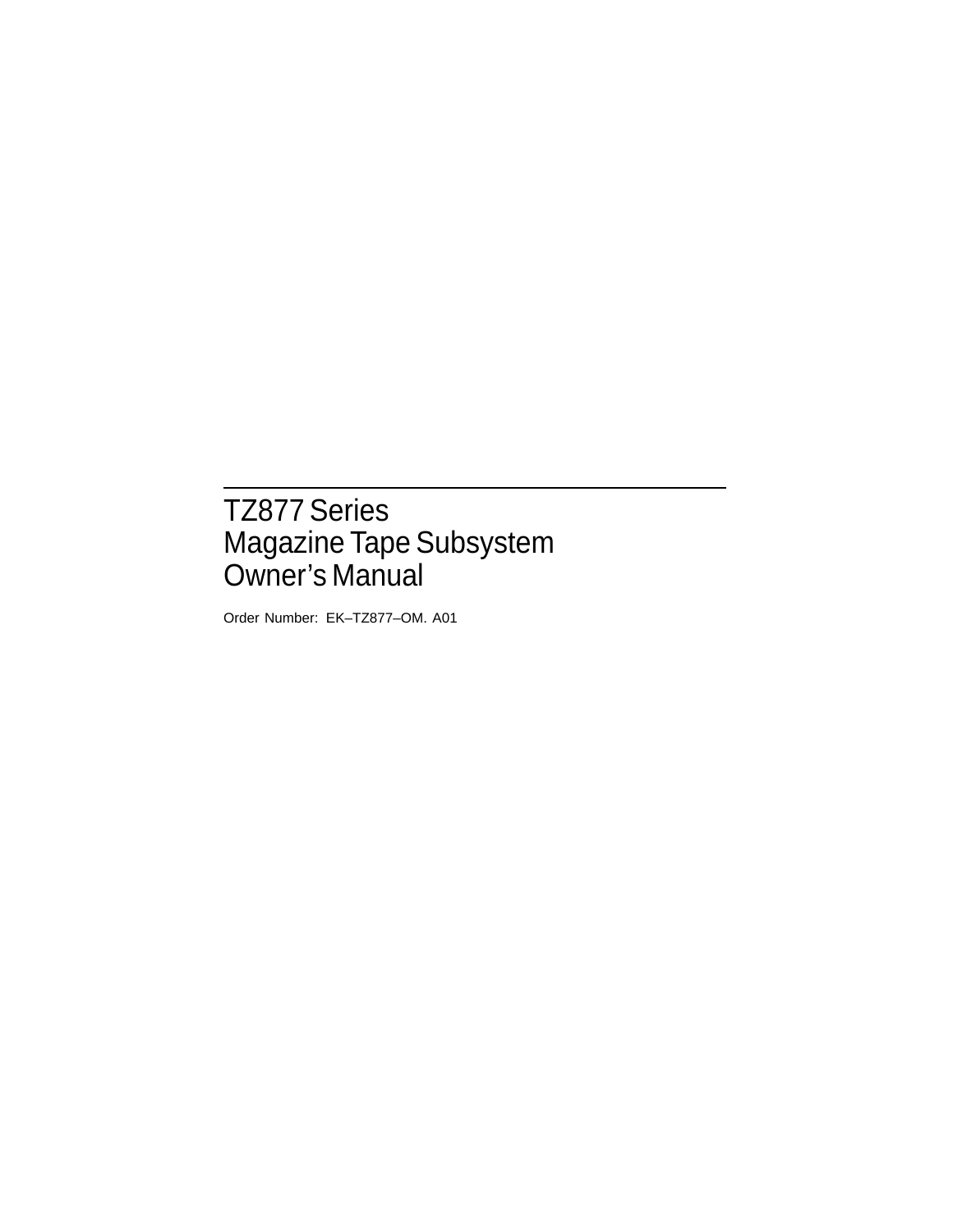#### **First Edition, November 1993**

© Digital Equipment Corporation 1993.

All Rights Reserved.

**FCC NOTICE:** The equipment described in this manual generates, uses, and may emit radio frequency energy. The equipment has been type tested and found to comply with the limits for a Class A computing device pursuant to Part 15 of FCC Rules, which are designed to provide reasonable protection against such radio frequency interference when operated in a commercial environment. Operation of this equipment in a residential area may cause interference, in which case the user at his own expense may be required to take measures to correct the interference.

Achtung! Dieses ist ein Gerät der Funkstörgrenzwertklasse A. In Wohnbereichen können bei Betrieb dieses Gerätes Rundfunkstörungen auftreten, in welchen Fällen der Benutzer für entsprechende Gegenmaßnahmen verantwortlich ist.

Attention! Ceci est un produit de Classe A. Dans un environment domestique, ce produit risque de créer des interférences radioélectriques, il appartiendra alors à l'utilisateur de prendre les mesures spécifiques appropriées.

The following are trademarks of Digital Equipment Corporation: BASIC, CompacTape, DECdirect, DECmailer, DECservice, InfoServer, KFQSA, MicroVAX, MicroVAX II, SERVICenter, TF, TK, TZ, ULTRIX, VAX, VAX 4000, VAX 6000, VAXserver, VAXsimPLUS, VMS, and the DIGITAL logo.

This document was prepared using VAX DOCUMENT, Version 2.1.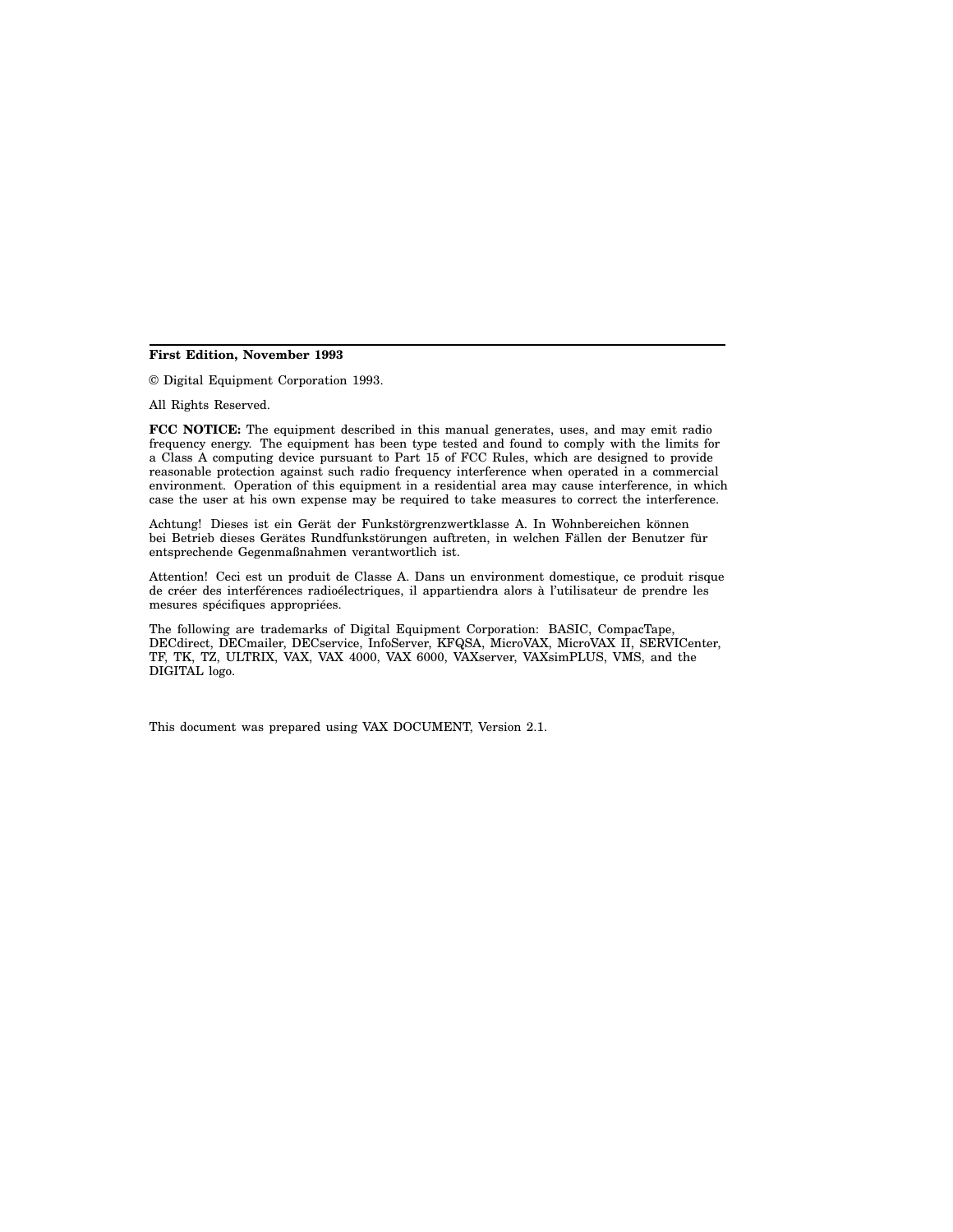# **Contents**

|                |                  |                                   | ix            |
|----------------|------------------|-----------------------------------|---------------|
| 1              | <b>Overview</b>  |                                   |               |
|                | 1.1              |                                   | $1 - 1$       |
|                | 1.2              |                                   | $1 - 3$       |
|                | 1.2.1            |                                   | $1 - 5$       |
|                | 1.3              |                                   | $1 - 6$       |
|                | 1.4              |                                   | $1 - 6$       |
|                | 1.5              |                                   | $1 - 8$       |
|                | 1.5.1            | Loader Transfer Assembly          | $1 - 8$       |
|                | 1.5.2            |                                   | $1 - 10$      |
|                | 1.5.3            |                                   | $1 - 10$      |
|                | 1.5.4            | SCSI Controller Module            | $1 - 10$      |
|                | 1.5.5            |                                   | $1 - 10$      |
|                | 1.6              | CompacTape III Cartridge          | $1 - 11$      |
|                | 1.6.1            |                                   | $1 - 12$      |
|                | 1.6.2            | Cartridge Compatability           | $1 - 12$      |
|                | 1.6.3            | Selecting Density with the TZ877  | $1 - 12$      |
|                | 1.6.3.1          | Using the ULTRIX Operating System | $1 - 13$      |
|                | 1.6.4            | Cartridge Reliability             | $1 - 13$      |
|                | 1.7              |                                   | $1 - 14$      |
|                | 1.8              |                                   | $1 - 16$      |
| 2 <sup>1</sup> | <b>Operation</b> |                                   |               |
|                | 2.1              |                                   | $2 - 1$       |
|                | 2.2              |                                   | $2 - 1$       |
|                |                  | 17 I C I J IZ                     | $\sim$ $\sim$ |

|       | $2 - 1$ |
|-------|---------|
| 2.3   | $2 - 3$ |
| 2.3.1 | $2 - 3$ |
| 2.3.2 | 2-6     |
| 2.4   | -2–6    |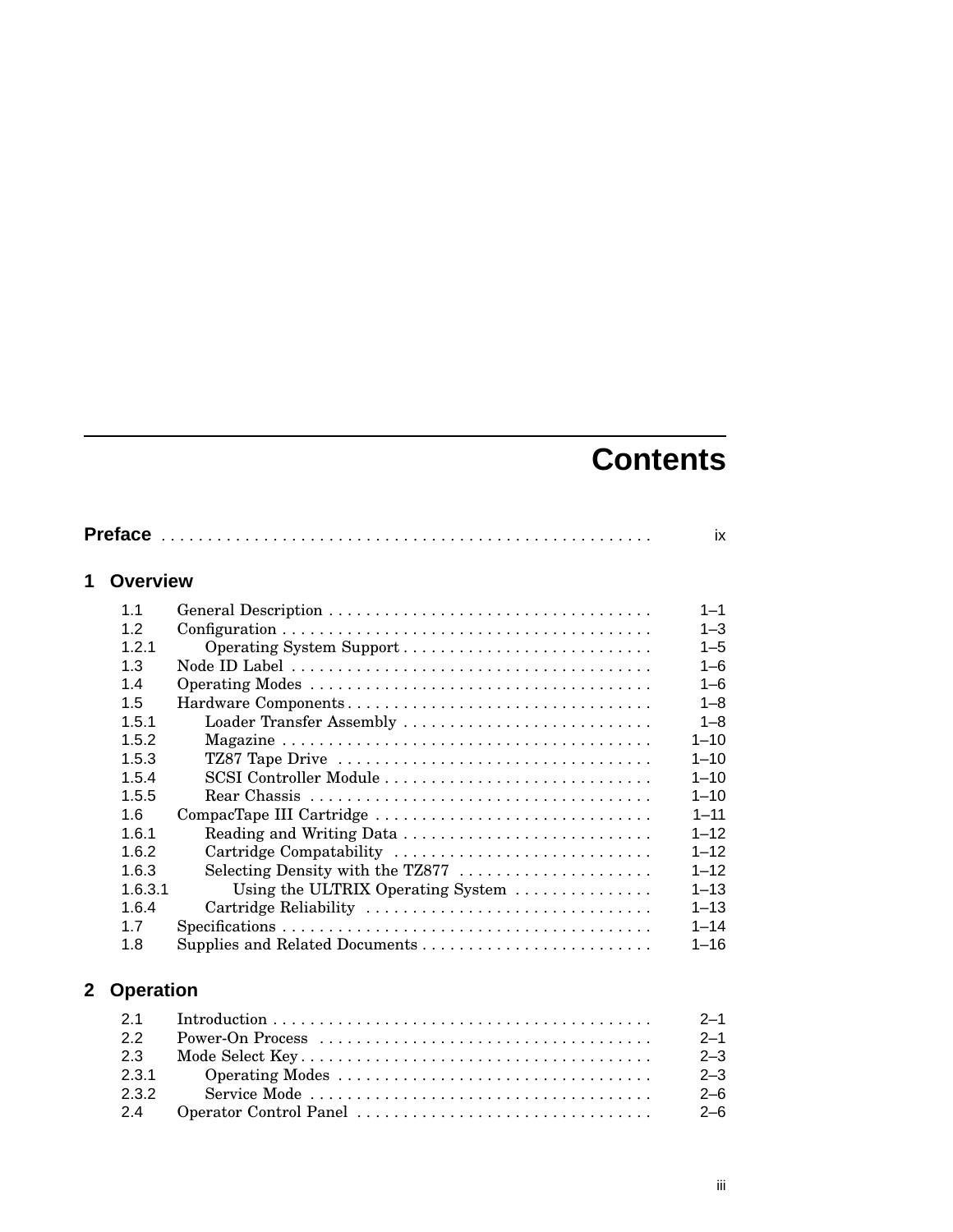| 2.5   | Slot Select, Load/Unload, Eject, and Density Select Button     |          |
|-------|----------------------------------------------------------------|----------|
|       |                                                                | $2 - 10$ |
| 2.5.1 | Selecting a Cartridge                                          | $2 - 10$ |
| 2.5.2 | Loading the Cartridge                                          | $2 - 10$ |
| 2.5.3 |                                                                | $2 - 10$ |
| 2.5.4 | Unloading the Cartridge                                        | $2 - 12$ |
| 2.5.5 |                                                                | $2 - 13$ |
| 2.6   |                                                                | $2 - 13$ |
| 2.6.1 | Inserting a Cartridge into the Front of the Magazine $\dots$ . | $2 - 13$ |
| 2.6.2 | Removing a Cartridge from the Magazine                         | $2 - 16$ |
| 2.6.3 | Removing the Magazine from the Receiver                        | $2 - 16$ |
| 2.6.4 | Installing the Magazine into the Receiver                      | $2 - 16$ |
| 2.7   |                                                                | $2 - 19$ |
| 2.7.1 | Configuration Guidelines                                       | $2 - 19$ |
| 272   | Switchpack Location                                            | $2 - 19$ |
| 2.7.3 | To Disable Parity Checking                                     | $2 - 21$ |
| 2.7.4 | Changing the SCSI ID                                           | $2 - 21$ |

## **3 Error Conditions and Problem Resolutions**

| 3.1     |                           | $3 - 1$ |
|---------|---------------------------|---------|
| 3.2     |                           | $3 - 1$ |
| 3.3     |                           | $3 - 3$ |
| 3.4     |                           | $3 - 3$ |
| 3.5     |                           | $3 - 4$ |
| 3.5.1   |                           | $3 - 5$ |
| 3.5.1.1 | Clearing a Magazine Fault | $3 - 5$ |
| 3.5.2   |                           | $3-6$   |
| 3.5.2.1 | Clearing a Loader Fault   | $3 - 6$ |
| -3.6    |                           | $-6$    |

## **4 Head Cleaning**

| 4.1 | $Introduction \dots \dots \dots \dots \dots \dots \dots \dots \dots \dots \dots \dots \dots \dots$ | 4—1 |
|-----|----------------------------------------------------------------------------------------------------|-----|
| 4.2 | Using the CleaningTape III Cartridge                                                               | 4–1 |
| 4.3 | Inserting the CleaningTape III Cartridge into the Magazine                                         | 4–5 |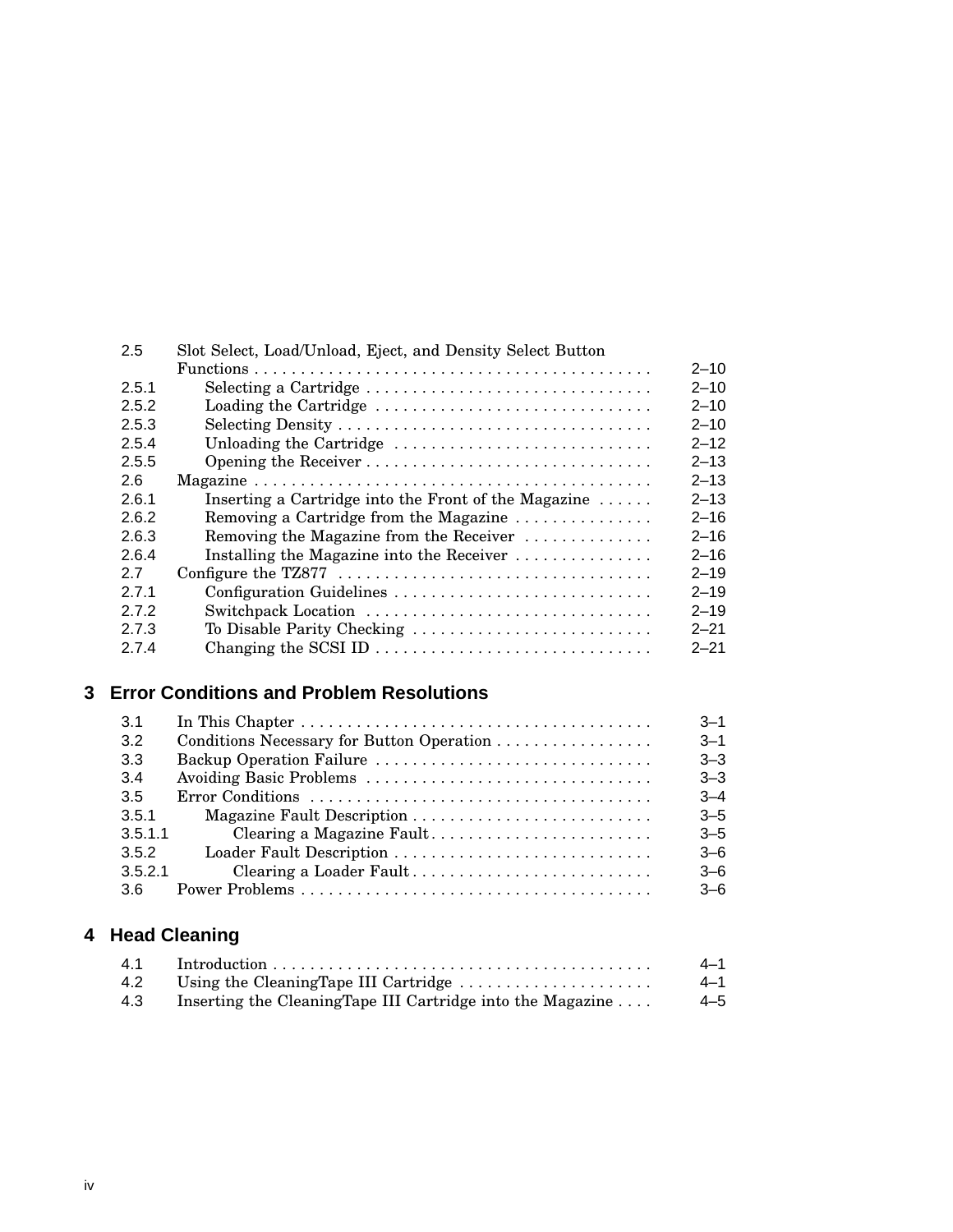## **A VMS Operating System Commands**

| A 1   |                    | $A-1$   |
|-------|--------------------|---------|
| A.2   |                    | $A-1$   |
| A 2 1 |                    | $A-2$   |
| A 2 2 | DEALLOCATE Command | $A-2$   |
| A 2 3 |                    | $A-2$   |
| A 24  |                    | $A - 3$ |
| A 25  |                    | $A - 4$ |
| A 26  | DISMOUNT Command   | $A-4$   |
| A 2 7 | INITIALIZE Command | $A-5$   |

#### **B Using the TZ877 Subsystem with the ULTRIX Operating System**

| B.1          |                                                       | $B-1$   |
|--------------|-------------------------------------------------------|---------|
| B.2          | Adding the TZ877 to the ULTRIX System                 | $B-1$   |
| B.2.1        | Connecting the TZ877 to ULTRIX                        | $B-1$   |
| B.2.2        | Checking the ULTRIX System Configuration File         | $B-2$   |
| B.2.3        | Creating an Entry                                     | $B-2$   |
| B.2.4        | Building the Kernel, Rebooting the System             | $B-3$   |
| B.2.5        | Creating Logical Device Names for the TZ877 Subsystem | $B-3$   |
| B.3          | Getting Maximum Capacity and Performance              | $B-4$   |
| B.3.1        | Getting Maximum Storage Capacity and                  |         |
|              | Recommendations                                       | $B-5$   |
| <b>B.3.2</b> | Maximizing Performance                                | $B-6$   |
| B.4          | Doing Unattended Backups                              | $B-6$   |
| <b>B.4.1</b> | Developing Unattended Backup Shell Scripts            | $B - 7$ |
| <b>B.5</b>   |                                                       | $B-9$   |
| B.6          | Using ULTRIX Tape Commands                            | $B-11$  |
| B.6.1        | Using the tar Command                                 | $B-11$  |
| B.6.2        | Using the dump Command                                | $B-12$  |
| B.6.3        | Using the restore Command                             | $B-12$  |
| B.6.4        | Using the dd Command                                  | $B-13$  |
| B.6.5        | Using the ltf Command                                 | $B-14$  |
| B.6.6        |                                                       | $B-15$  |
| <b>B.6.7</b> |                                                       | $B-15$  |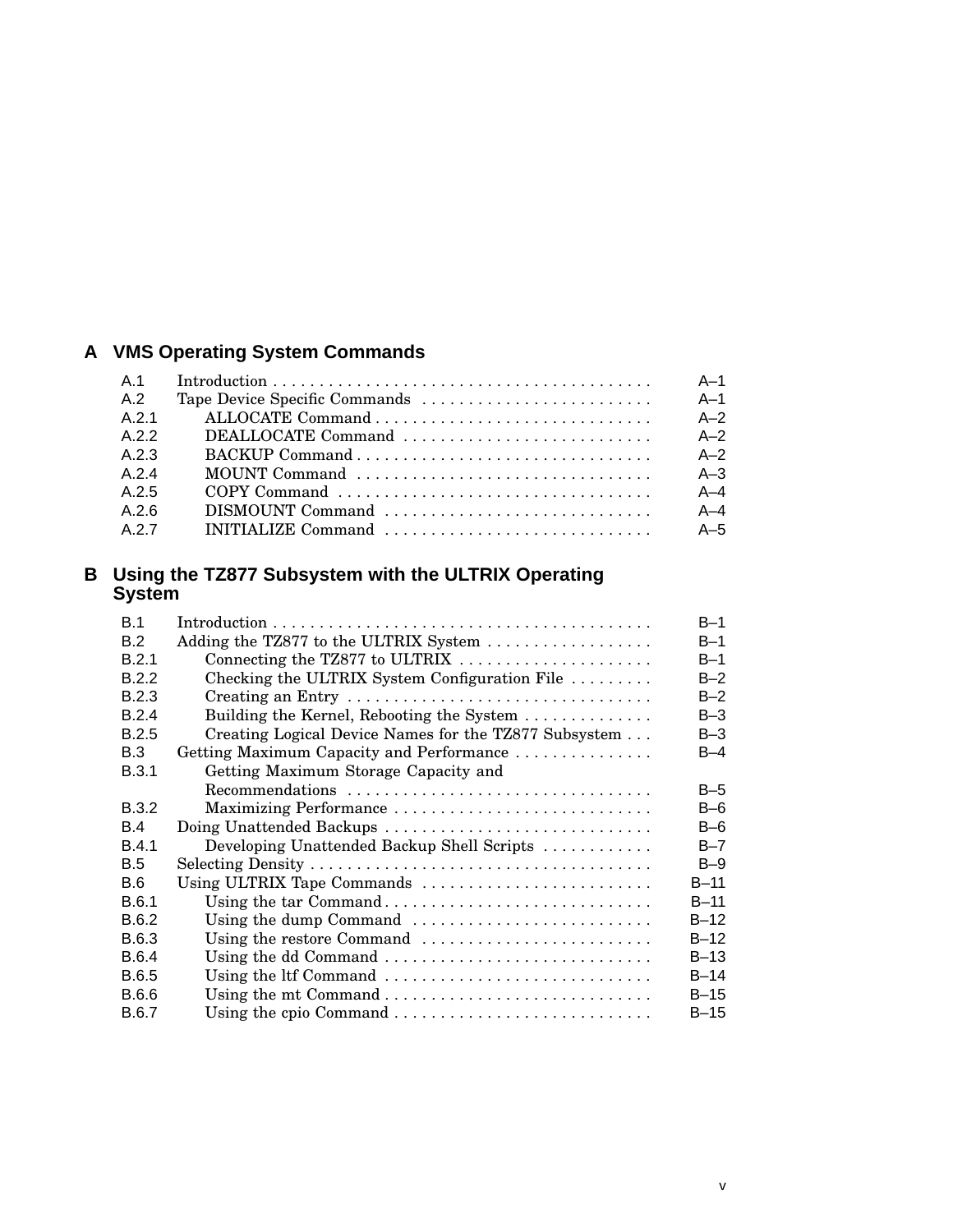# **C Service Offerings**

|  | $C-1$ |
|--|-------|
|  | $C-1$ |
|  | $C-1$ |
|  | C-2   |
|  |       |

## **Figures**

| $1 - 1$ | Front View of the TZ877 Magazine Tape Subsystem                                          | $1 - 2$  |
|---------|------------------------------------------------------------------------------------------|----------|
| $1 - 2$ | $SZ107$ Pedestal $\ldots \ldots \ldots \ldots \ldots \ldots \ldots \ldots \ldots \ldots$ | $1 - 4$  |
| $1 - 3$ | TZ877 Subsystem Mode Select Key Symbols                                                  | $1 - 7$  |
| $1 - 4$ | TZ877 Magazine Tape Subsystem Block Diagram                                              | $1 - 9$  |
| $1 - 5$ | CompacTape III Cartridge                                                                 | $1 - 11$ |
| $2 - 1$ |                                                                                          | $2 - 5$  |
| $2 - 2$ | Write-Protect Switch on a Cartridge                                                      | $2 - 14$ |
| $2 - 3$ | Inserting a Cartridge into the Magazine                                                  | $2 - 15$ |
| $2 - 4$ | Removing a Cartridge from the Front of the Magazine                                      | $2 - 17$ |
| $2 - 5$ |                                                                                          | $2 - 18$ |
| $2 - 6$ | DISABLE PARITY and SCSI ID Switches                                                      | $2 - 20$ |
| $3 - 1$ | Opening the Cartridge Door to Check the Tape Leader $\dots$ .                            | $3 - 4$  |
| $4 - 1$ | CleaningTape III Cartridge                                                               | $4 - 2$  |
| $4 - 2$ |                                                                                          | $4 - 4$  |
|         |                                                                                          |          |

## **Tables**

| $1 - 1$ | TZ877 VMS Restrictions                                 | $1 - 5$  |
|---------|--------------------------------------------------------|----------|
| $1 - 2$ | Read/Write Cartridge Compatibility with the TZ87 Drive | $1 - 12$ |
| $1 - 3$ | TZ877 Magazine Tape Subsystem Specifications           | $1 - 14$ |
| $1 - 4$ | TZ87 Tape Drive Specifications                         | $1 - 15$ |
| $1 - 5$ |                                                        | $1 - 16$ |
| $1 - 6$ |                                                        | $1 - 16$ |
| $2 - 1$ |                                                        | $2 - 1$  |
| $2 - 2$ |                                                        | $2 - 6$  |
| $2 - 3$ |                                                        | $2 - 12$ |
| $3 - 1$ | TZ877 OCP Button Conditions                            | $3 - 2$  |
|         |                                                        |          |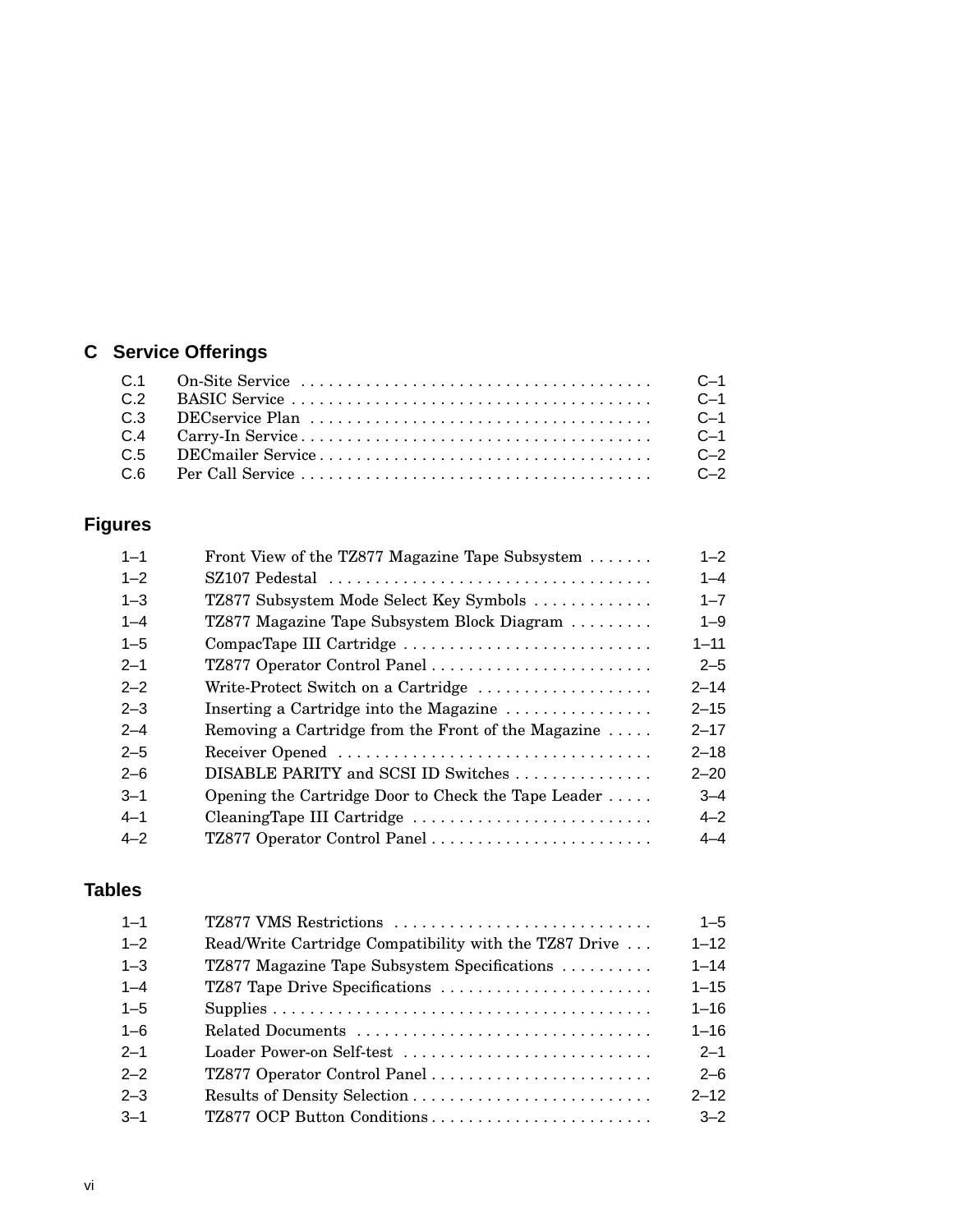| $B-1$   | Determining the Tape Name | $B-2$  |
|---------|---------------------------|--------|
| $B-2$   | Maximum Capacity          | $B-4$  |
| $B-3$   |                           | $B-11$ |
| $B-4$   | Common dump Options       | $B-12$ |
| $B-5$   |                           | $B-13$ |
| $B-6$   | Common dd Options         | $B-13$ |
| $B - 7$ |                           | $B-14$ |
| $B-8$   |                           | $B-15$ |
| $B-9$   |                           | $B-16$ |
|         |                           |        |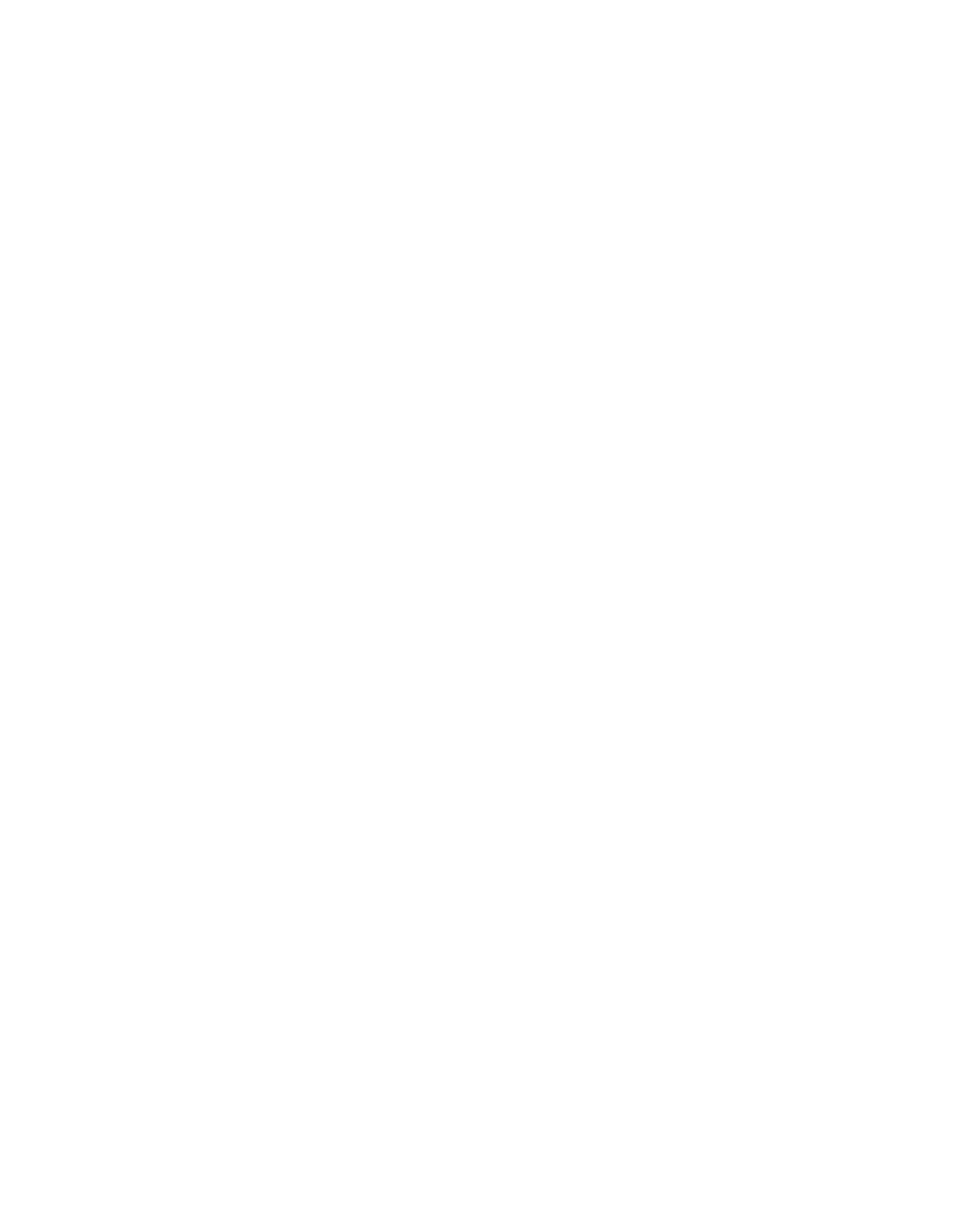# **Preface**

#### **Purpose**

This manual introduces the TZ877 magazine tape subsystem and describes operating procedures.

### **Manual Structure**

Chapter 1, Overview, provides a basic product description and specifications for the TZ877 magazine tape subsystem.

Chapter 2, Operation, describes the power-on process, the keys and indicators on the operator control panel (OCP), the operating modes of the Mode Select key, and the magazine and cartridge removal and replacement processes.

Chapter 3, Error Conditions and Problem Resolutions, describes the necessary conditions to use OCP buttons, backup operation failures, error indications, and power problems.

Chapter 4, Head Cleaning, describes how to clean the tape drive read/write heads via the magazine.

Appendix A, VMS Operating System Commands, describes VMS commands used with tape devices.

Appendix B, Using the TZ877 Subsystem with the ULTRIX Operating System, describes how to add the TZ877 subsystem to your ULTRIX operating system, how to get maximum capacity and performance from the TZ877 subsystem, using the TZ877 for unattended backups, and using various ULTRIX commands to save information on the TZ877 subsystem.

Appendix C, Service Offerings, describes maintenance plans offered by Digital Services.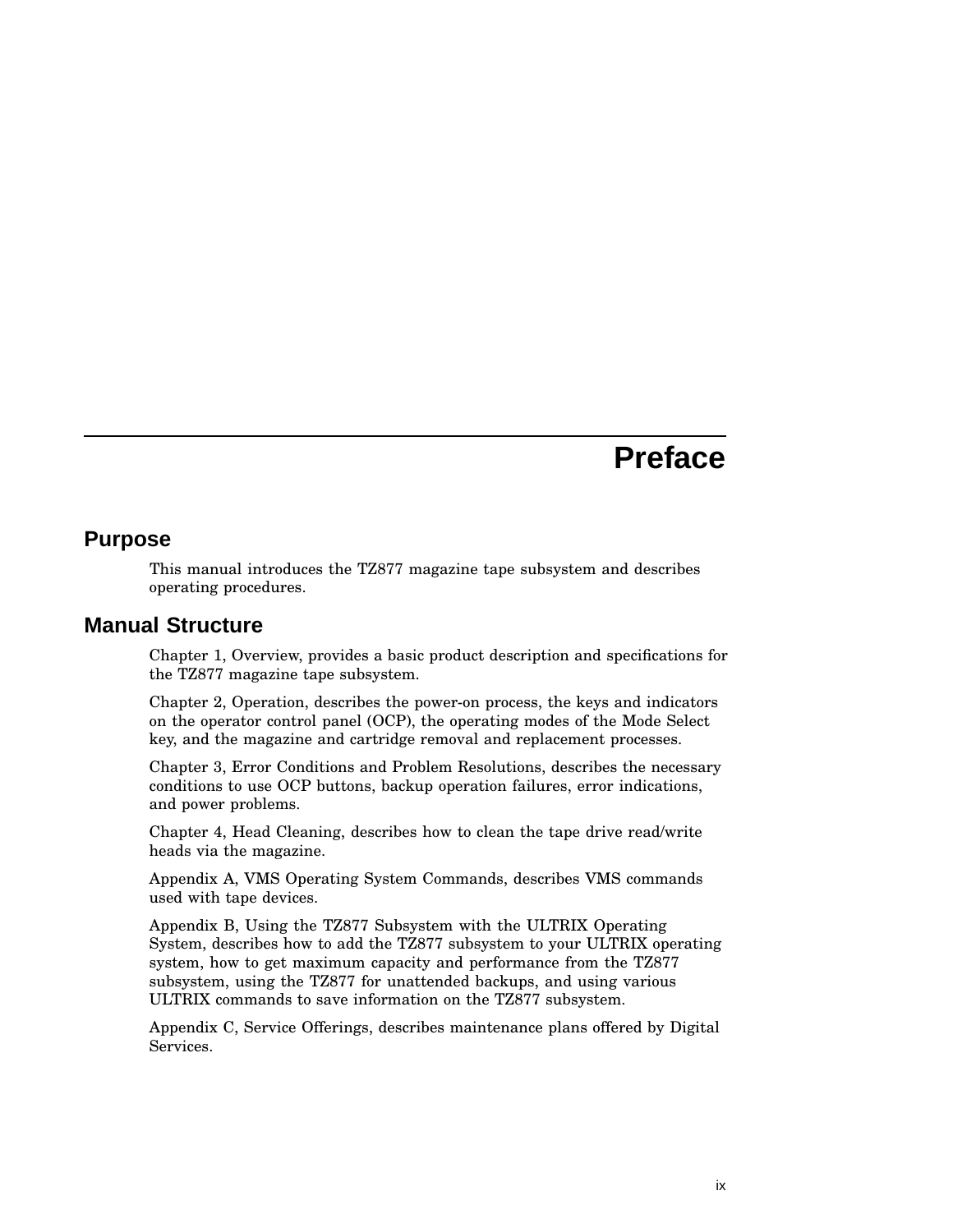## **Intended Audience**

This manual is intended for the TZ877 subsystem owner. It is for system managers, computer operators, or anyone who uses magazine tape subsystems. Prior knowledge of and experience with VMS, ULTRIX, or OSF1 operating systems and commands and tape devices is assumed.

## **Conventions**

The term *TZ877* refers to the TZ877 magazine tape subsystem.

The term *OCP pushbuttons* refers to the Eject, Load/Unload, Slot Select, and Density Select buttons on the operator control panel (OCP) of the TZ877 subsystem.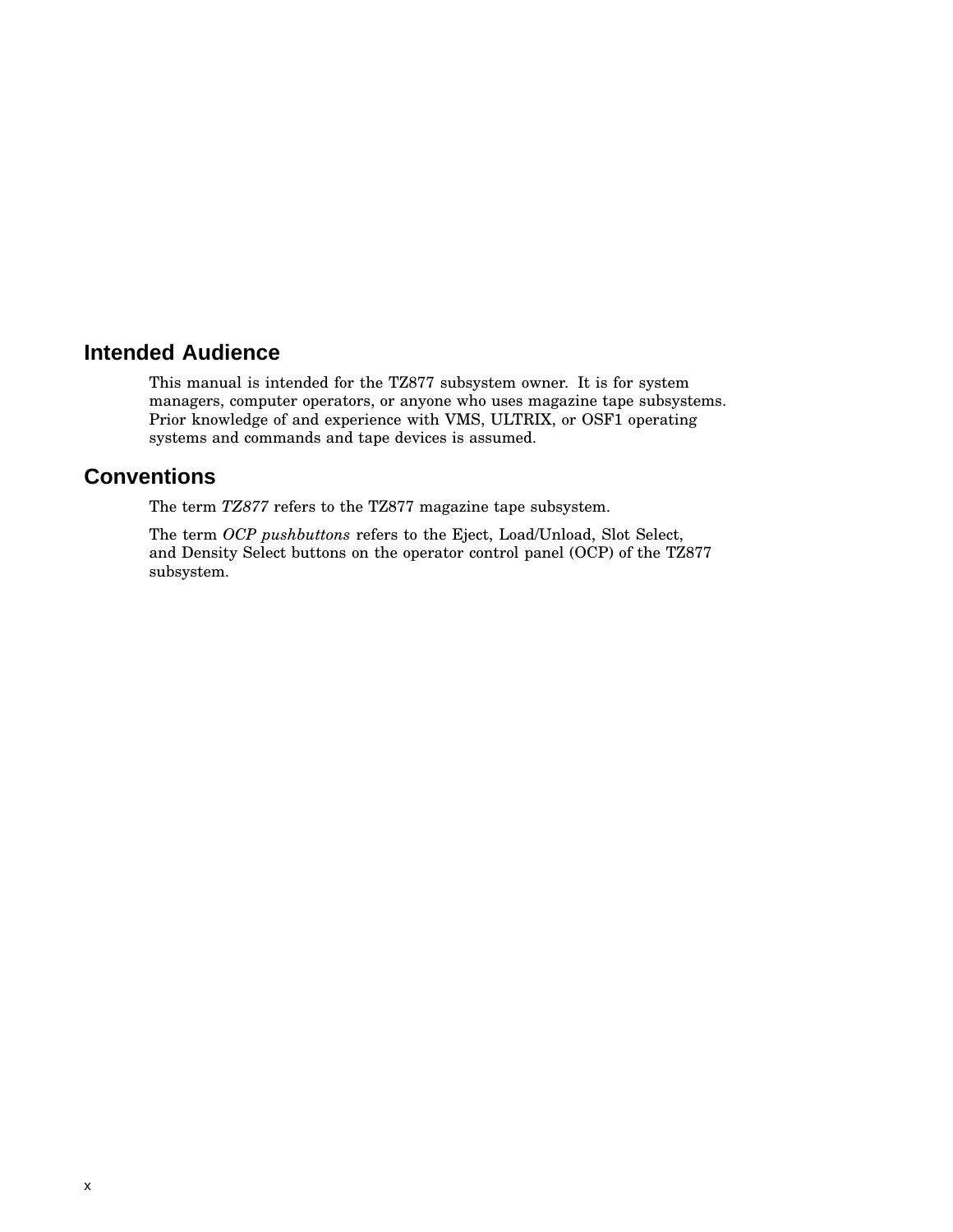# **1 Overview**

This chapter describes the TZ877 magazine tape subsystem and its functions.

## **1.1 General Description**

The TZ877 magazine tape subsystem (Figure  $1-1$ ) is an electromechanical device that performs automatic, sequential tape operations. The TZ877 subsystem when operating in noncompressed mode has a maximum transfer rate of 1.25 Mbytes/s. When operating in compressed mode the maximum transfer rate is 2.5 Mbytes/s write and 3 Mbytes/s read.

The TZ877 subsystem can store:

- More than 10.0 GB data native cartridge capacity, 70.0 GB total
- More than 20.0 GB data at a 2:1 compression ratio, 140.0 GB total

The TZ877 loads and unloads tape cartridges into and from a tape drive to:

- Provide a degree of unattended backup
- Perform single cartridge operations

In addition, the TZ877 executes operating system commands, qualifiers, and parameters to store data from user disk areas to the tape drive.

The TZ877 subsystem includes:

- TZ87 tape drive with Electronic Control Module (ECM)
- Seven cartridge, SCSI-2 Medium Changer device (loader)

Figure 1–1 shows the TZ877 front panel.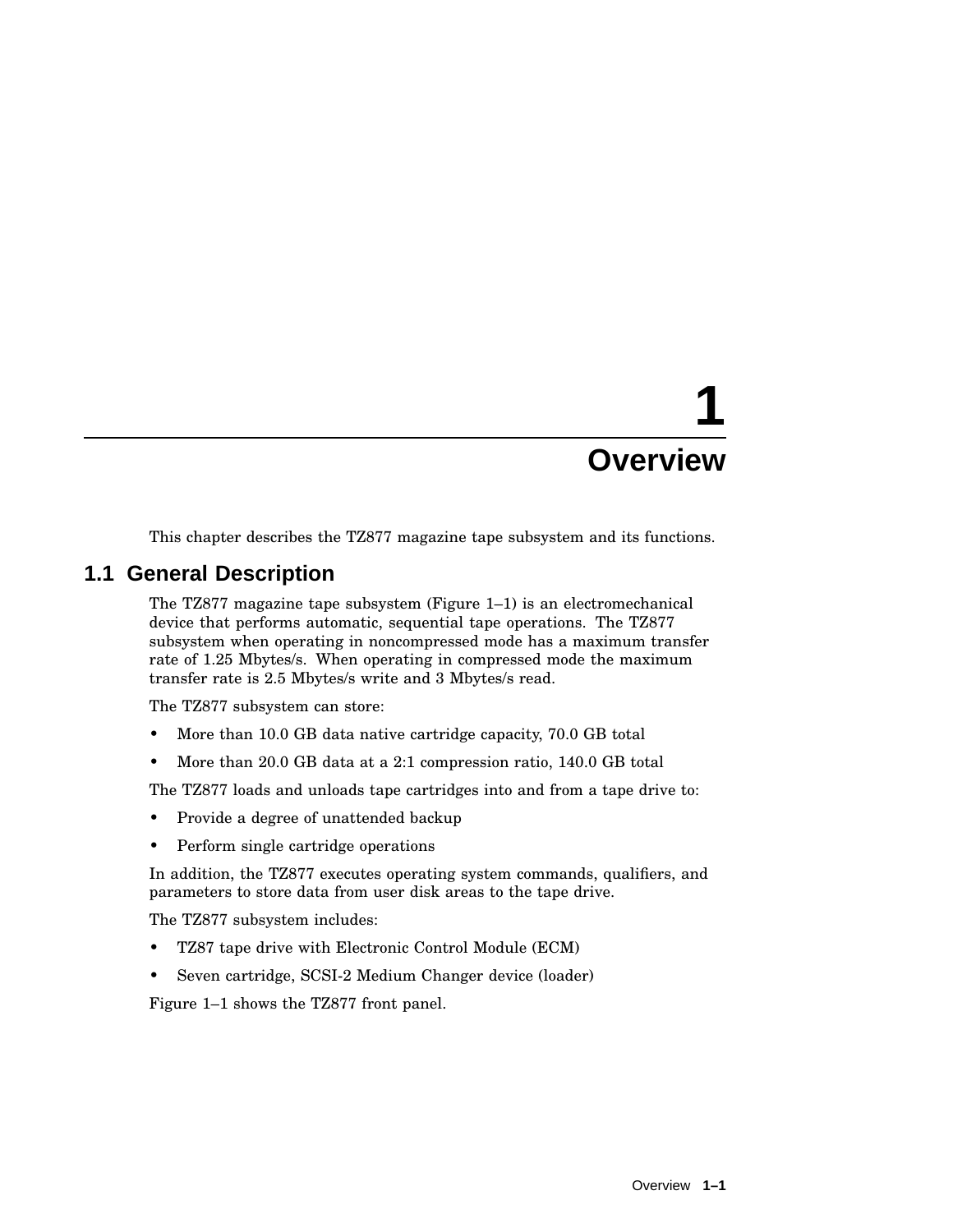

#### **Figure 1–1 Front View of the TZ877 Magazine Tape Subsystem**



ZKO-1217-07-DG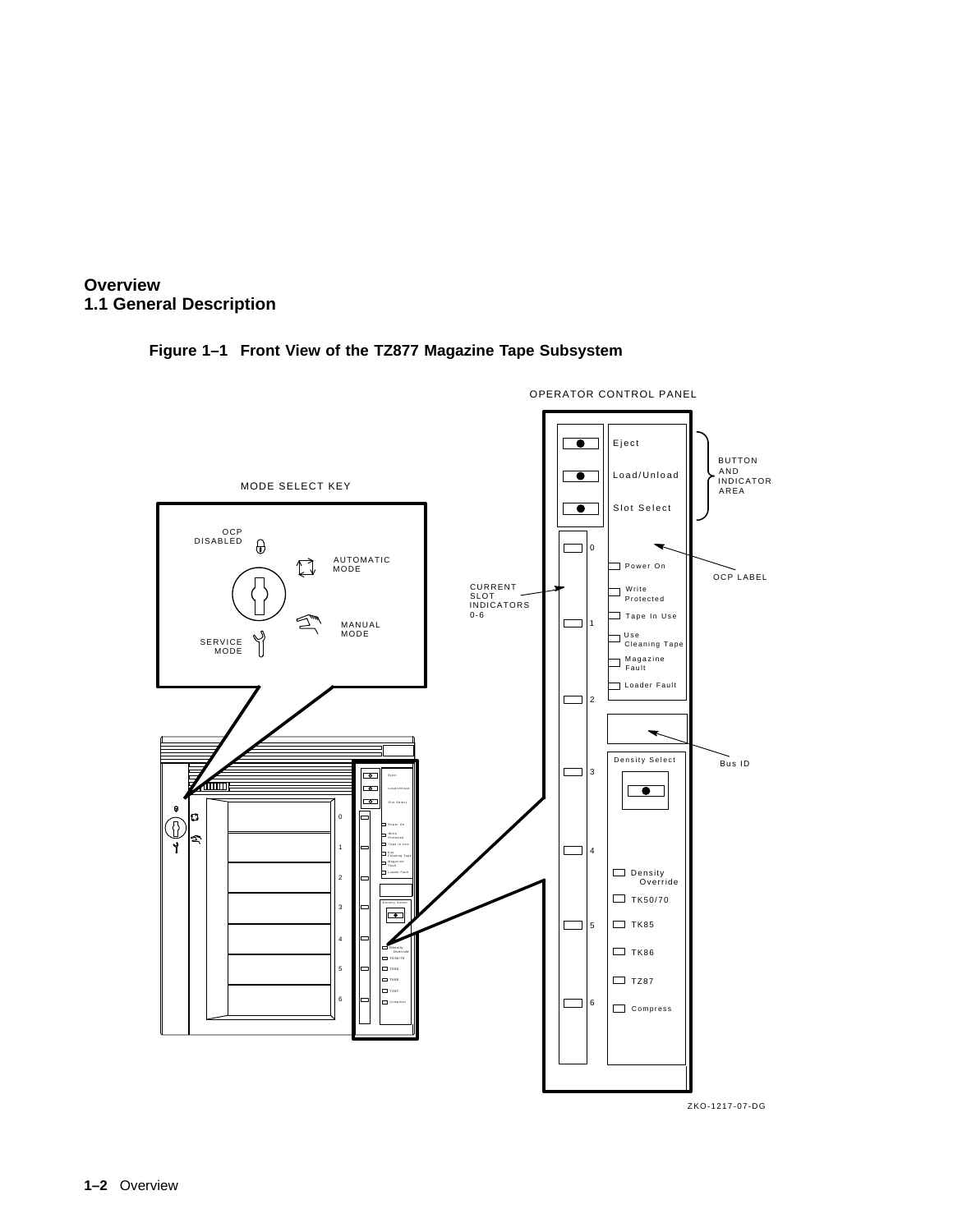#### **Overview 1.2 Configuration**

## **1.2 Configuration**

The TZ877 subsystem can be configured on VAX and RISC systems and it is available for systems with a SCSI bus. The bus is an electrical connection that allows the system's central processing unit (CPU) and main memory to communicate with a device such as the TZ877.

 $\_$  NOTE  $\_$ 

Depending on the model of your TZ877 subsystem, SCSI connections may be supported at a maximum of 25 meters (82 ft).

The TZ877 can be installed in a variety of storage cabinets and is also available in pedestals. For example:

The TZ877 installs in the:

- SZ107 pedestal (Figure 1-2), which contains one factory-installed TZ877 in the upper compartment.
- SW500 or SW800 storage systems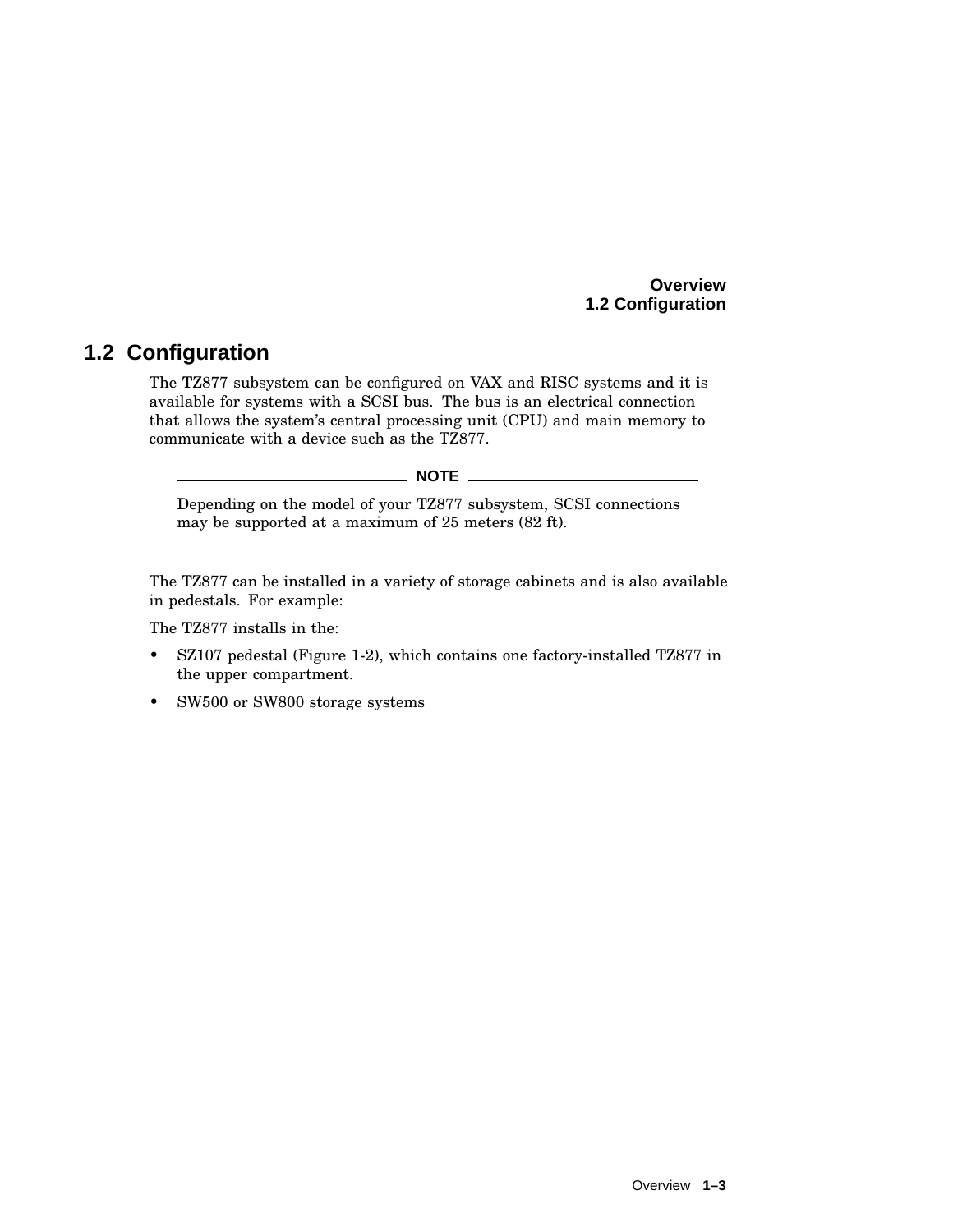





ZKO-1217-25-DG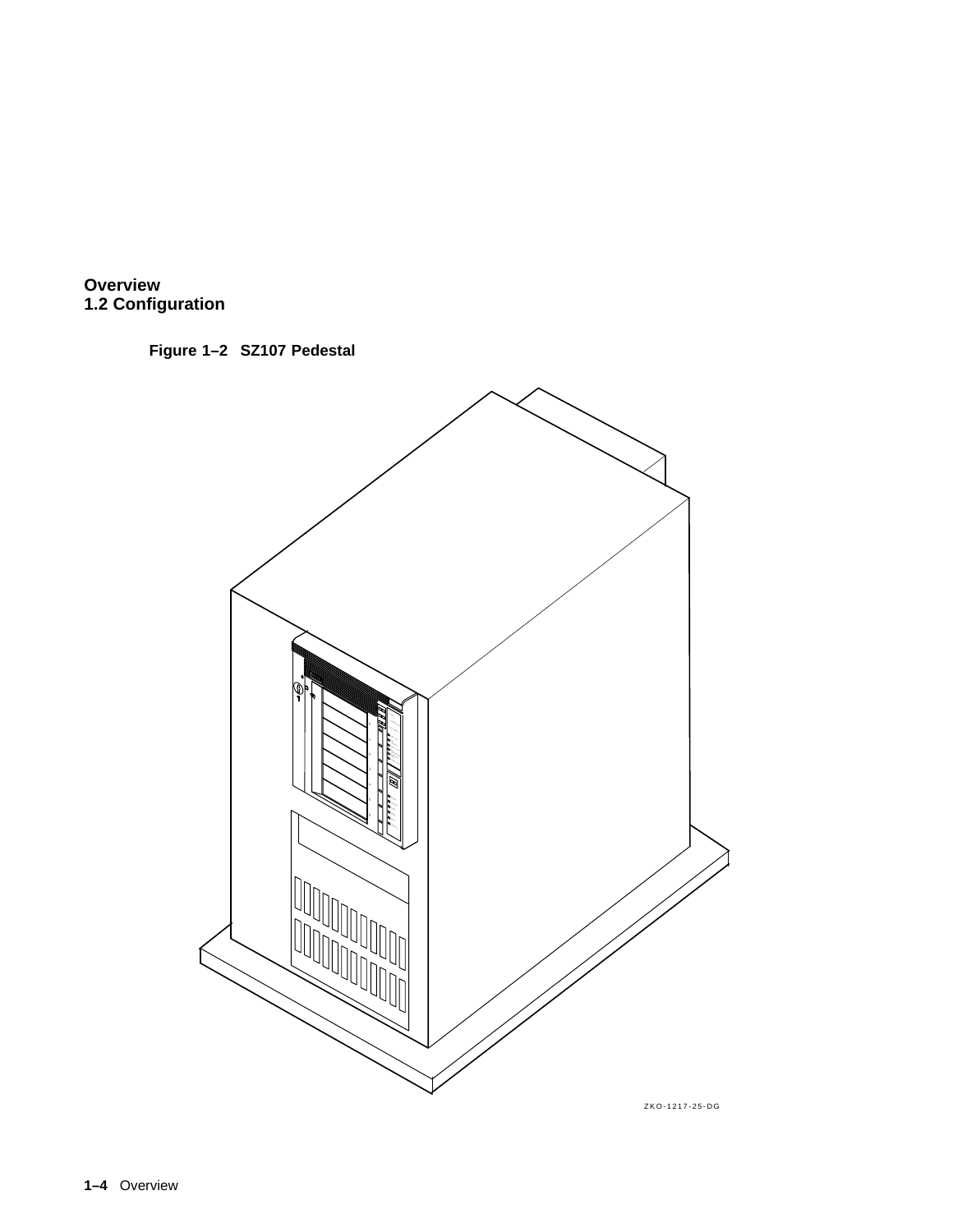**Overview 1.2 Configuration**

#### **1.2.1 Operating System Support**

The TZ877 is supported by various VMS versions with certain restrictions (Table 1–1).

| <b>VMS</b><br><b>Version</b> | Restrictions <sup>1</sup> |  |
|------------------------------|---------------------------|--|
| $<\!\!5.3$                   | X                         |  |
| $5.3\,$                      | 1,2,3                     |  |
| $5.4\,$                      | 1,2,3                     |  |
| $5.4 - 1$                    | 1,2,3                     |  |
| $5.4 - 2$                    | 1,2,3,4                   |  |
| $5.4 - 3$                    | 1,2,3,4                   |  |
| $5.5\,$                      | 1,2,                      |  |
| $5.5 - 1$                    | 1,2,3                     |  |
| $5.5 - 2$                    | 1,2,                      |  |
| $1 - 2 - 1$                  |                           |  |

**Table 1–1 TZ877 VMS Restrictions**

 $1$ KEY

X = Not supported<br>1 = VMS SHOW DEVICE command indicates "generic SCSI tape" and ERROR LOGGING<br>indicates "GENERIC MK SUBSYSTEM." This has little impact on most applications.<br>2 = Standalone BACKUP *not* supported. You cannot too short for cycling period).

 $\_$  NOTE  $\_$ 

VAXsimPLUS does not support SCSI devices.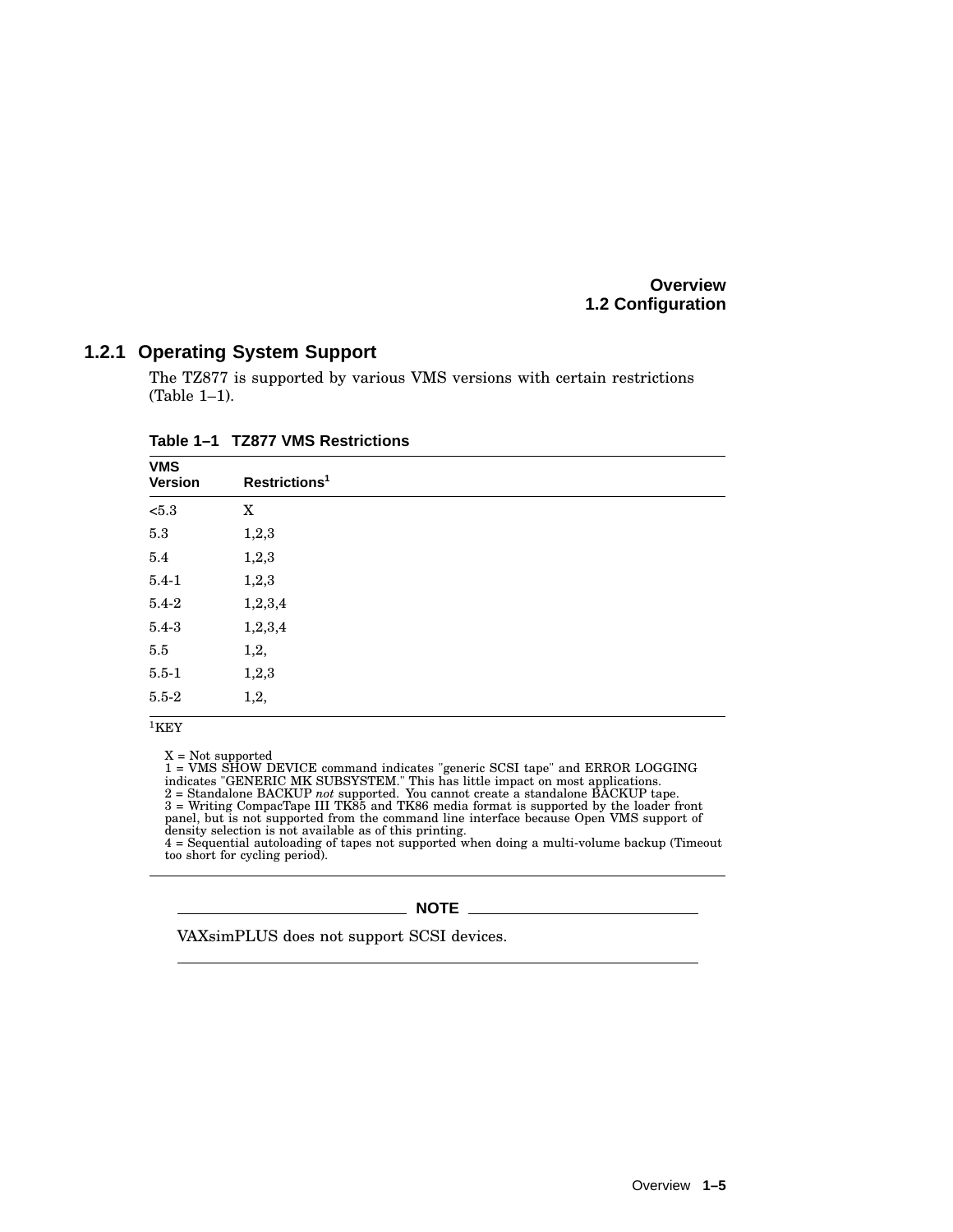#### **Overview 1.2 Configuration**

#### **Performance Consideration**

The VMS backup performance rate of your TZ877 subsystem can depend on your system processor. For example:

- Connecting directly to an embedded bus adapter on such systems as the VAXstation 4000-60, -90, MicroVAX 3100-30, -40, -80, DEC3000- 400, -500 and DEC4000-6x0 provides optimum performance.
- Connecting to a MicroVAX/VAXserver 3xxx (Q–bus) system with a KZQSA adapter can reduce the rate of performance but does not limit the drive's data storage capacity.
- Other factors that can affect the TZ877 subystem's performance include: operating system configuration, backup user account configuration tuning, the backup utility used, the options selected on the backup utility, file system throughput, file fragmentation, block size, compression (on/off), dta type (if compression is on), the amount of CPU memory available, and I/O channel bandwidth. See Appendices A and C for more information on some of these considerations.

## **1.3 Node ID Label**

The operator control panel (OCP) on the TZ877 subsystem has a space for a node ID label you can add. The label identifies the device bus ID number. (This label is in the label kit.) The node ID is preset during manufacturing to zero (0). The Digital Services engineer verifies this setting during installation at the site.

## **1.4 Operating Modes**

The TZ877 subsystem operates—via the Mode Select key (Figure 1-3) in the following modes:

- **OCP Disabled mode** Locks the subsystem into the enclosure and locks the receiver. The pushbuttons on the OCP — Eject, Load/Unload, Slot Select — are disabled. This mode automatically loads the next tape cartridge into the drive after you issue the DISMOUNT command.
- **Automatic mode** Is the subsystem's default or normal mode. It locks the subsystem into the enclosure but leaves the receiver unlocked. This mode automatically loads the next tape cartridge into the drive after you issue the DISMOUNT command. The OCP pushbuttons remain enabled.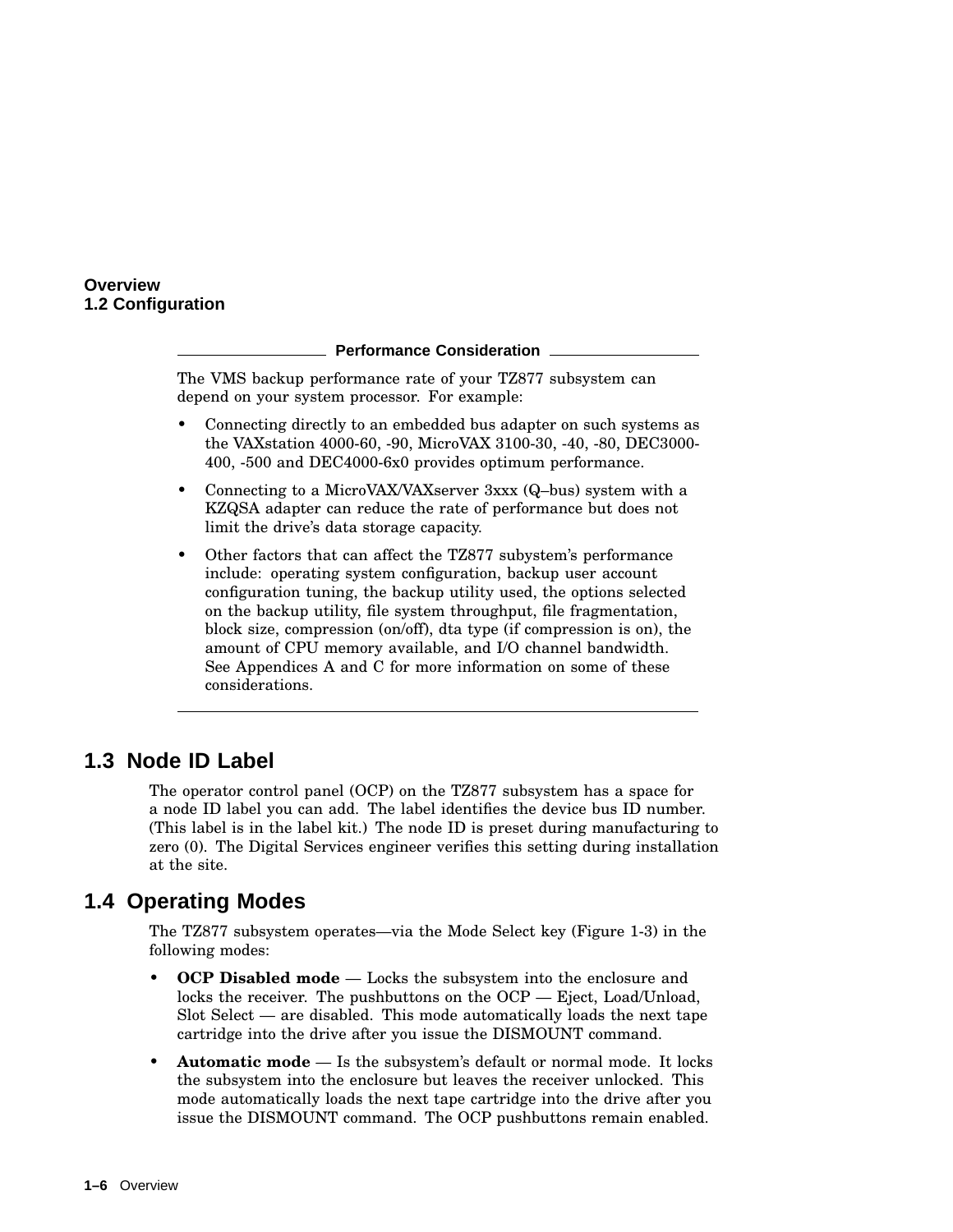#### **Overview 1.4 Operating Modes**

- **Manual mode** Locks the subsystem into the enclosure but leaves the receiver unlocked. This mode allows for single cartridge operations only. The OCP pushbuttons remain enabled. Loading and unloading of cartridges is *not* automatic; operator intervention is required to select the next cartridge.
- **Service mode** Unlocks the subsystem from the enclosure. The subsystem is no longer in Automatic mode. This mode is for Digital Services engineers to use when performing servicing procedures.

You can select these modes using the Mode Select key (Figure 1–3) on the front of the TZ877 subsystem.

See Chapter 2 for information on using the modes and the Mode Select key.

#### **Figure 1–3 TZ877 Subsystem Mode Select Key Symbols**



#### MODE SELECT KEY

SHR\_X1025D\_89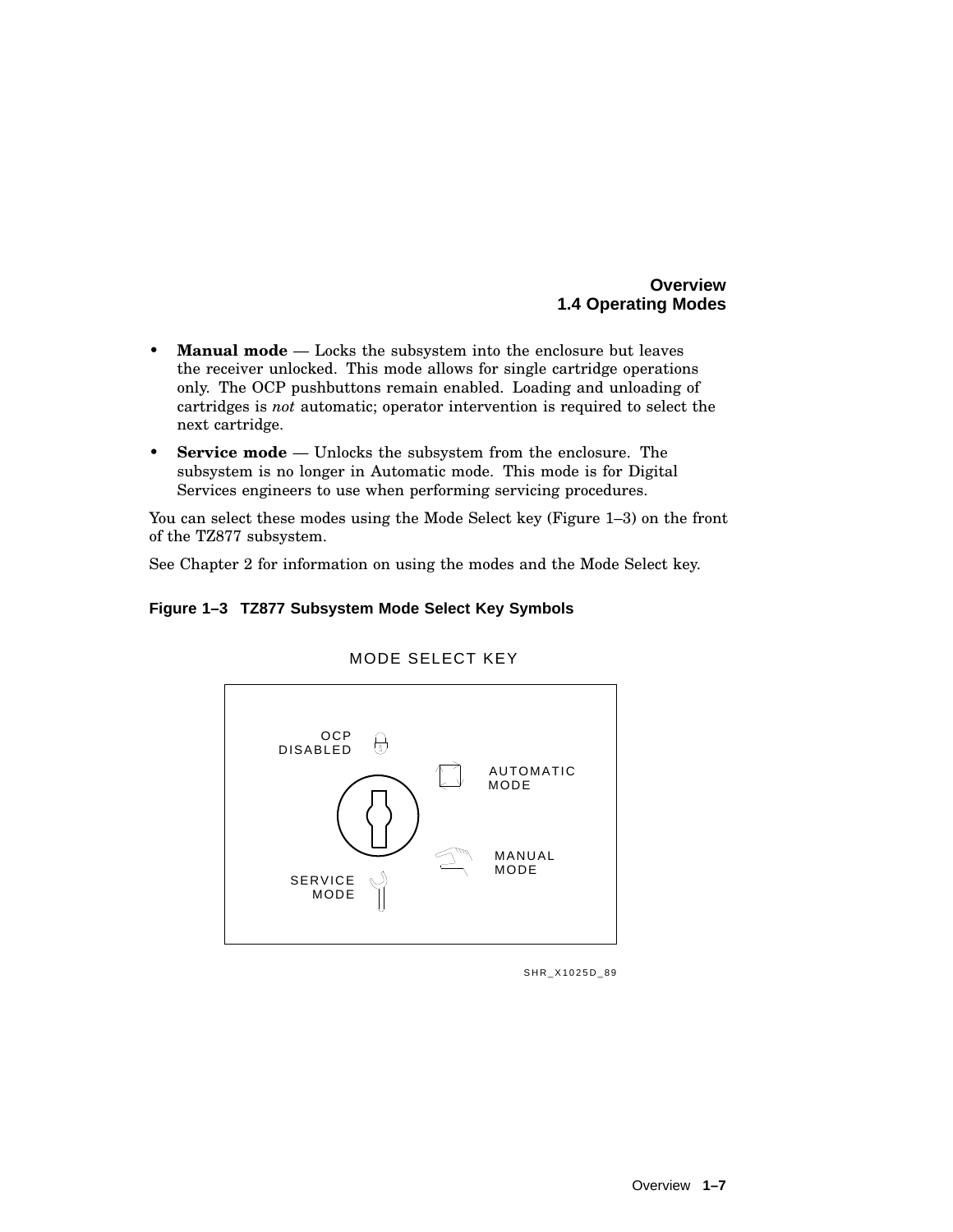#### **Overview 1.5 Hardware Components**

## **1.5 Hardware Components**

The TZ877 magazine tape subsystem consists of the following major hardware components (Figure 1–4):

- Loader transfer assembly
- Magazine
- TZ87 tape drive and controller module
- Rear chassis

#### **1.5.1 Loader Transfer Assembly**

The TZ877 subsystem has a loader transfer assembly that contains the electromechanical assemblies required to store and move cartridges for use by the TZ87 tape drive.

You must insert cartridges into the magazine and insert (and close) the magazine into the receiver. Then:

- 1. An internal elevator mechanism, in the loader transfer assembly, moves to each of the storage slots.
- 2. The elevator loads and unloads cartridges into the drive.
- 3. After the cartridges are used, the elevator returns the cartridges to their original storage slots in the magazine.

The loader transfer assembly:

- Scans the magazine for cartridges
- Unloads cartridges from the magazine
- Loads cartridges into the drive
- Unloads cartridges from the drive
- Returns cartridges to their original slots in the magazine

The loader transfer assembly also contains buttons and indicators called the operator control panel (OCP). Chapter 2 details the OCP.

#### **NOTE**

Do not press the Load/Unload button on the TZ877 OCP to abort functions of the loader transfer assembly. Type  $\overline{Ctr1/Y}$ ,  $\overline{Ctr1/C}$ , or terminate the process that is using the subsystem instead.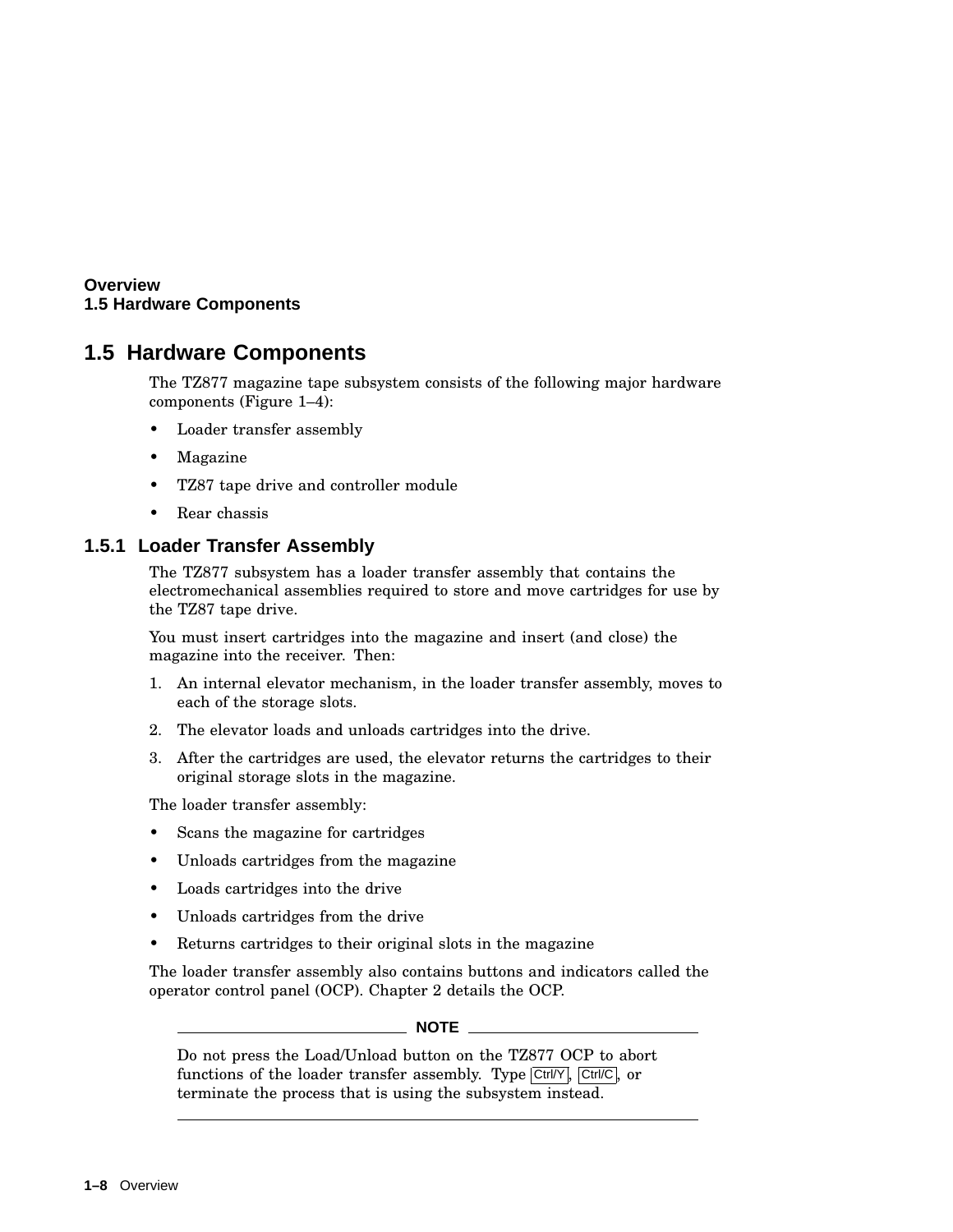**Overview 1.5 Hardware Components**



**Figure 1–4 TZ877 Magazine Tape Subsystem Block Diagram**

ZKO-1217-03-DG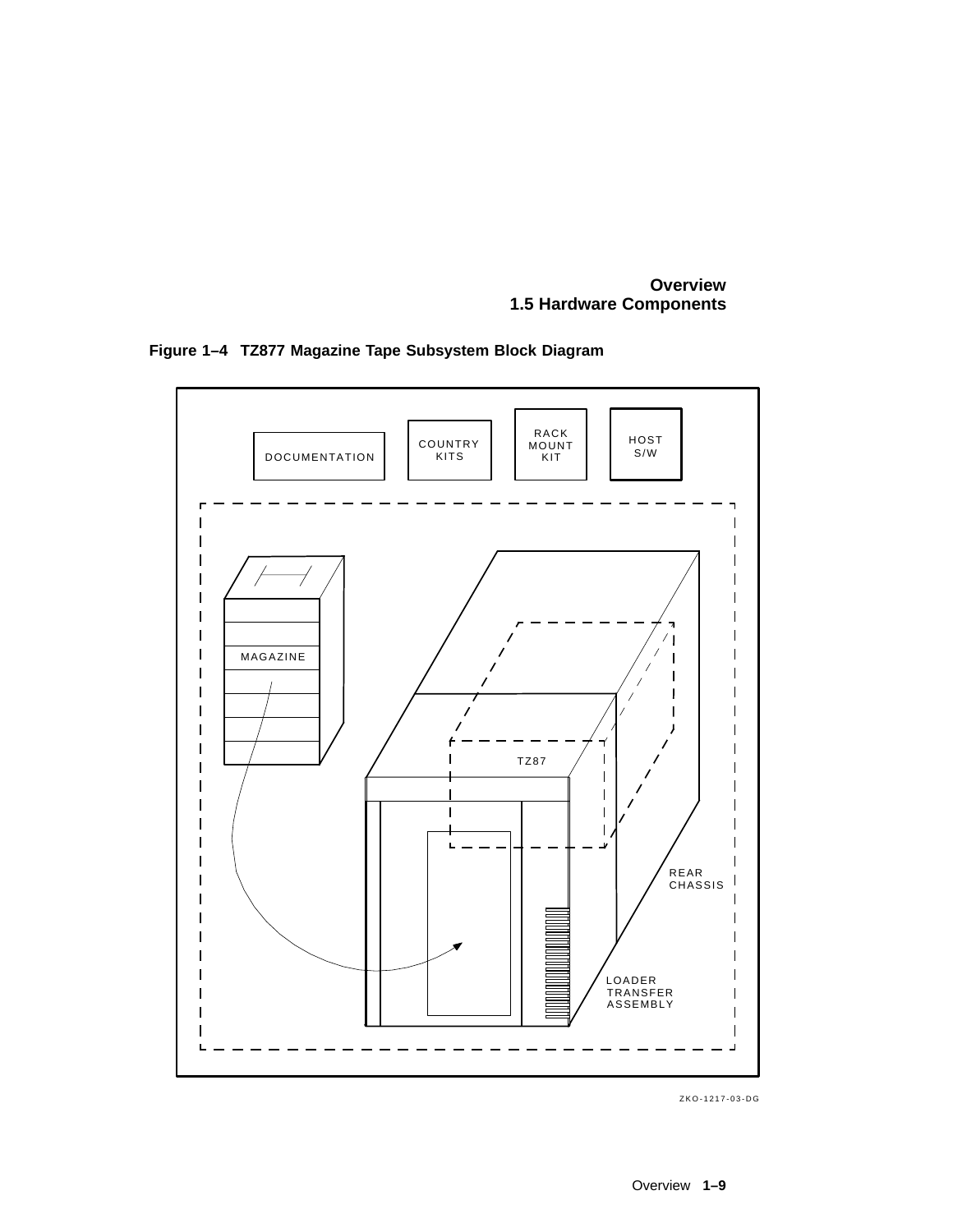#### **Overview 1.5 Hardware Components**

#### **1.5.2 Magazine**

The magazine is a removable storage rack that can store up to seven CompacTape III, CompacTape II, or CompacTape cartridges. The magazine includes seven slots in which the cartridges are loaded. These slots are numbered from 0 to 6 on the *front* of the magazine.

#### **1.5.3 TZ87 Tape Drive**

Using TZ87 density, the TZ87 tape drive, in the rear chassis of the TZ877 subsystem, is a streaming tape drive that can use CompacTape III cartridges to store:

- Up to 10.0 GB of data
- Up to 20.0 GB at 2:1 compression

Using TK85 or TK86 density, up to 2.6 GBF and 6.0 GBF of data can be stored respectively.

#### **1.5.4 SCSI Controller Module**

As part of the drive, the SCSI controller module:

- Connects the TZ877 subsystem to the host system through the SCSI bus
- Initiates commands from the host system to the TZ87 tape drive and TZ877 subsystem

#### **1.5.5 Rear Chassis**

The following lists the other components found in the rear chassis and their functions:

- Power supply–provides power to the rear chassis components and to the loader transfer assembly
- Fan–cools the entire TZ877 subsystem
- Handle motor assembly–lifts and lowers the drive's handle when cartridges are ready for loading into, or unloading from, the drive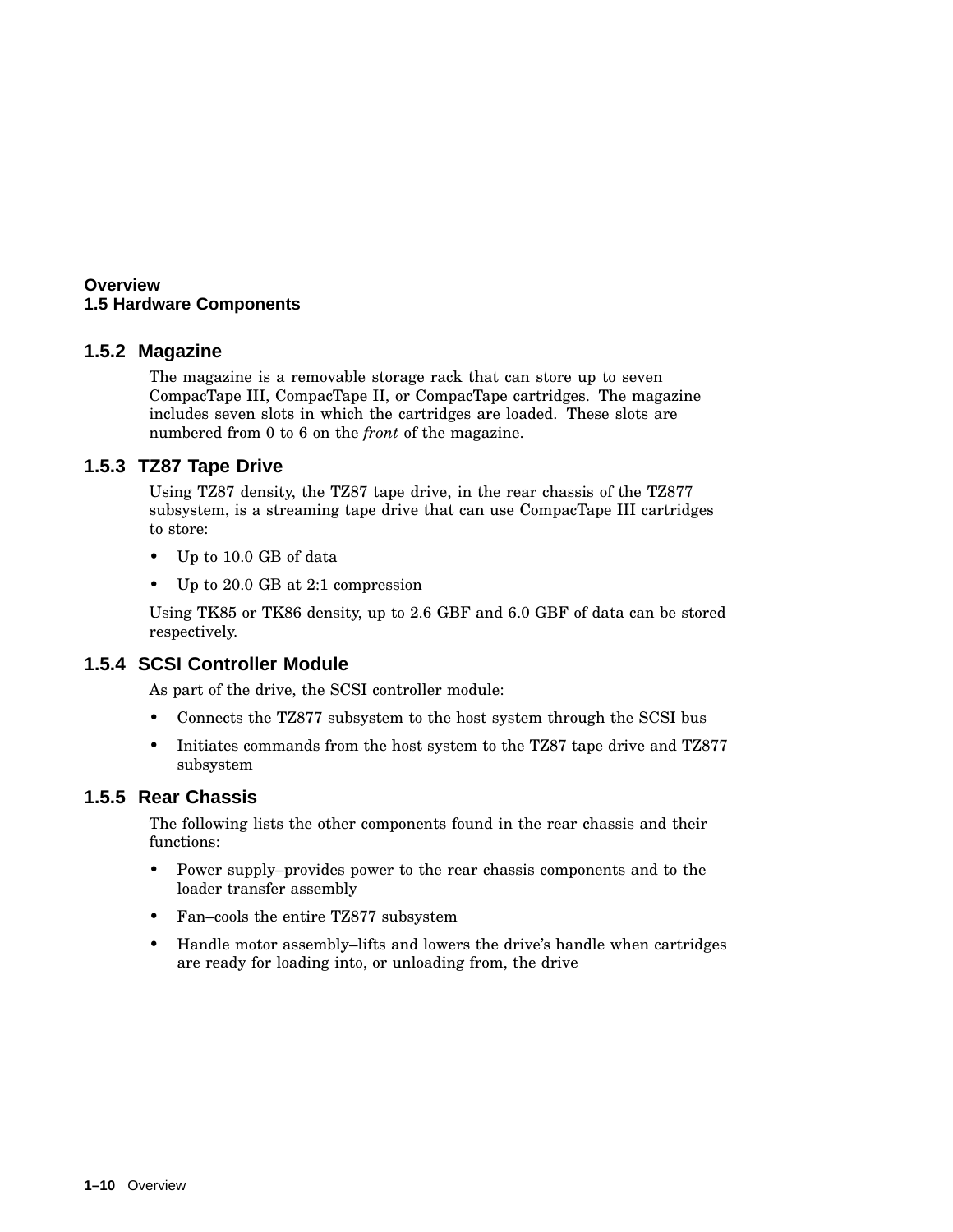#### **Overview 1.6 CompacTape III Cartridge**

## **1.6 CompacTape III Cartridge**

The CompacTape III cartridge (Figure  $1-5$ ) is a  $4-1/8$  inch square, dark gray, plastic cartridge containing 1200 feet of  $1/2$  inch magnetic, metal particle (MP) tape.

The cartridge has a write-protect switch to prevent accidental erasure of data. When the switch is moved to the left and the small orange rectangle is visible, data cannot be written to the tape. A package of slide-in labels and a cartridge handling information sheet are provided with each CompacTape III cartridge.





SHR\_X1020C\_89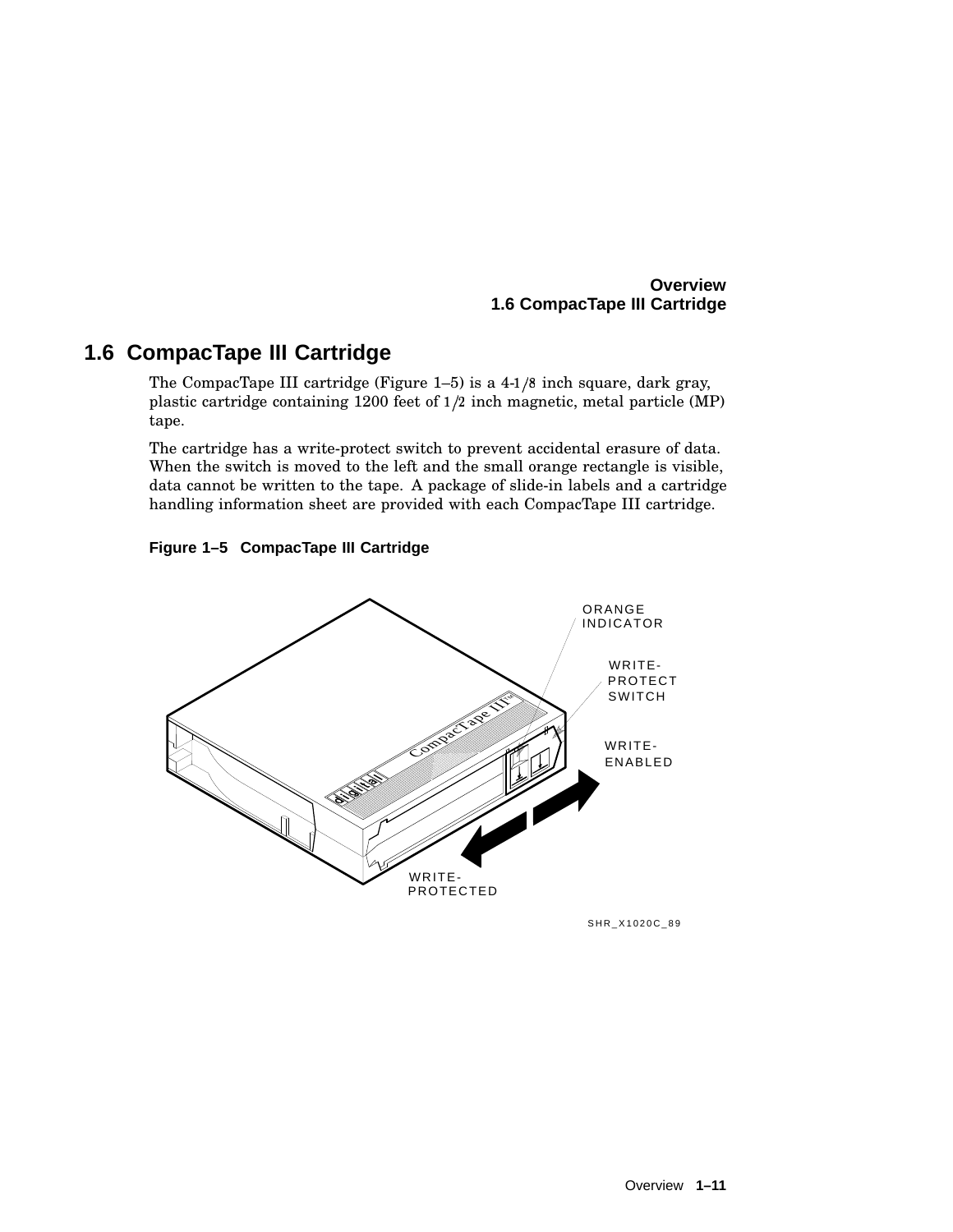#### **Overview 1.6 CompacTape III Cartridge**

#### **1.6.1 Reading and Writing Data**

The TZ87 drive reads and writes data in a two-track parallel, serpentine fashion. To read/write 128 tracks (64 pairs) on the tape, the TZ87 tape drive:

- Travels the entire length of tape on two tracks (at approximately 100 inches per second)
- Steps the head and reverses tape direction, and continues to read/write on the next two tracks.

#### **1.6.2 Cartridge Compatability**

Older CompacTape cartridges can be loaded for read or read/write purposes into the TZ87 tape drive. Any cartridges recorded by the TK50, TK70 or TZ30 drives can be read by the TZ87 tape drive. Any cartridges recorded by the TK85, TK86, or TZ87 tape drive can be read and written by the TZ87 drive.

Use Table 1–2 to determine cartridge compatibility with the TZ87 drive:

| Read/Write Ability in the TZ87                             |
|------------------------------------------------------------|
| Read only                                                  |
| Read only                                                  |
| Read/write in 85 mode <sup>1,2</sup>                       |
| Read/write in 86 mode <sup>1,2</sup>                       |
| Read/write in 87 mode <sup>1,2</sup>                       |
| Read/write in $85^1$ , $86^1$ , or 87 mode,<br>as selected |
|                                                            |

|  |  |  | Table 1-2 Read/Write Cartridge Compatibility with the TZ87 Drive |  |  |
|--|--|--|------------------------------------------------------------------|--|--|
|--|--|--|------------------------------------------------------------------|--|--|

<sup>1</sup>Read/write, backward compatible with drive of selected density

<sup>2</sup>Recording format can be changed to 85, 86, or 87 mode on a write from BOT.

### **1.6.3 Selecting Density with the TZ877**

You can select density by using the Density Select button (Chapter 2) on the TZ877 operator control panel. The TZ87 tape drive defaults to using TZ87 format (high density) for all writes from Beginning of Tape (BOT)—unless TK85 or TK86 formats have been selected either on the OCP, or by the host. If you use the OCP to select a format, then it overrides any format selected by the host. When you append data to the tape cartridge, the current media density is used.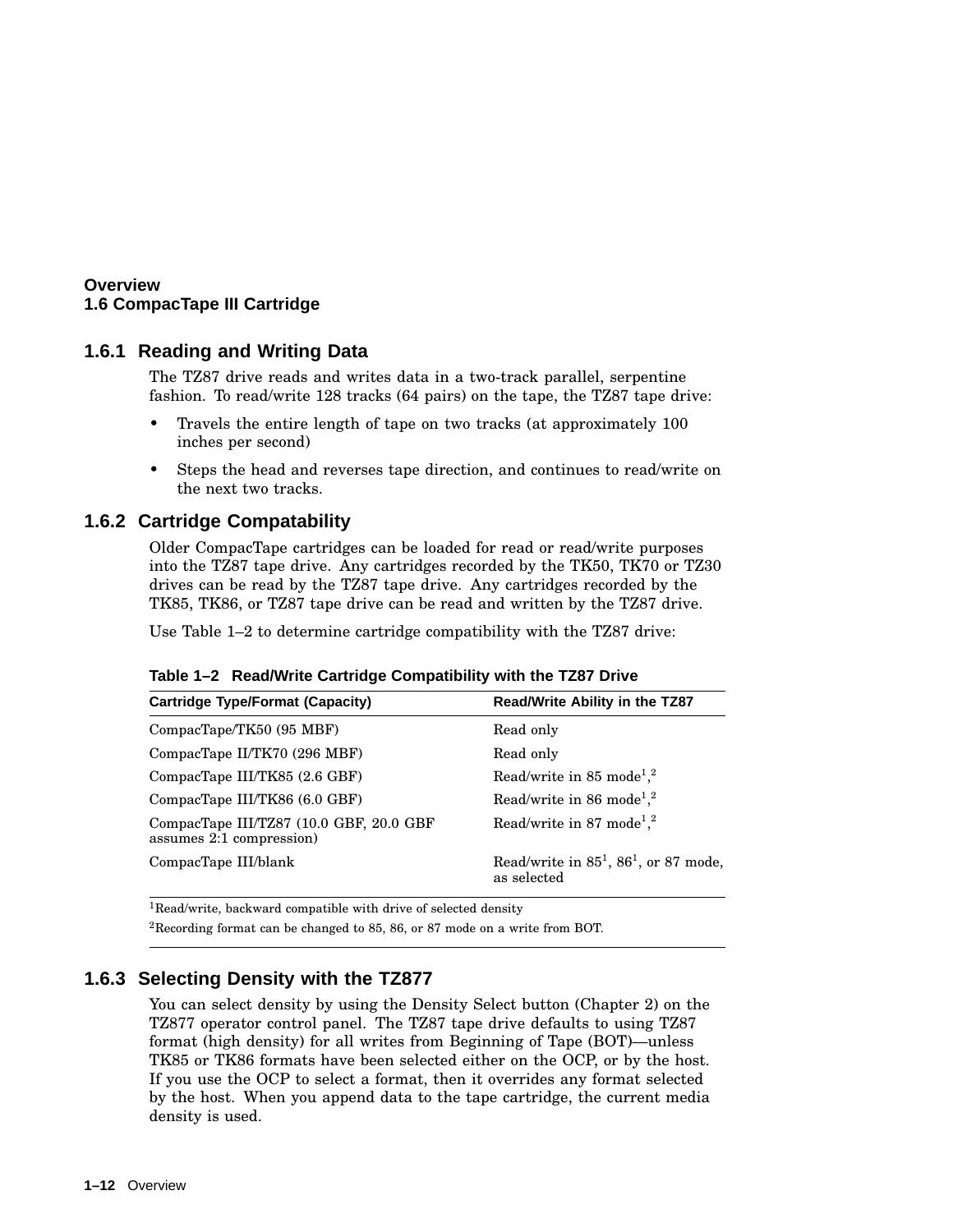#### **Overview 1.6 CompacTape III Cartridge**

#### **1.6.3.1 Using the ULTRIX Operating System**

If you use ULTRIX, you can use the operating system to select density. For more information, see Appendix B.

#### **1.6.4 Cartridge Reliability**

To ensure the reliability of cartridges that:

- Contain recorded data and may be archived for a long time
- Do not contain recorded data

Store the cartridges in a clean, controlled environment with the following conditions:

- Environmental temperature: 18.3°C to 26.1°C (65°F to 79°F)
- Relative humidity: 20% to 60%
- Guaranteed number of passes: 500,000
- A backed up file can be restored 500,000 times
- Overall tape/head motion can be 500,000 hours minimum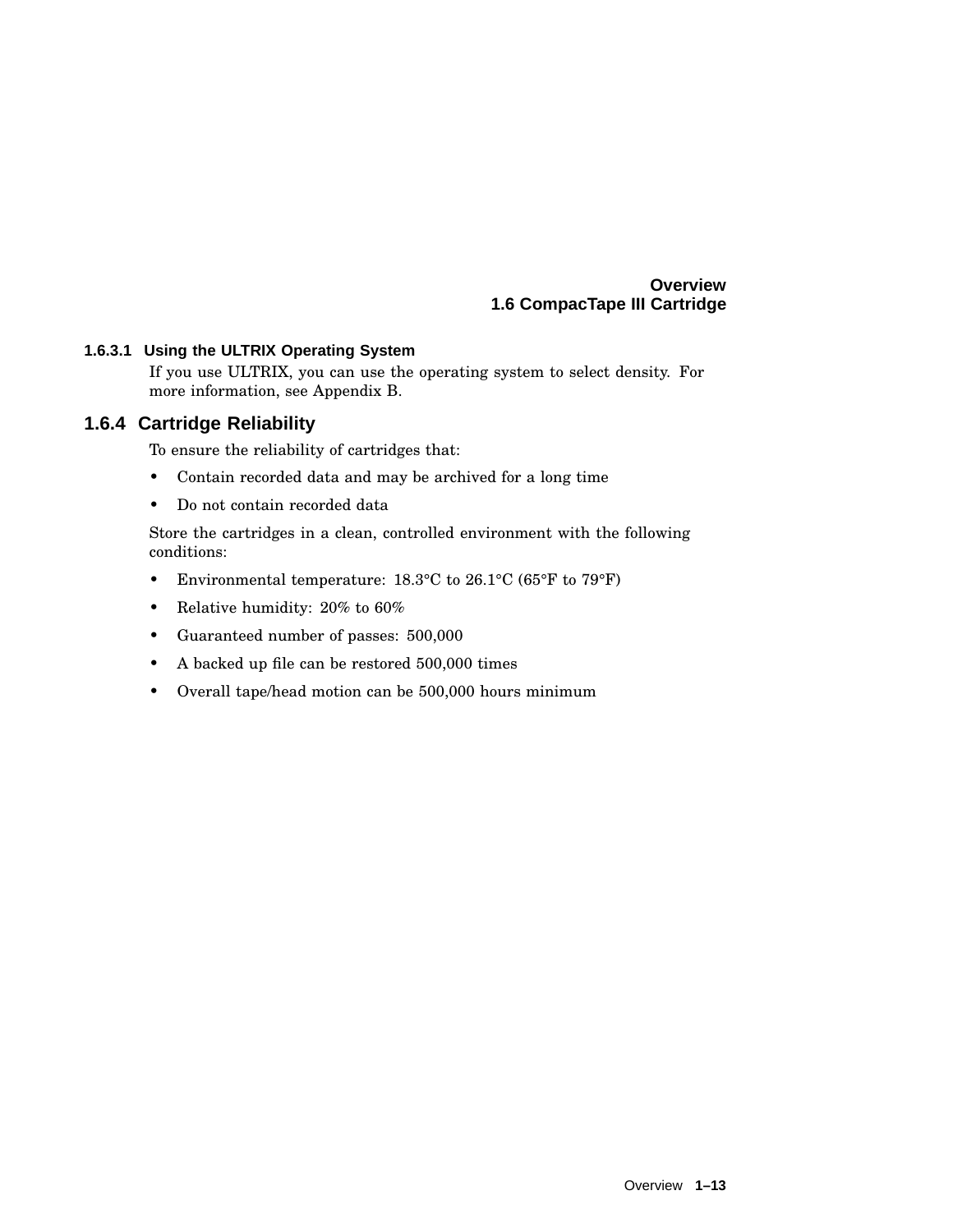#### **Overview 1.7 Specifications**

## **1.7 Specifications**

Table 1–3 lists the specifications for the TZ877 magazine tape subsystem, and Table 1–4 lists those for the TZ87 tape drive.

| <b>Characteristic</b>        | <b>Specifications</b>                                                       |
|------------------------------|-----------------------------------------------------------------------------|
| Height                       | 26.47 cm (10.42 in)                                                         |
| Width                        | $22.20 \text{ cm } (8.74 \text{ in})$                                       |
| Length                       | 64.77 cm (25.5 in)                                                          |
| Weight                       | $24.95 \text{ kg} (55 \text{ lb})$                                          |
| Noise level                  | $62$ dB                                                                     |
| Environmental temperature    |                                                                             |
| Operating                    | 10°C to 40°C (50°F to 104°F)                                                |
| Nonoperating                 | $-40^{\circ}$ C to 66 $^{\circ}$ C ( $-40^{\circ}$ F to 150.8 $^{\circ}$ F) |
| Humidity                     |                                                                             |
| Operating                    | $20\%$ to $80\%$ noncondensing                                              |
| Nonoperating                 | $10\%$ to $95\%$                                                            |
| Certification                |                                                                             |
| <b>EMI</b>                   | Meets applicable FCC, VDE, and FTZ standards for Class<br>A devices         |
| Safety                       | Meets UL, CSA, TUV "BG" MARK and IEC standards                              |
| Maximum number of cartridges | 7                                                                           |
| Electrical rating            | 100 to 120/220 to 240 V ac, 2/1 A                                           |
| AC power consumption         | 110 W, typical<br>113 W, maximum                                            |
| Communications interface     | SCSI-2 bus (single-ended or differential)                                   |
| Cycle time                   | 50 s, maximum                                                               |

**Table 1–3 TZ877 Magazine Tape Subsystem Specifications**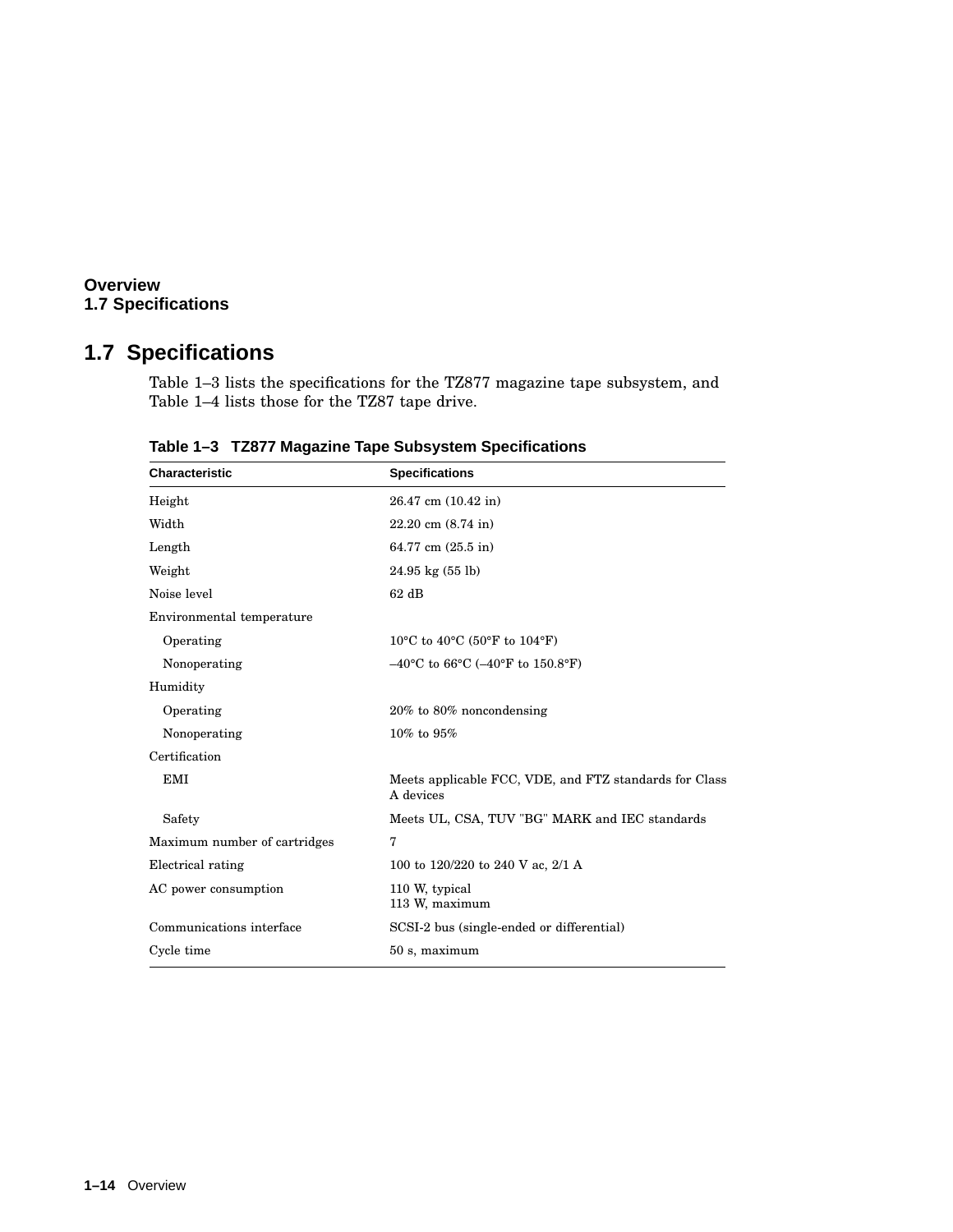#### **Overview 1.7 Specifications**

| <b>Characteristic</b>                          | Specification(s)                                                            |
|------------------------------------------------|-----------------------------------------------------------------------------|
| Mode of operation                              | Streaming                                                                   |
| Media                                          | 12.77 mm $(1/2$ in) unformatted magnetic tape                               |
| Track density                                  | 256 tracks/in                                                               |
| Bit density                                    | $62,500$ bits/in                                                            |
| Number of tracks                               | 128                                                                         |
| Transfer rate, raw<br>native                   | $1.71$ MB/s                                                                 |
| Transfer rate, user<br>native uncompressed     | $1.25$ MB/s                                                                 |
| Transfer rate, user<br>compressed <sup>1</sup> | More than 2.50 MB/s maximum write                                           |
|                                                | More than 3.00 MB/s maximum read                                            |
| Tape speed                                     | $110$ in/s                                                                  |
| Track format                                   | Two-track parallel, serpentine recording                                    |
| Cartridge capacity                             | 10.0 GB, formatted, native<br>20.0 GB, formatted, compressed<br>Assumes 2:1 |

**Table 1–4 TZ87 Tape Drive Specifications**

<sup>1</sup>Compression ratio is data dependent.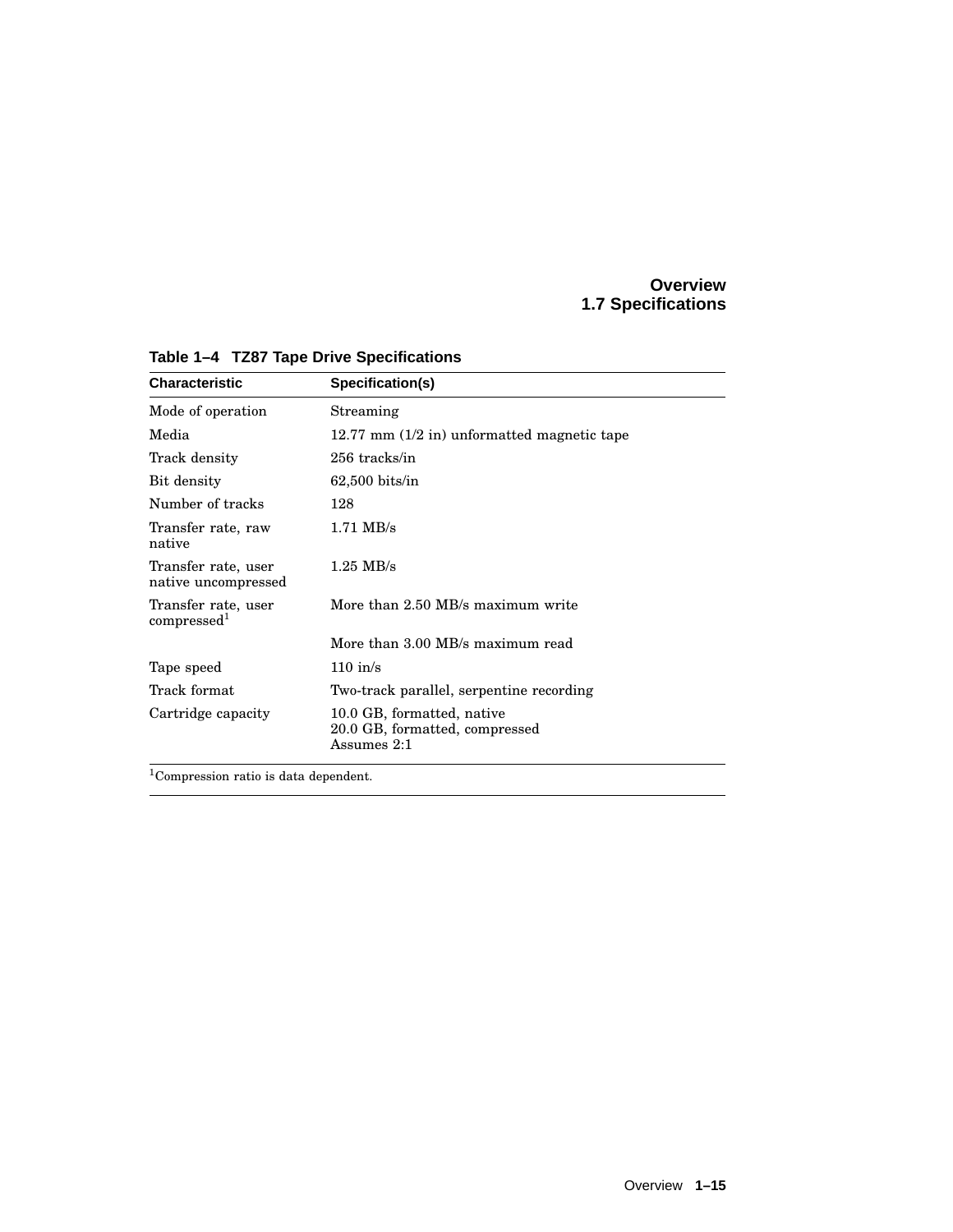#### **Overview 1.8 Supplies and Related Documents**

## **1.8 Supplies and Related Documents**

Use Table 1–5 to order additional cartridges or magazines. Contact your Digital sales representative, or call Digital's DECdirect ordering service at 1–800–DIGITAL.

|  |  |  | Table 1-5 Supplies |  |
|--|--|--|--------------------|--|
|--|--|--|--------------------|--|

| <b>Order Number</b> | <b>Description</b>                                                           |
|---------------------|------------------------------------------------------------------------------|
| <b>TK85-HC</b>      | CleaningTape III Cartridge. One cartridge ships with the<br>TZ877 subsystem. |
| TK85–M              | Magazine. Ships with the TZ877 subsystem.                                    |
| TK85K-01            | CompacTape III Cartridge. Seven cartridges ship with the<br>TZ877 subsystem. |
| <b>TK85K-07</b>     | CompacTape III data cartridge (quantity, 7)                                  |
| <b>TK85K-A0</b>     | CompacTape III data cartridge (quantity, 1008)                               |

Use the documents in Table 1–6 as supplements to this manual.

|  |  | Table 1–6 Related Documents |
|--|--|-----------------------------|
|--|--|-----------------------------|

| <b>Order Number</b> | Title                                              |
|---------------------|----------------------------------------------------|
| $AA - Z407B - TE$   | VAX/VMS Backup Utility Reference Manual            |
| $AI-Y506B-TE$       | Guide to VAX/VMS Disk and Magnetic Tape Operations |
| $AA - Z424A - TE$   | VAX/VMS Mount Utility Reference Manual             |
| EK-OTZ87-OM         | TZ87 Cartridge Tape Subsystem Owner's Manual       |
| EK-OTZ87-RC         | TZ87 Tape Drive Operator's Reference Card          |
| $EK-SZ107-IG$       | SZ107 Storage Subsystem Installation Guide         |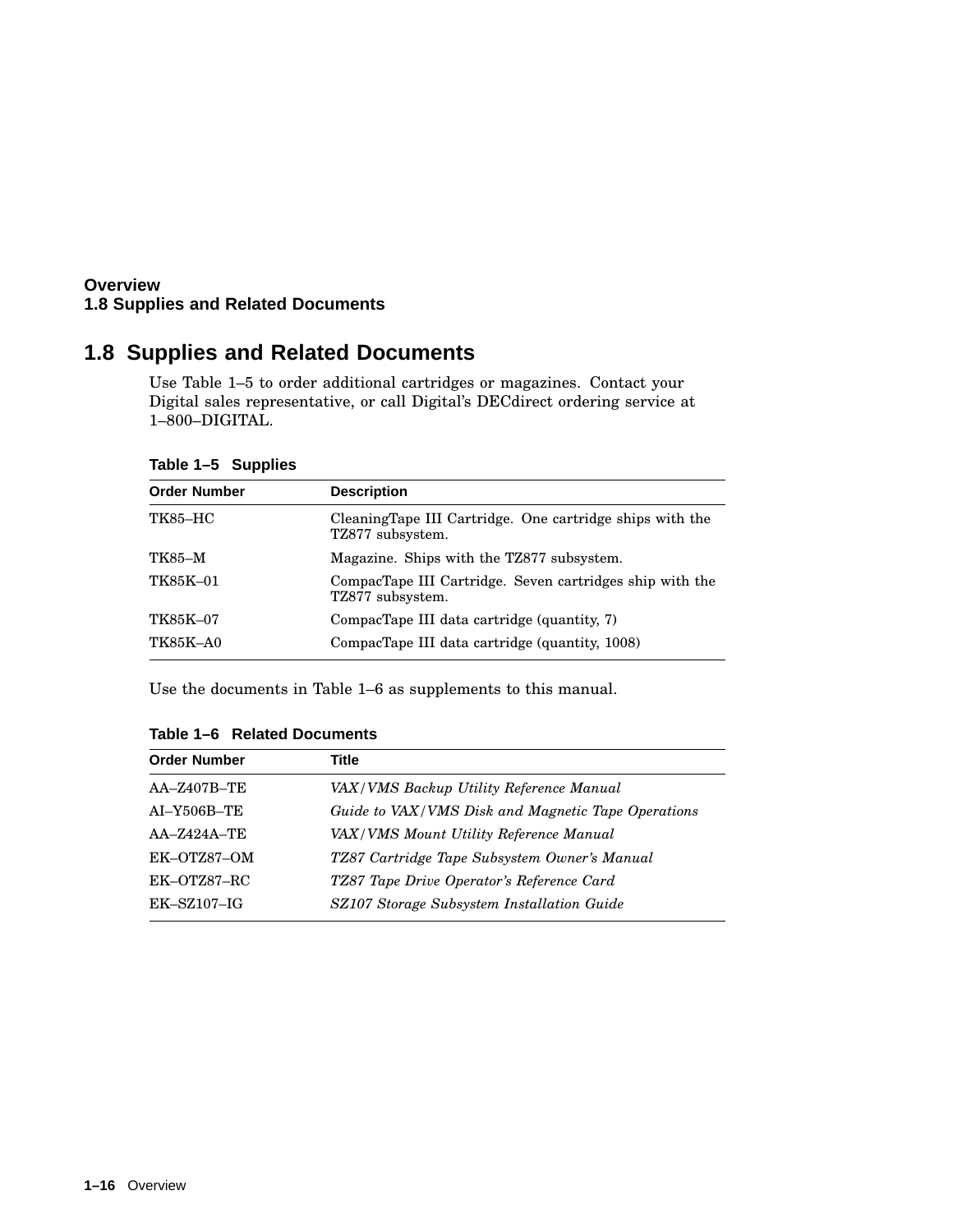# **2 Operation**

## **2.1 Introduction**

This chapter explains TZ877 subsystem operation including:

- Power-on process
- Mode Select key modes
- Operator control panel (OCP) indicator functions
- Slot Select, Load/Unload, and Eject button functions
- Magazine cartridge insertion and removal

## **2.2 Power-On Process**

Table 2–1 explains what happens during each phase of the TZ877 operation.

| Table 2–1 Loader Power-on Self-test |  |  |  |  |
|-------------------------------------|--|--|--|--|
|-------------------------------------|--|--|--|--|

| <b>Phase</b> | <b>What Happens</b>                                                                                                            |
|--------------|--------------------------------------------------------------------------------------------------------------------------------|
| $\mathbf{1}$ | When you turn on the TZ877 subsystem, the Loader Fault and Power On<br>indicators on the loader OCP light.                     |
| 2            | One second later, all OCP indicators light. Within 15 seconds, power-on<br>self-test (POST) of the loader mechanics completes. |
|              | If the Magazine Fault and Loader Fault indicators turn off, loader POST<br>٠<br>succeeded.                                     |
|              | If the Magazine Fault and Loader Fault indicators stay on, loader POST<br>٠<br>failed.                                         |
| З            | A few seconds later, the drive controller resets the loader.                                                                   |
|              | (continued on next page)                                                                                                       |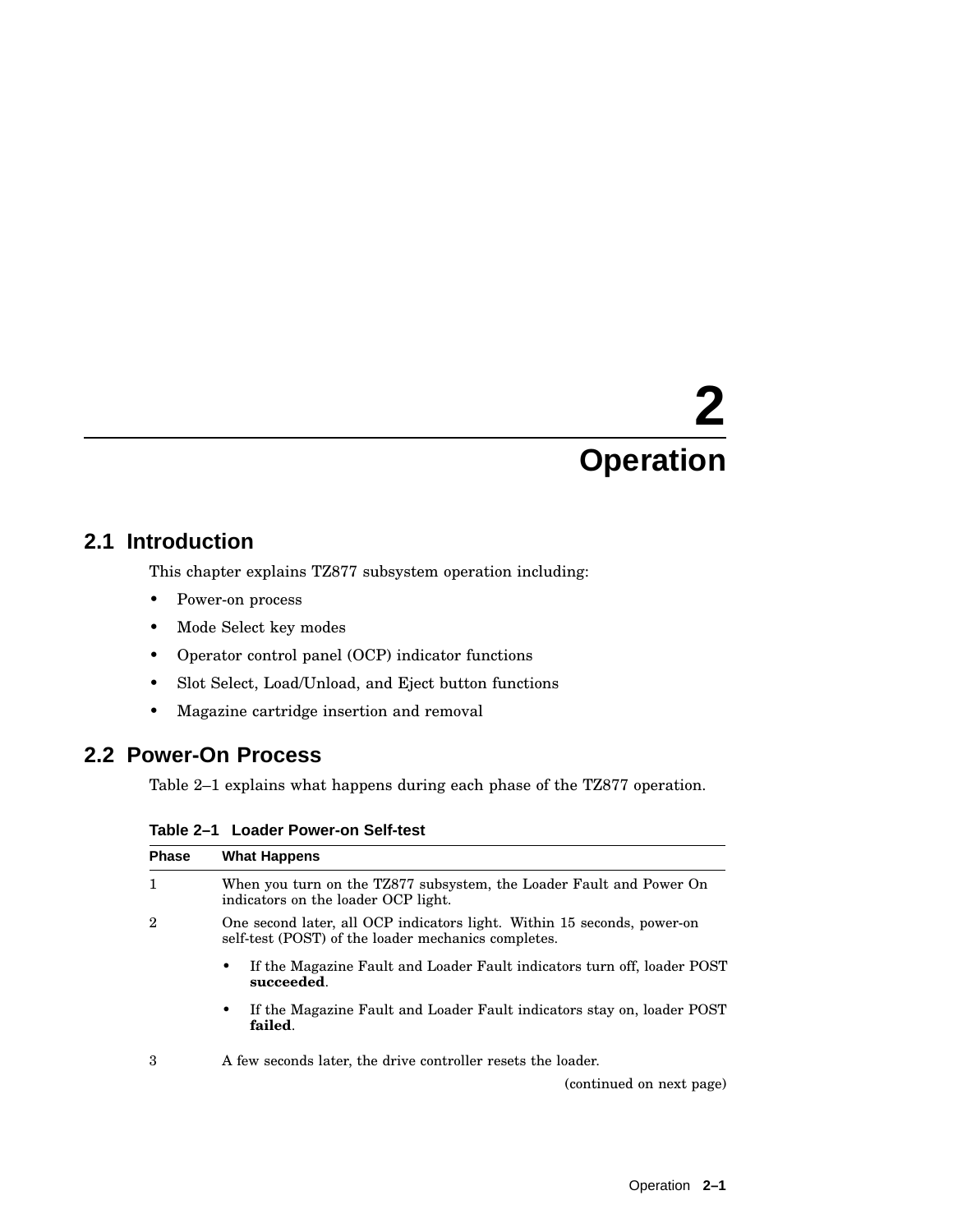

|  | Table 2-1 (Cont.) Loader Power-on Self-test |  |
|--|---------------------------------------------|--|
|  |                                             |  |

| <b>Phase</b> | <b>What Happens</b>                                                                                                                 |               |
|--------------|-------------------------------------------------------------------------------------------------------------------------------------|---------------|
| 4            | Loader POST starts again.                                                                                                           |               |
|              | If $\ldots$                                                                                                                         | Then POST     |
|              | The Magazine Fault and Loader Fault indicators<br>turn off and shortly after, all OCP indicators,<br>except for Power On, turn off, | <b>Passed</b> |
|              | The Magazine Fault and Loader Fault indicators<br>stay on,                                                                          | Failed        |

**NOTE**

If the Magazine Fault indicator or Loader Fault indicator remains on, POST has detected an error. See Chapter 3 for error conditions.

5 The elevator scans the magazine to determine which slots contain cartridges.

6 If the subsystem magazine has a cartridge in slot 0, and no cartridge is in the drive, these indicators should be on:

- Power On
- Eject
- Load/Unload
- Slot Select
- Slot 0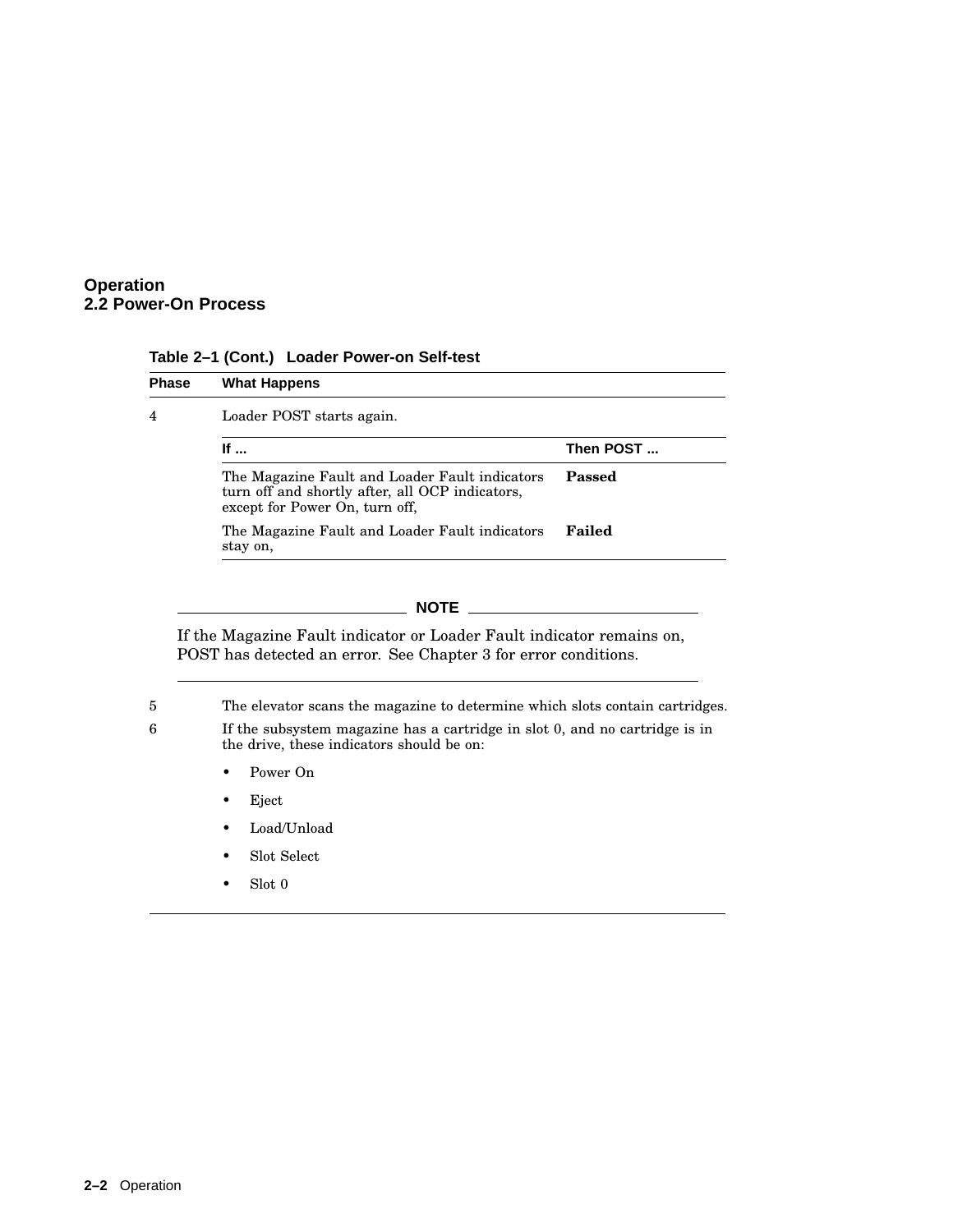## **2.3 Mode Select Key**

The Mode Select key (Figure 2–1) can:

- Lock the loader transfer assembly into the enclosure
- Lock the receiver closed

The Mode Select key has four modes:

- OCP Disabled
- Automatic
- Manual
- **Service**

OCP Disabled, Automatic, and Manual modes are for operational use. Service mode is for servicing procedures.

#### **2.3.1 Operating Modes**

The following modes are for operational use:

• **OCP Disabled mode** — When the magazine is inserted into the receiver and the receiver is closed, the loader transfer assembly scans the magazine. The first cartridge in the magazine automatically loads into the drive.

Operations stop if you are copying data to tape and one of the following happens:

- The storage capacity of the last tape cartridge is exceeded
- No tape cartridge is in the next sequential slot in the magazine

To lock the TZ877 subsystem into the enclosure and lock the receiver: set the Mode Select key to **OCP Disabled** mode. The OCP pushbuttons are disabled.

• **Automatic mode** — This mode is the default, or normal, mode of the TZ877 subsystem. It automatically loads and unloads cartridges as necessary during backup procedures.

Operations stop if you are copying data to tape and one of the following happens:

- The storage capacity of the last tape cartridge is exceeded
- No tape cartridge is in the next sequential slot in the magazine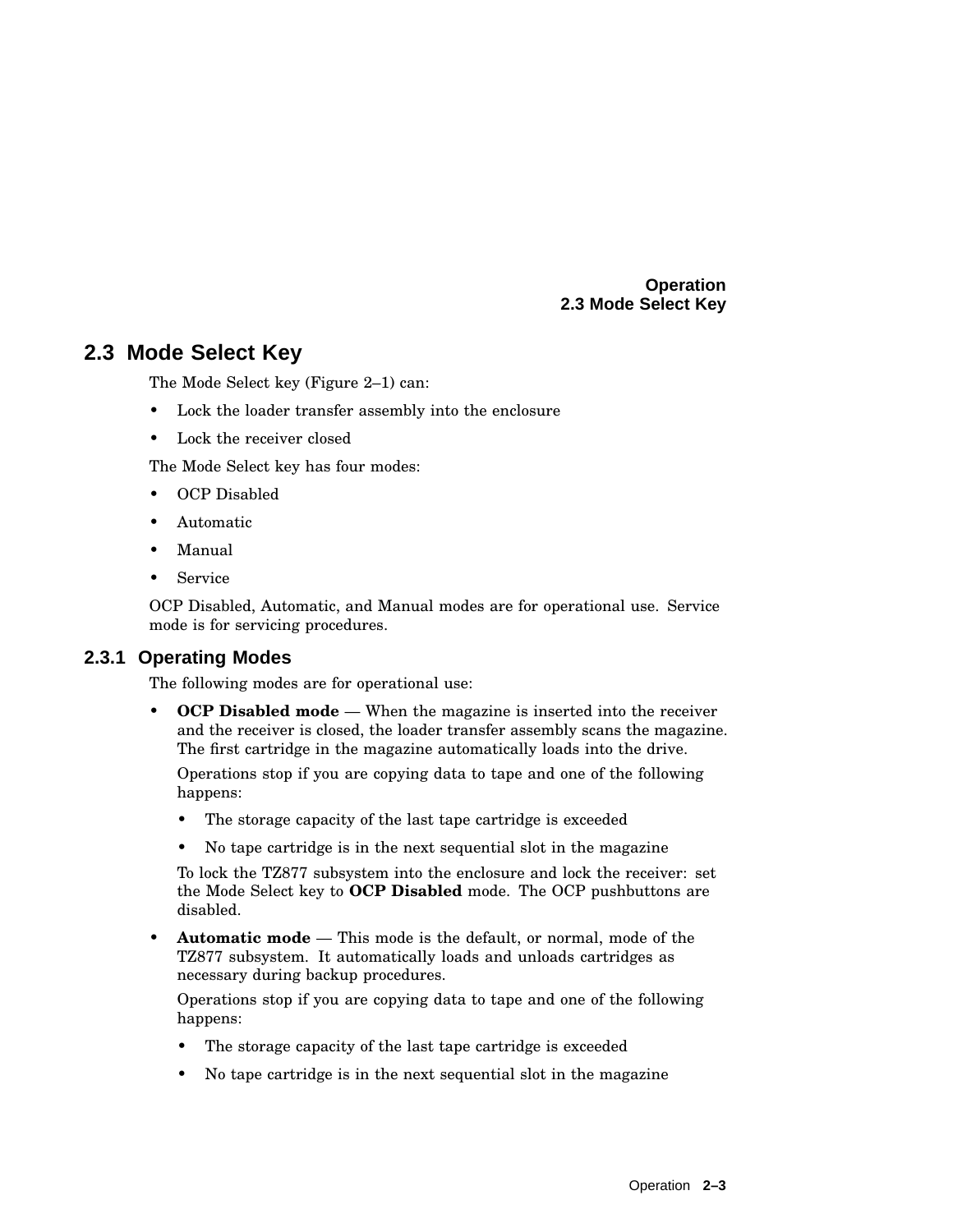To lock the TZ877 subsystem into its normal operating position in the enclosure but leave the receiver unlocked: set the Mode Select key to **Automatic** mode. The receiver can be opened and all OCP pushbuttons are enabled.

• **Manual mode** — Automatic loading and unloading of cartridges does not occur in this mode. You must press the Load/Unload button to move each cartridge. This mode is most useful for, but not restricted to, copying specific files to or from tape.

To lock the TZ877 subsystem into the enclosure: set the Mode Select key to **Manual** mode. The receiver is unlocked and can be opened. All OCP pushbuttons are on.

#### **NOTE**

During Manual mode, the cartridge returns to the magazine, but the current Slot Select indicator does not advance forward to the next available cartridge.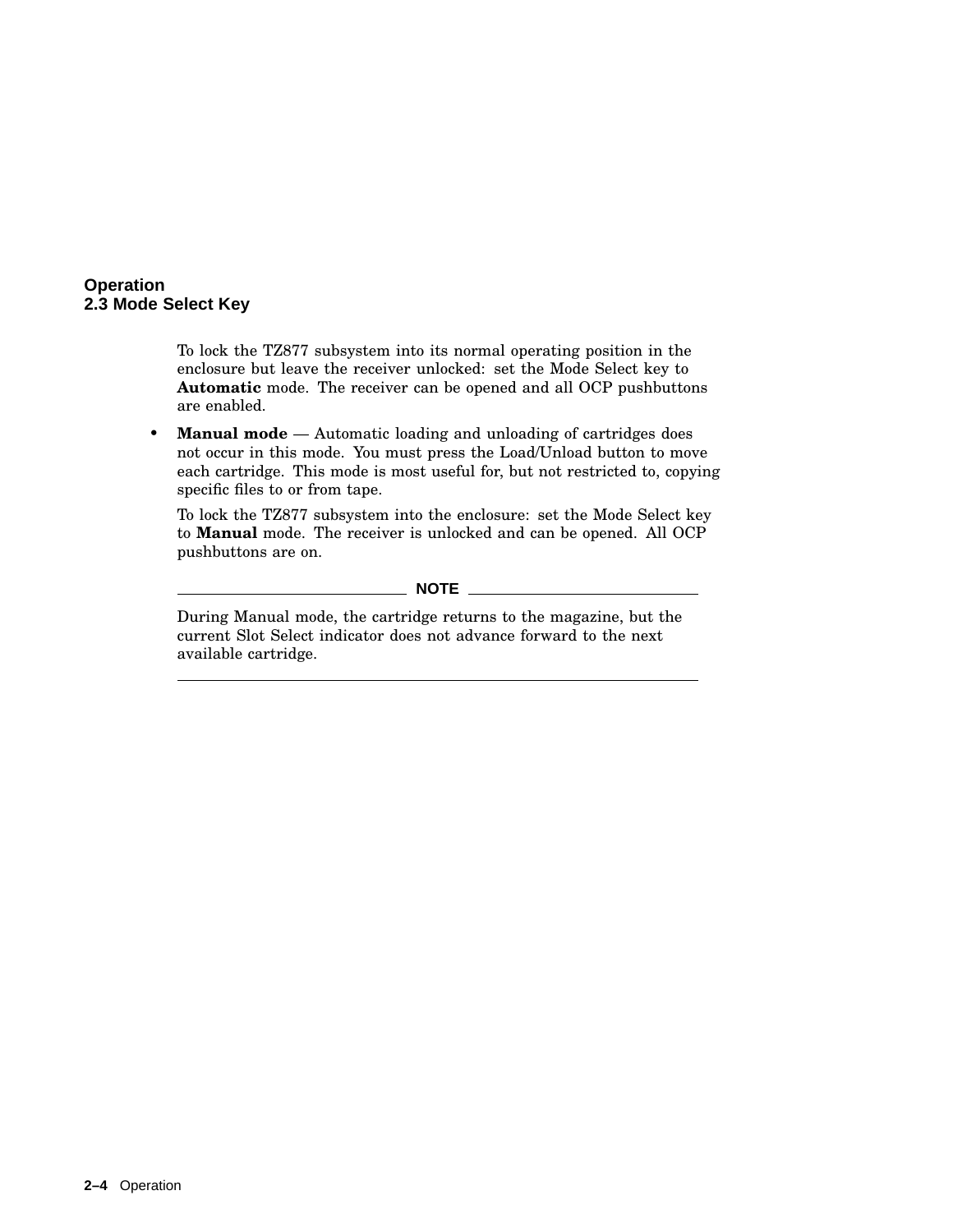



ZKO-1217-07-DG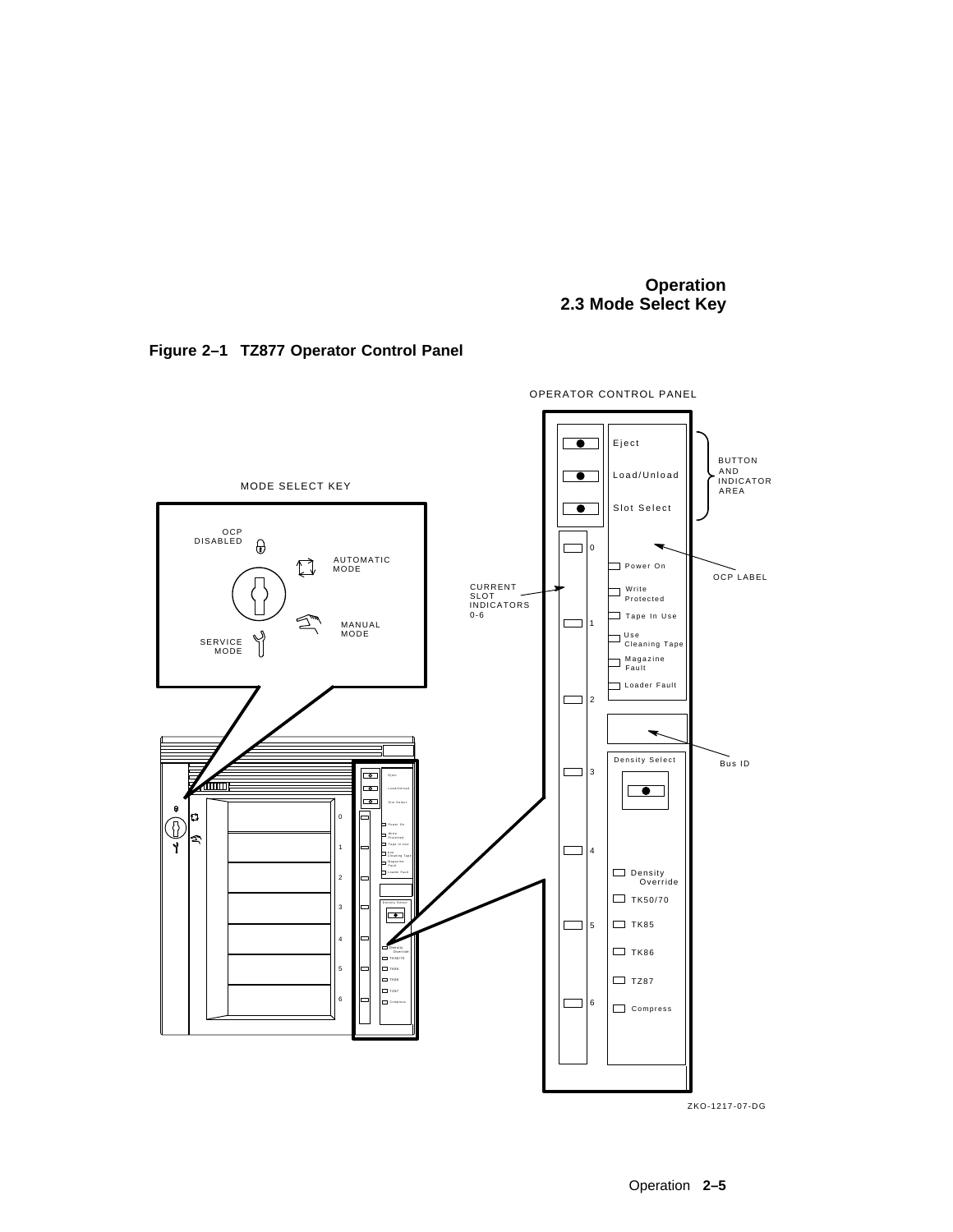#### **2.3.2 Service Mode**

Service mode is for servicing the subsystem by a Multivendor Customer Services engineer.

To unlock the TZ877 subsystem from its enclosure and remove it from its normal operating position: set the Mode Select key to **Service** mode. The receiver is unlocked and can be opened.

## **2.4 Operator Control Panel**

The TZ877 operator control panel (OCP) has 4 OCP pushbuttons and 23 indicators that are used with the Mode Select key (Table 2–2). See Section 2.3 for information on the Mode Select key and its functions. See Section 2.5 for more details on button and indicator operations.

| <b>Button/Indicator</b> | Color | <b>State</b> | <b>Function</b>                                                                                                                                                                 |
|-------------------------|-------|--------------|---------------------------------------------------------------------------------------------------------------------------------------------------------------------------------|
| Eject button            |       |              | Opens the receiver, allowing<br>access to the magazine for<br>removal and insertion of<br>cartridges. Also can be used<br>to unload the tape from the<br>drive to the magazine. |
| Eject indicator         | Green | 0n           | Indicates a magazine fault,<br>and that you can press<br>the Eject button to unload<br>cartridges from the drive to<br>the magazine and to open the<br>receiver.                |
| Load/Unload button      |       |              | Loads the currently selected<br>cartridge into the tape<br>drive. Unloads the cartridge<br>currently in the tape drive.<br>Resets the subsystem if there<br>is a loader fault.  |
| Load/Unload indicator   | Green | 0n           | You can press the Load<br>/Unload button.                                                                                                                                       |
| Slot Select button      |       |              | Increments the current slot<br>indicator to the next slot.                                                                                                                      |
|                         |       |              | (continued on next page)                                                                                                                                                        |

**Table 2–2 TZ877 Operator Control Panel**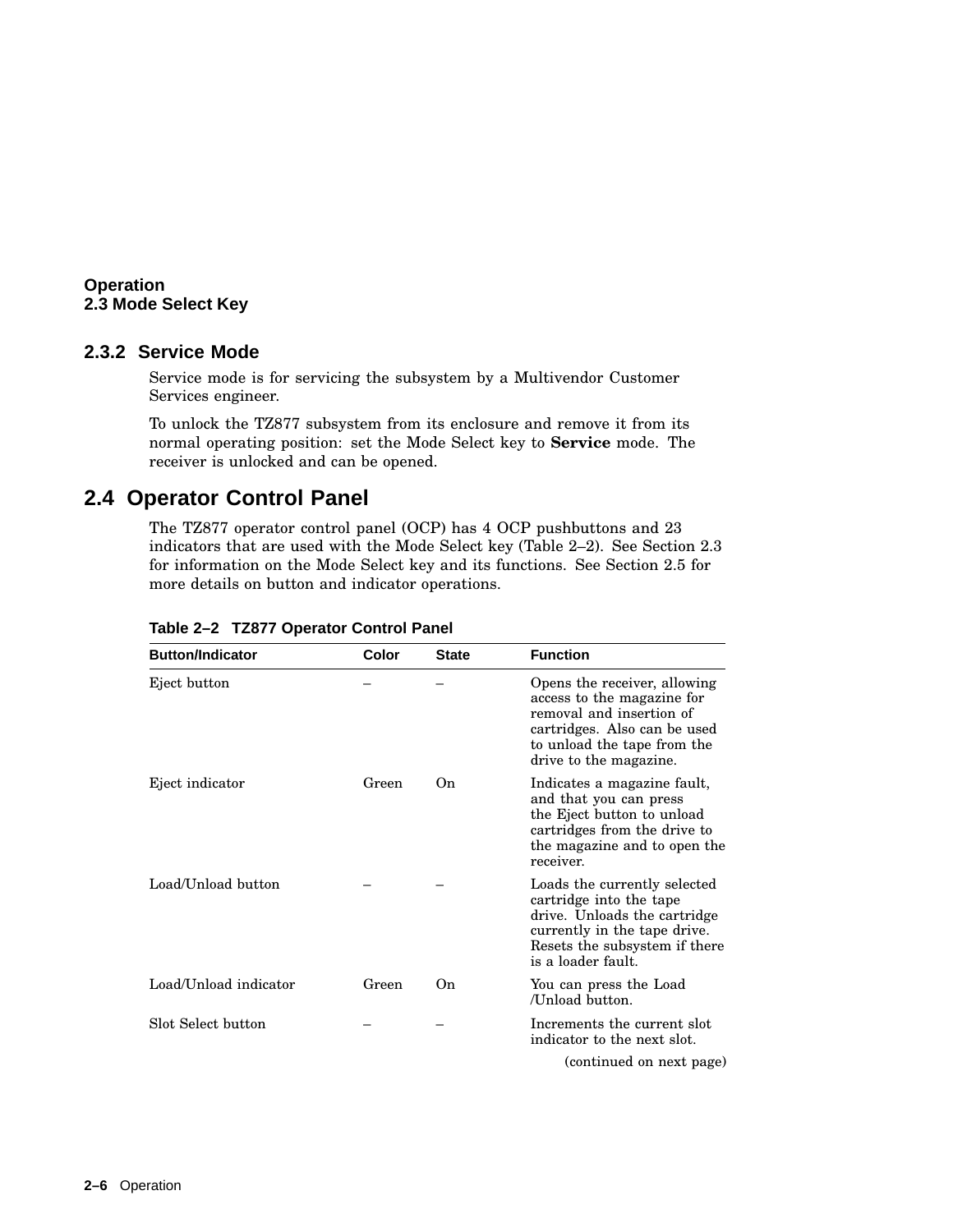#### **Operation 2.4 Operator Control Panel**

| <b>Button/Indicator</b>     | Color  | <b>State</b>      | <b>Function</b>                                                                                                        |
|-----------------------------|--------|-------------------|------------------------------------------------------------------------------------------------------------------------|
| Slot Select indicator       | Green  | On                | You can press the Slot Select<br>button. Pressing this button<br>moves the current slot<br>indicator to the next slot. |
| Power On indicator          | Green  | On                | The TZ877 is in a known<br>good power state (ac and<br>de voltages are within<br>tolerance).                           |
| Write Protected indicator   | Orange | On                | The cartridge currently in the<br>drive is write-protected by<br>one of these methods:                                 |
|                             |        |                   | Setting the write-protect<br>switch to write-protect.                                                                  |
|                             |        |                   | Using software write-protect<br>qualifiers.                                                                            |
|                             |        | Off               | The current cartridge is<br>write-enabled.                                                                             |
| Tape In Use indicator       | Yellow | Slow<br>blinking  | The tape is rewinding.                                                                                                 |
|                             |        | Rapid<br>blinking | Tape is reading or writing.                                                                                            |
|                             |        | On steadily       | A cartridge is in the drive<br>and the tape is not moving.                                                             |
|                             |        | Off               | No cartridge is in the drive.                                                                                          |
| Use Cleaning Tape indicator | Orange | On                | The read/write head needs<br>cleaning. See Chapter 4.                                                                  |
| Magazine Fault indicator    | Red    | On                | Indicates a magazine failure.                                                                                          |
| Loader Fault indicator      | Red    | 0 <sub>n</sub>    | Indicates a loader transfer<br>assembly error or drive error.                                                          |
|                             |        |                   | $\lambda$ and $\lambda$ and $\lambda$ and $\lambda$ and $\lambda$                                                      |

## **Table 2–2 (Cont.) TZ877 Operator Control Panel**

(continued on next page)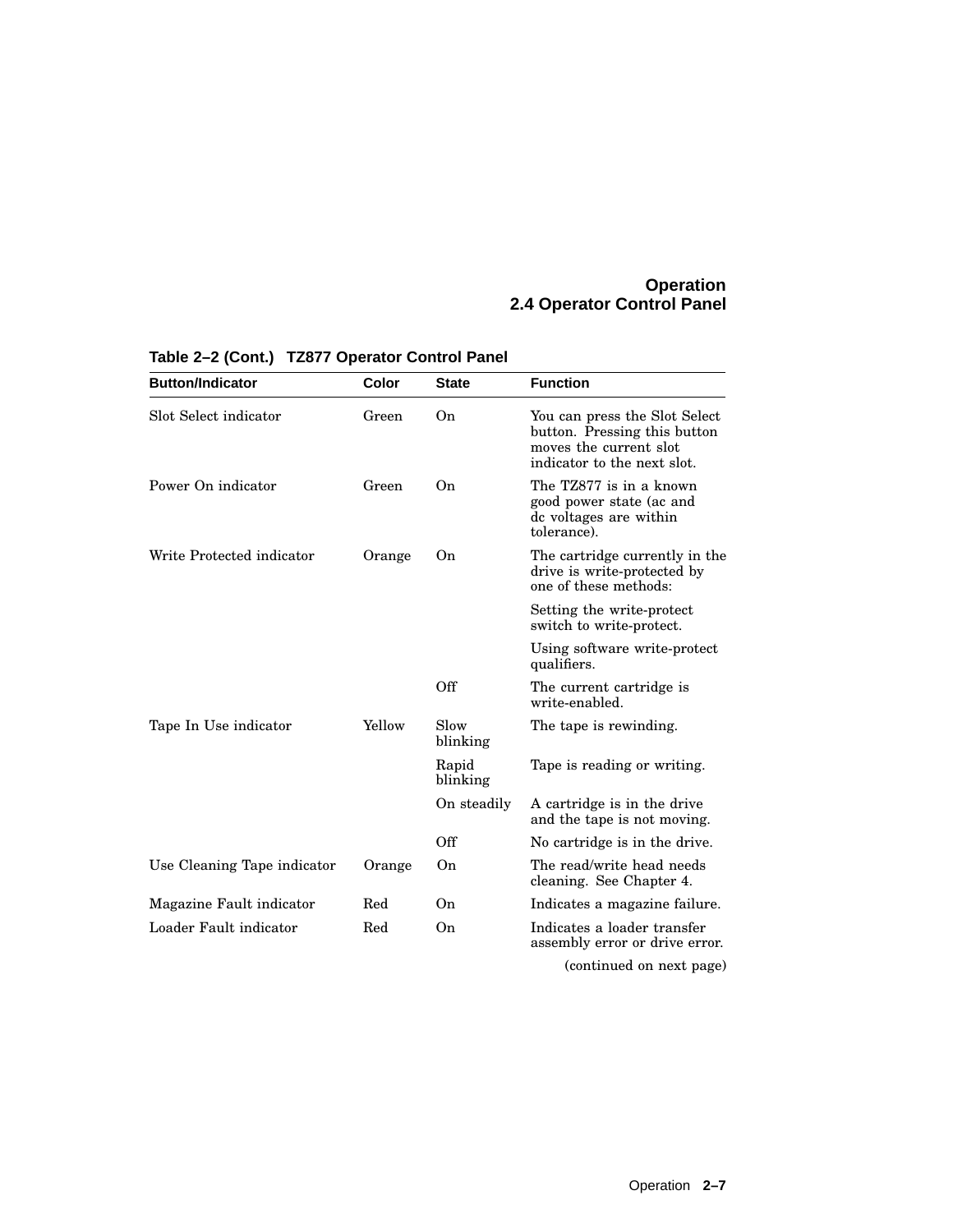#### **Operation 2.4 Operator Control Panel**

| <b>Button/Indicator</b>     | Color  | <b>State</b> | <b>Function</b>                                                                                                                                                                                                                                                                                             |
|-----------------------------|--------|--------------|-------------------------------------------------------------------------------------------------------------------------------------------------------------------------------------------------------------------------------------------------------------------------------------------------------------|
| Current slot indicators 0-6 | Green  | On           | Identifies the current slot<br>(see Slot Select button).<br>Each current slot indicator<br>blinks when its corresponding<br>cartridge moves to or from<br>the drive. Also used with the<br>Magazine Fault or Loader<br>Fault indicator to show the<br>type of fault (Sections 3.5.1)<br>and Section 3.5.2). |
| <b>Density Select</b>       | Green  | On           | Indicates you can choose a<br>density on the OCP.                                                                                                                                                                                                                                                           |
| Auto                        | Yellow | On           | Host selection is disabled.<br>Selection mode is manual.                                                                                                                                                                                                                                                    |
| <b>TK50/70</b>              | Yellow | On           | Indicates all of the following:                                                                                                                                                                                                                                                                             |
|                             |        |              | Tape was recorded in<br>TK50/70 format.                                                                                                                                                                                                                                                                     |
|                             |        |              | You chose to read the<br>tape in TK50/70 format.                                                                                                                                                                                                                                                            |
| TK85                        | Yellow | On           | Indicates one or all of the<br>following:                                                                                                                                                                                                                                                                   |
|                             |        |              | Tape was recorded in<br>TK85 format.                                                                                                                                                                                                                                                                        |
|                             |        |              | You chose to read/write<br>the tape in TK85 format.                                                                                                                                                                                                                                                         |
|                             |        | Blinking     | Indicates tape is recorded in<br>another density. You selected<br>this density for a write from<br>BOT.                                                                                                                                                                                                     |
|                             |        |              | (continued on next page)                                                                                                                                                                                                                                                                                    |

## **Table 2–2 (Cont.) TZ877 Operator Control Panel**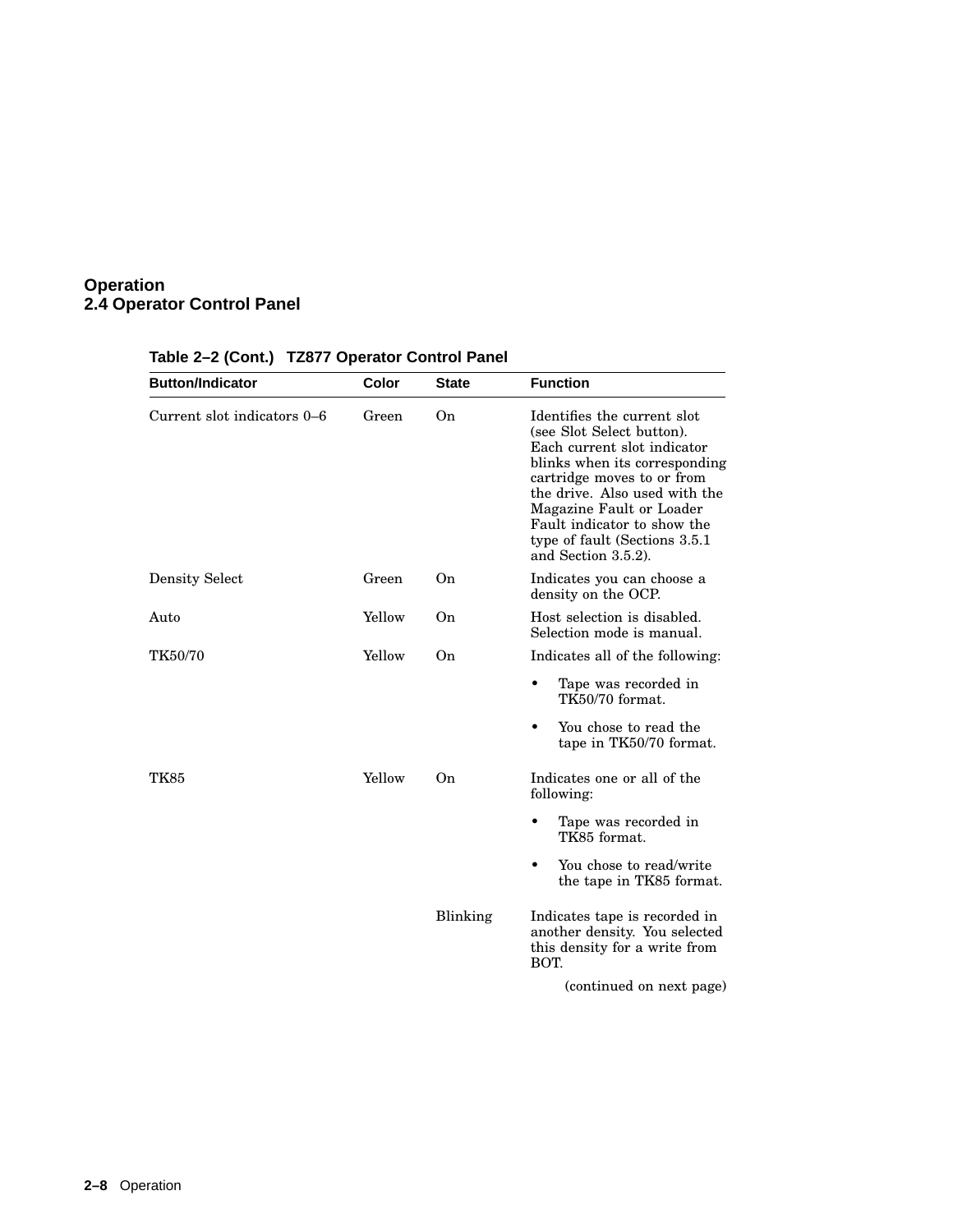#### **Operation 2.4 Operator Control Panel**

| <b>Button/Indicator</b> | Color    | <b>State</b> | <b>Function</b>                                                                                         |
|-------------------------|----------|--------------|---------------------------------------------------------------------------------------------------------|
| <b>TK86</b>             | Yellow   | On           | Indicates one or all of the<br>following:                                                               |
|                         |          |              | $\bullet$<br>Tape was recorded in<br>TK86 format.                                                       |
|                         |          |              | You chose to read/write<br>$\bullet$<br>the tape in TK86 format.                                        |
|                         | Blinking | On           | Indicates tape is recorded in<br>another density. You selected<br>this density for a write from<br>BOT. |
| <b>TZ87</b>             | Yellow   | On.          | Indicates one or all of the<br>following:                                                               |
|                         |          |              | Tape was recorded in<br>TZ87 format.                                                                    |
|                         |          |              | You chose to read/write<br>٠<br>the tape in TZ87 format.                                                |
|                         |          | Blinking     | Indicates tape is recorded in<br>another density. You selected<br>this density for a write from<br>BOT. |
| Compress                | Yellow   | On           | You selected Compression<br>mode.                                                                       |
|                         |          | Off          | Compression mode is<br>disabled.                                                                        |
| Density Override        | Yellow   | On           | A density selection has been<br>set from the drive's front<br>panel.                                    |
|                         |          | Off(default) | Density selection is under<br>host control, or automatic                                                |
|                         |          | Blinking     | You are in density selection<br>mode.                                                                   |

**Table 2–2 (Cont.) TZ877 Operator Control Panel**

.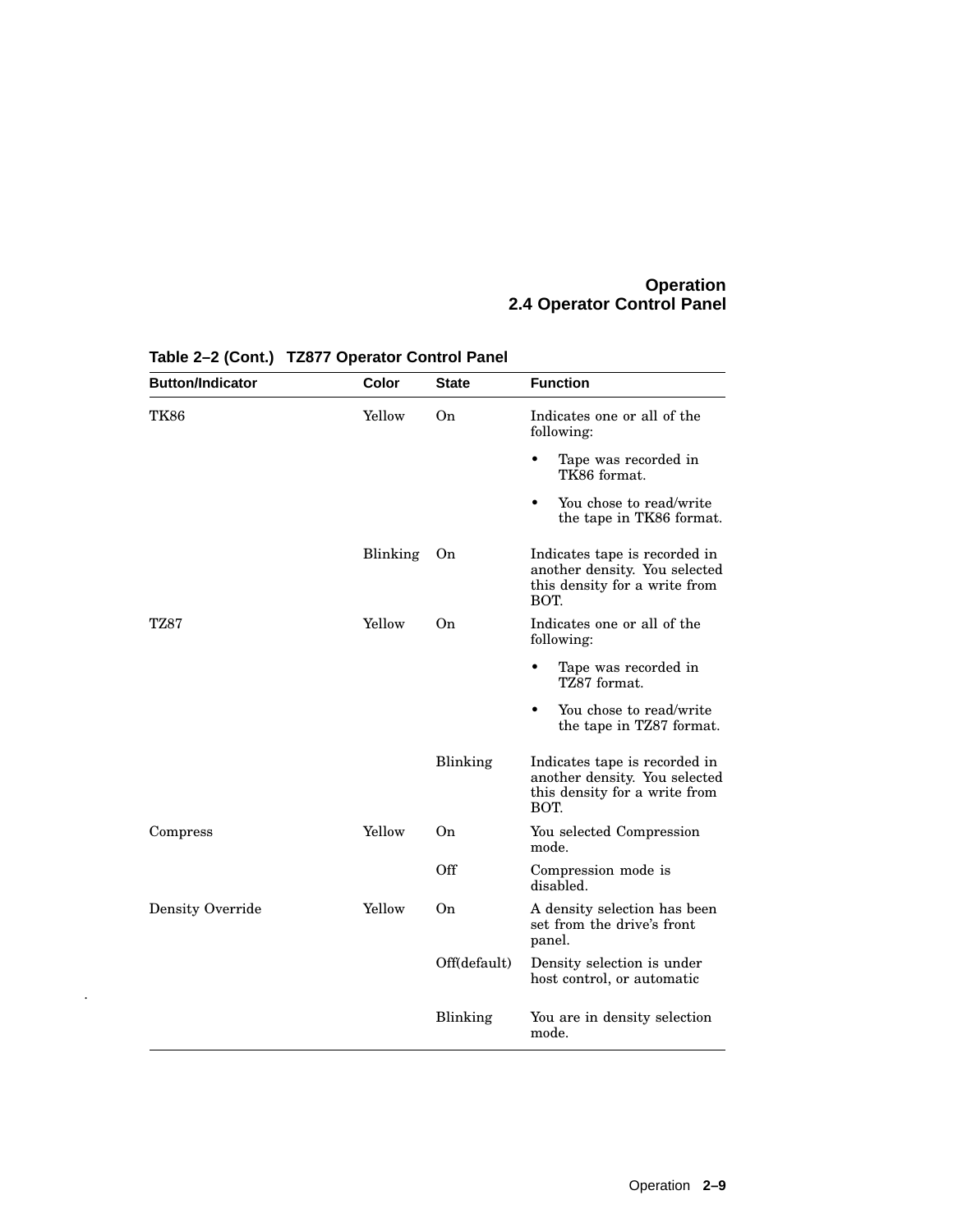#### **Operation 2.5 Slot Select, Load/Unload, Eject, and Density Select Button Functions**

## **2.5 Slot Select, Load/Unload, Eject, and Density Select Button Functions**

The Slot Select, Load/Unload, Eject, and Density Select buttons are OCP pushbuttons. They contain a green indicator and are operable only when their corresponding indicators are on.

**NOTE**

The Load/Unload button has three functions: *load*, *unload*, and *reset*. If a loader fault has occurred and the Loader Fault indicator is on, press the Load/Unload button to reset the TZ877 subsystem.

#### **2.5.1 Selecting a Cartridge**

To select a cartridge: Press the **Slot Select** button to advance the slot indicator light to the next available slot. After a successful initialization, the TZ877 subsystem automatically selects the first slot that has a cartridge and the Slot Select button becomes active. The Load/Unload and Eject indicators remain on during slot selection.

#### **2.5.2 Loading the Cartridge**

Press the **Load/Unload** button to load the cartridge into the drive. If no cartridge is loaded, this action causes the Select Slot, Load/Unload, and Eject indicators to turn off, and the elevator to move to the selected slot, indicated by the light. The cartridge is then removed from the magazine and placed in the elevator. The elevator moves to the drive position and inserts the cartridge into the drive.

The indicators remain off until the tape has loaded to the beginning of the tape (BOT). After the cartridge is loaded into the drive, the Eject and Load/Unload indicators turn on, and the corresponding buttons are enabled. The Slot Select indicator remains off.

### **2.5.3 Selecting Density**

**NOTE**

The only time you can change tape density is on a write from BOT. You cannot change density on a read operation.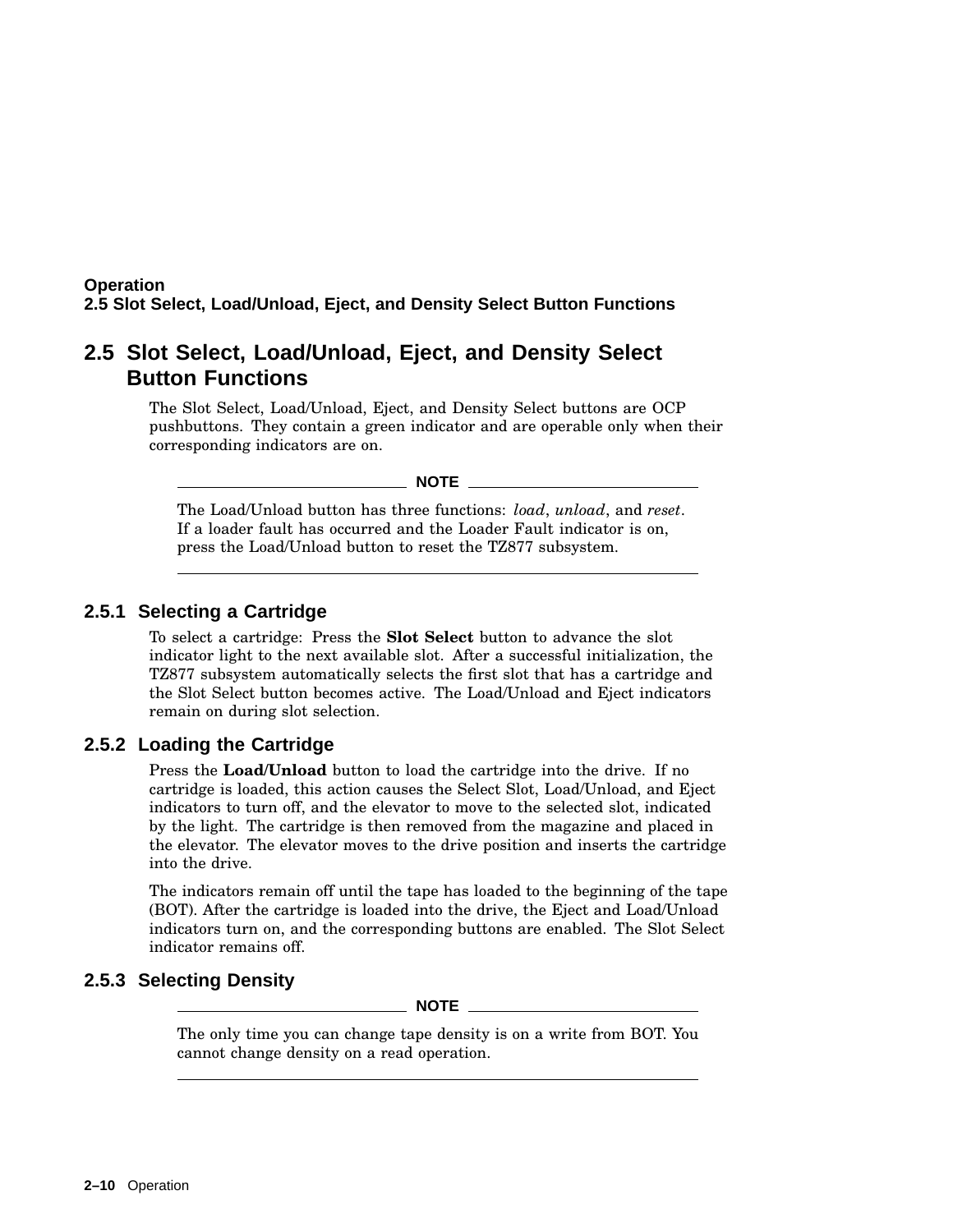#### **Operation 2.5 Slot Select, Load/Unload, Eject, and Density Select Button Functions**

#### **Modes of Selecting Density**

You can select density through any of the following modes:

- 1. Use the front panel Density Select button. Using the selection button always overrides other methods.
- 2. Use a host selection—assuming operating system support. If you do not use the Density Select button, host selection is used.
- 3. Use the native format. If you do not use an OCP or host selection, then the default (TZ87) format is used.

#### **How to Select Density**

To select density with the TZ87:

- 1. Press the **Load/Unload** button to load the cartridge into the drive.
- 2. Use one of the selection methods to select the desired format (TK85, TK86 or TZ87.
- 3. Issue a command that will cause a write from BOT; for example, from VMS, use the **INITIALIZE** command.
- 4. After calibration completes, the yellow Tape in Use indicator remains lit, and one of the yellow tape density indicators will light to indicate current density of tape.
- 5. You can use the **Density Select** button at any time, not just after loading a tape. (A new selection will not take place until you do a write from BOT.) The controller remembers the command you gave until you do one of the following:
	- Change the selection made.
	- Unload the tape. When you unload the tape, the controller forgets the density selection.
	- Eject the magazine from the loader.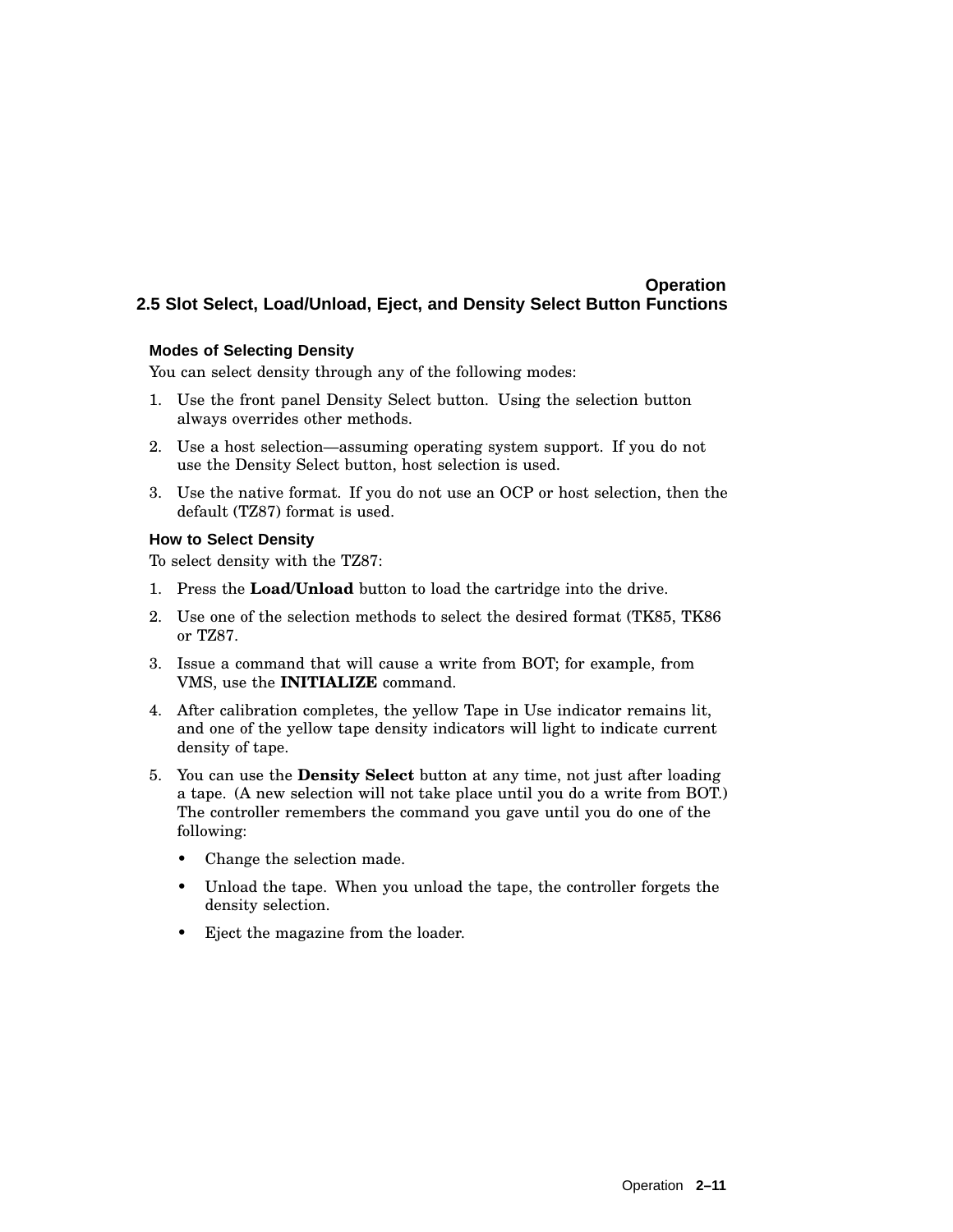#### **Operation 2.5 Slot Select, Load/Unload, Eject, and Density Select Button Functions**

| Then...                                                                                                                                                                                                                                                                                                                                                                                                 |
|---------------------------------------------------------------------------------------------------------------------------------------------------------------------------------------------------------------------------------------------------------------------------------------------------------------------------------------------------------------------------------------------------------|
| The LEDs show the actual density when the tape is reading<br>and writing. The LEDs light steadily and the Selection LED<br>is off.                                                                                                                                                                                                                                                                      |
| The LED next to one of the yellow indicators showing<br>actual density selection and Density Select is on steady. For<br>example, if the actual tape density is TZ87 and the selected<br>tape density is TZ87, then the LED next to TZ87 lights.                                                                                                                                                        |
| The LED next to the actual density lights steadily. The LED<br>next to the selected density blinks and the Density Select<br>LED flashes.                                                                                                                                                                                                                                                               |
| For example, if the actual tape density is TZ87 and the<br>selected density is TK86, the TZ87 LED lights steadily, the<br>TK86 LED blinks, and the Density Select LED blinks. On<br>a write from BOT the tape is reformatted to the selected<br>density and following occurs: the TZ87 indicator shuts off.<br>the TK86 indicator lights steadily, and the Density Select<br>indicator lights steadily. |
|                                                                                                                                                                                                                                                                                                                                                                                                         |

**Table 2–3 Results of Density Selection**

To select density over the SCSI bus, implement a Mode Select (SCSI-2) command with the desired density and write data to the tape from BOT.

**NOTE**

#### **2.5.4 Unloading the Cartridge**

**CAUTION**

Do not press the Load/Unload button until backup or other tape operations are stopped at the terminal. Doing so can result in operation failure and drive unavailability.

When you press the Load/Unload button:

- 1. The Slot Select, Load/Unload, Eject, and Density Select indicators turn off
- 2. The cartridge unloads from the drive into the magazine
- 3. Automatic operation now stops and the Select Slot operation does not move in increments.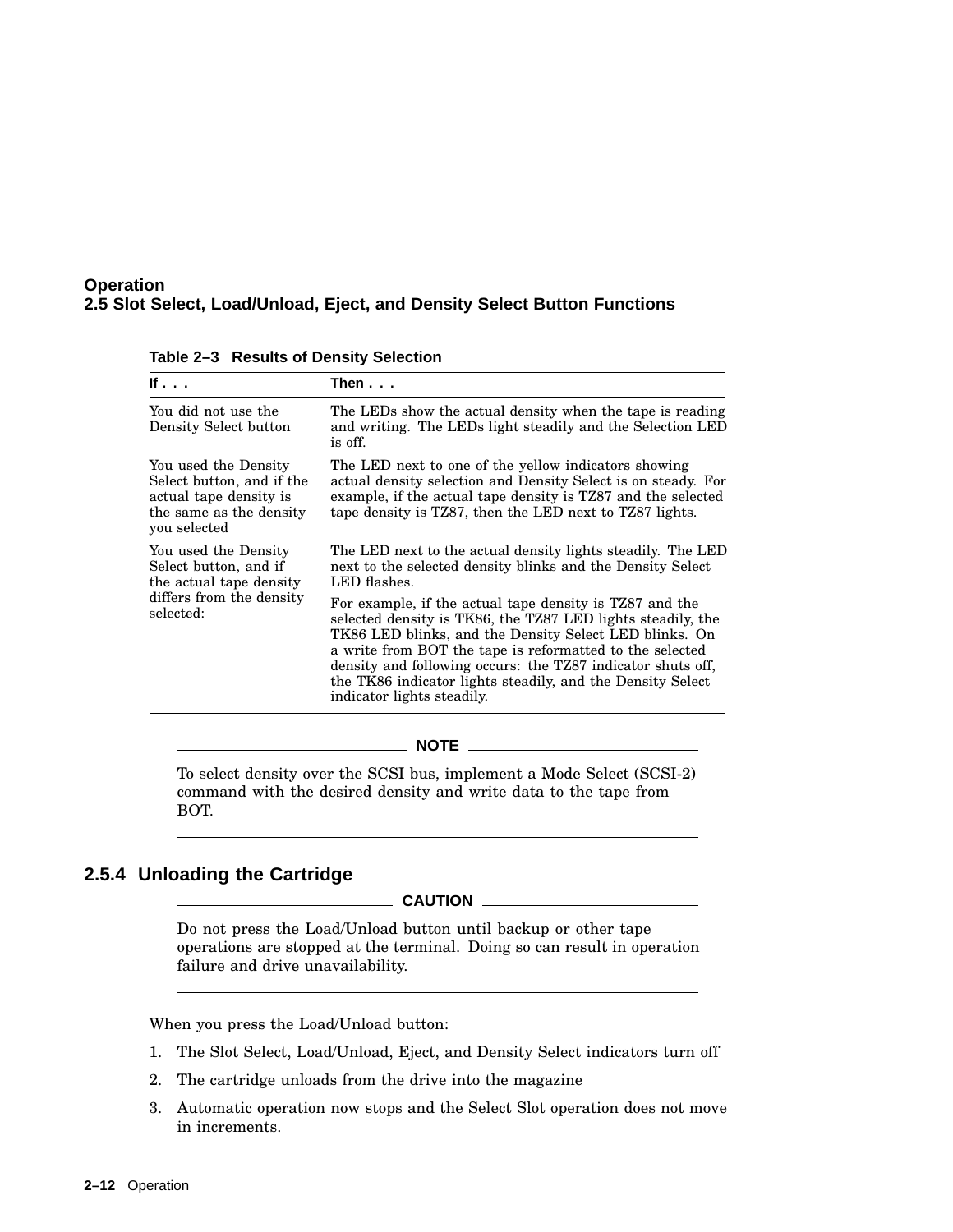#### **Operation 2.5 Slot Select, Load/Unload, Eject, and Density Select Button Functions**

4. The indicators turn on once the cartridge is returned to the magazine.

The Load/Unload indicator must be on before you press the button to load or unload a cartridge. If the Loader Fault indicator is on, showing a malfunction, press the Load/Unload button to reset the subsystem and try to clear the error.

#### **2.5.5 Opening the Receiver**

The **Eject** button opens the receiver for insertion or removal of the magazine. The Eject button is disabled when the Mode Select key is in the OCP Disabled position. The Eject button can also be used to *unload* a tape from the drive.

| When a cartridge is $\ldots$                                                                                                      | Then $\ldots$                                                                                                                                                                                                                                                                                                                        |
|-----------------------------------------------------------------------------------------------------------------------------------|--------------------------------------------------------------------------------------------------------------------------------------------------------------------------------------------------------------------------------------------------------------------------------------------------------------------------------------|
| Not in the drive, the Slot Select,<br>Load/Unload, Eject, and Density<br>Select indicators are on before<br>any operation begins. | Pressing the Eject button causes all indicators to<br>turn off. The elevator then returns to its home<br>position and the receiver opens. Once you close the<br>receiver again, a magazine scan begins. When the<br>scan completes, the indicators turn back on.                                                                     |
| In the drive, the Eject and Load<br>/Unload indicators are on before<br>the operation begins.                                     | Pressing the Eject button causes both indicators to<br>turn off, and the cartridge unloads from the drive<br>and moves back into the magazine. The receiver<br>then opens to allow access to the magazine. Once<br>you close the receiver again, a magazine scan<br>begins. When the scan completes, the indicators<br>turn back on. |

# **2.6 Magazine**

The front of the magazine has numbers 0 through 6 that indicate the number of the slot.

**NOTE**

Insert and remove all cartridges at the *front* of the magazine.

#### **2.6.1 Inserting a Cartridge into the Front of the Magazine**

To simplify cartridge insertion: Place the magazine on a flat surface with the slots facing you (Figure 2–3). Each slot is numbered to ensure you are inserting the cartridge correctly into the front of the magazine. Usually, cartridges are inserted into consecutive slots.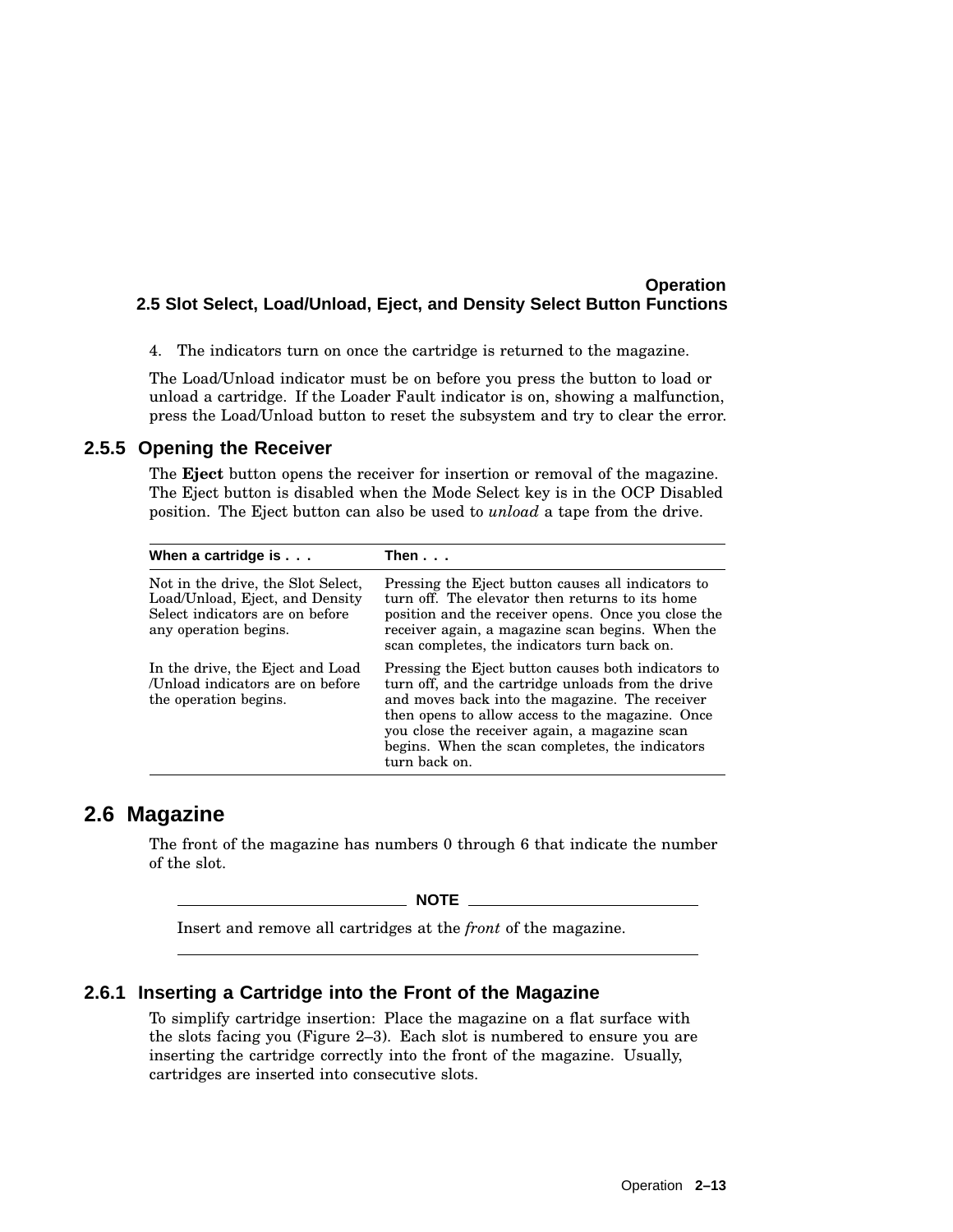To insert a cartridge into the magazine:

- 1. Grasp the cartridge with the CompacTape III label facing up and the write-protect switch facing you (Figure 2–2).
- 2. Set the cartridge's write-protect switch to the desired position. If you want to:
	- Write on the tape, slide the switch to the right (orange indicator is not visible).
	- Write-protect the tape, slide the switch to the left (orange indicator is visible).
- 3. Insert the cartridge (Figure 2–3) by pushing it into the slot until it stops and you hear a click. A small metal tab holds the cartridge in place.

**Figure 2–2 Write-Protect Switch on a Cartridge**



SHR\_X1020C\_89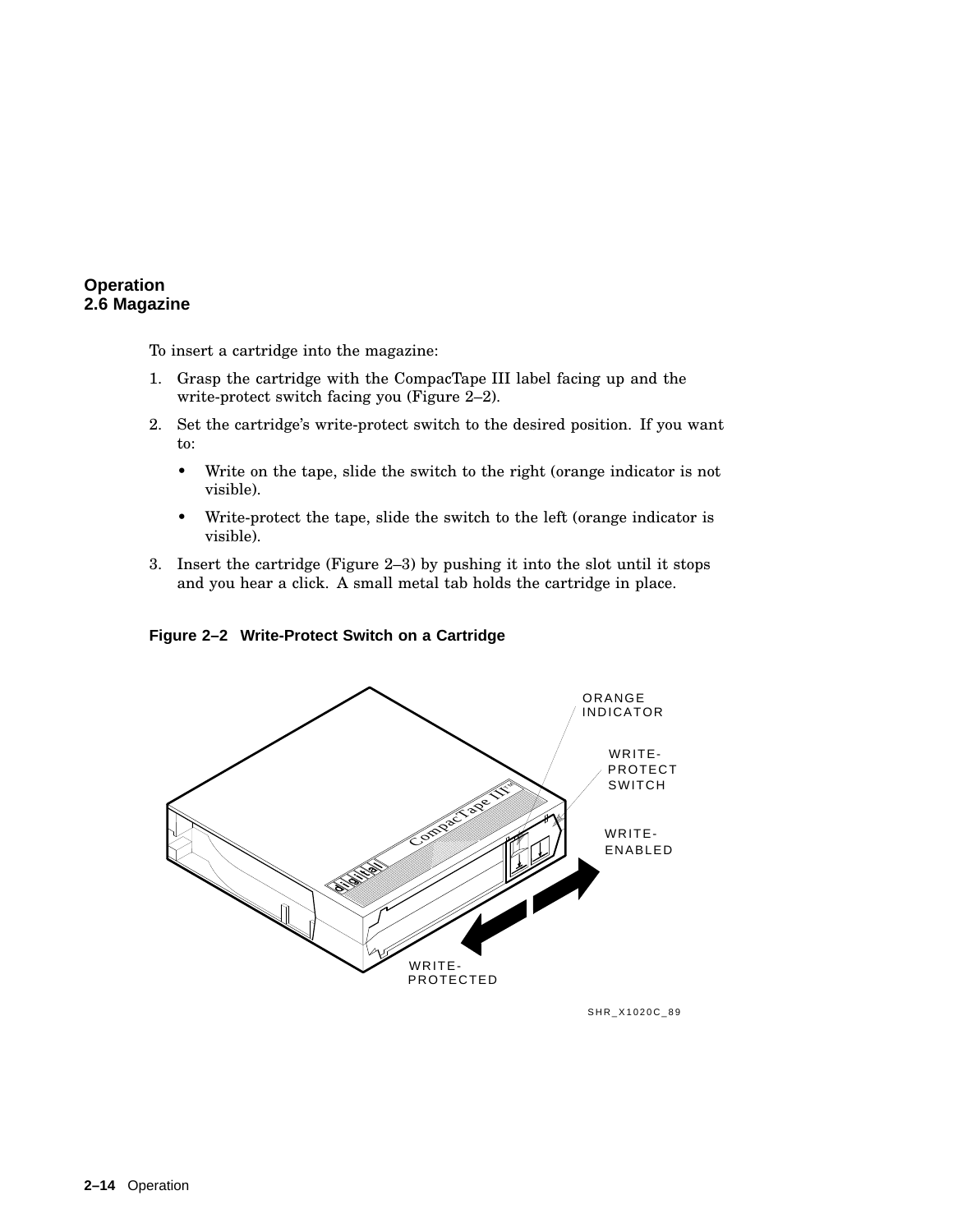

**Figure 2–3 Inserting a Cartridge into the Magazine**

SHR\_X1021\_89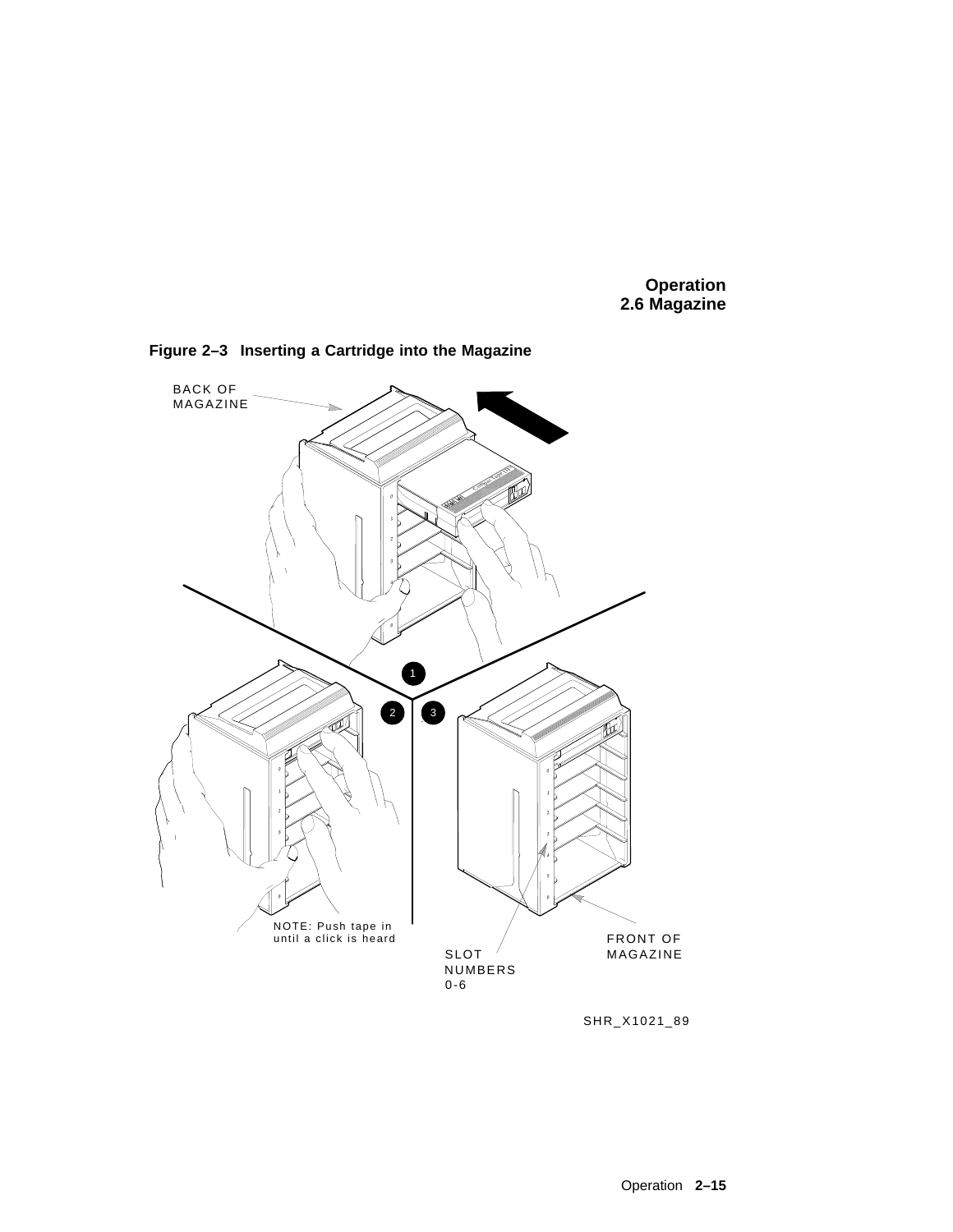#### **2.6.2 Removing a Cartridge from the Magazine**

To remove a cartridge from the magazine: At the front of the magazine, press the cartridge in until it stops and you hear a click (Figure 2–4). Then release the cartridge. The slot uses a spring-release action.

**NOTE**

Never apply labels to the top or bottom of tape cartridges. Doing so can cause cartridge jams in the TZ877 subsystem. Use the space on the front of the cartridge for labels. If a jam occurs, call your Multivendor Customer Services representative.

#### **2.6.3 Removing the Magazine from the Receiver**

To remove the magazine from the receiver, ensure:

- 1. The Power On indicator is on (Figure 2–1).
- 2. The tape drive is unloaded.
- 3. The Eject indicator is on. (It must be on before you can press the Eject button.)

Then:

- 1. Press the Eject button (Figure 2–1) to open the receiver.
- 2. Grasp the receiver after it opens (Figure 2–5), and gently pull it forward to access the magazine.
- 3. Grasp the magazine's handle only to lift the magazine out of the receiver.

#### **2.6.4 Installing the Magazine into the Receiver**

To install the magazine into the receiver:

- 1. Hold the magazine by the handle and slide the magazine down into the receiver (Figure 2–5). The magazine is slotted, you can restore it in the correct orientation only.
- 2. Push the receiver closed.
- 3. Observe that the receiver is fully closed in the TZ877 subsystem before proceeding.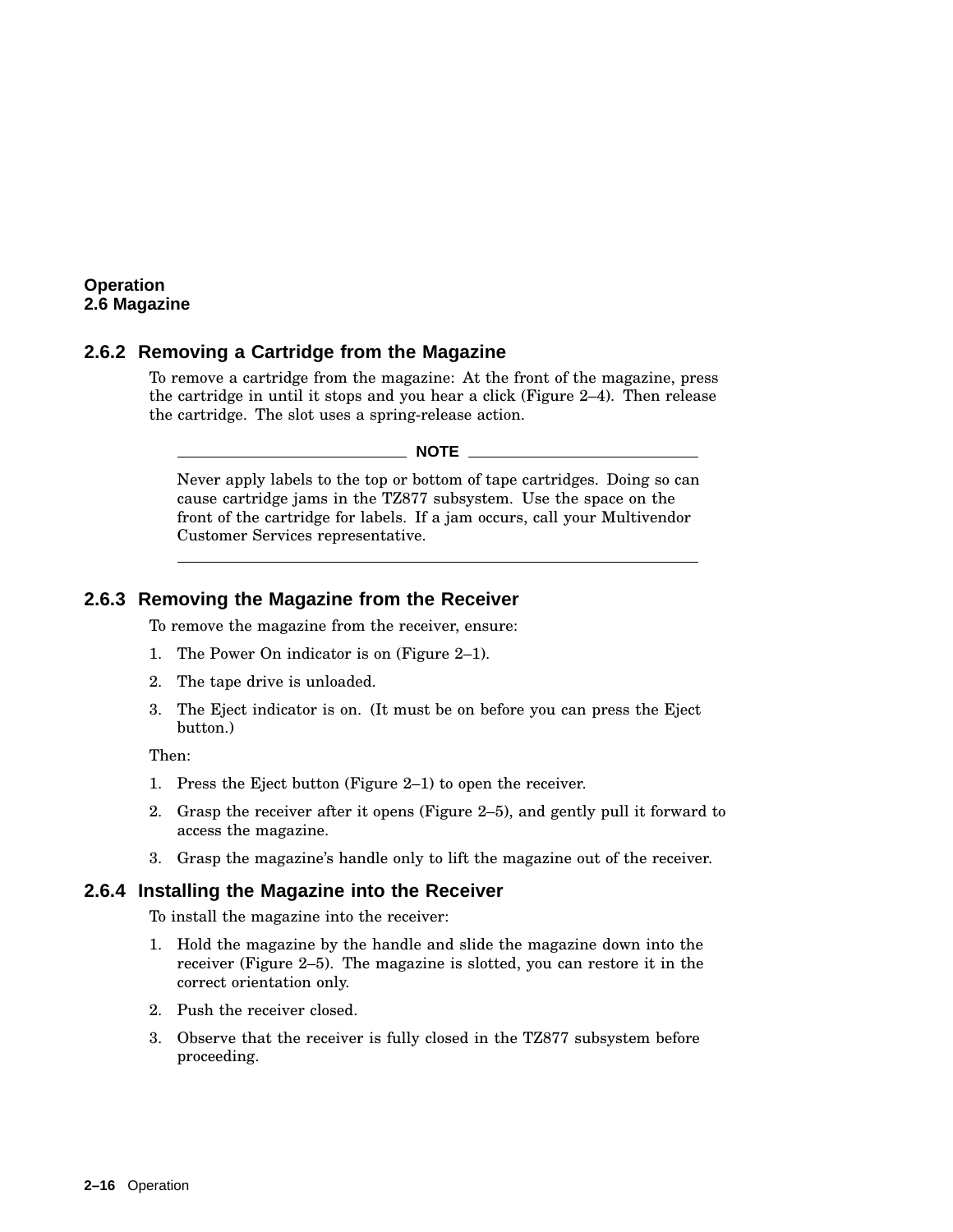

**Figure 2–4 Removing a Cartridge from the Front of the Magazine**

SHR\_X1022\_89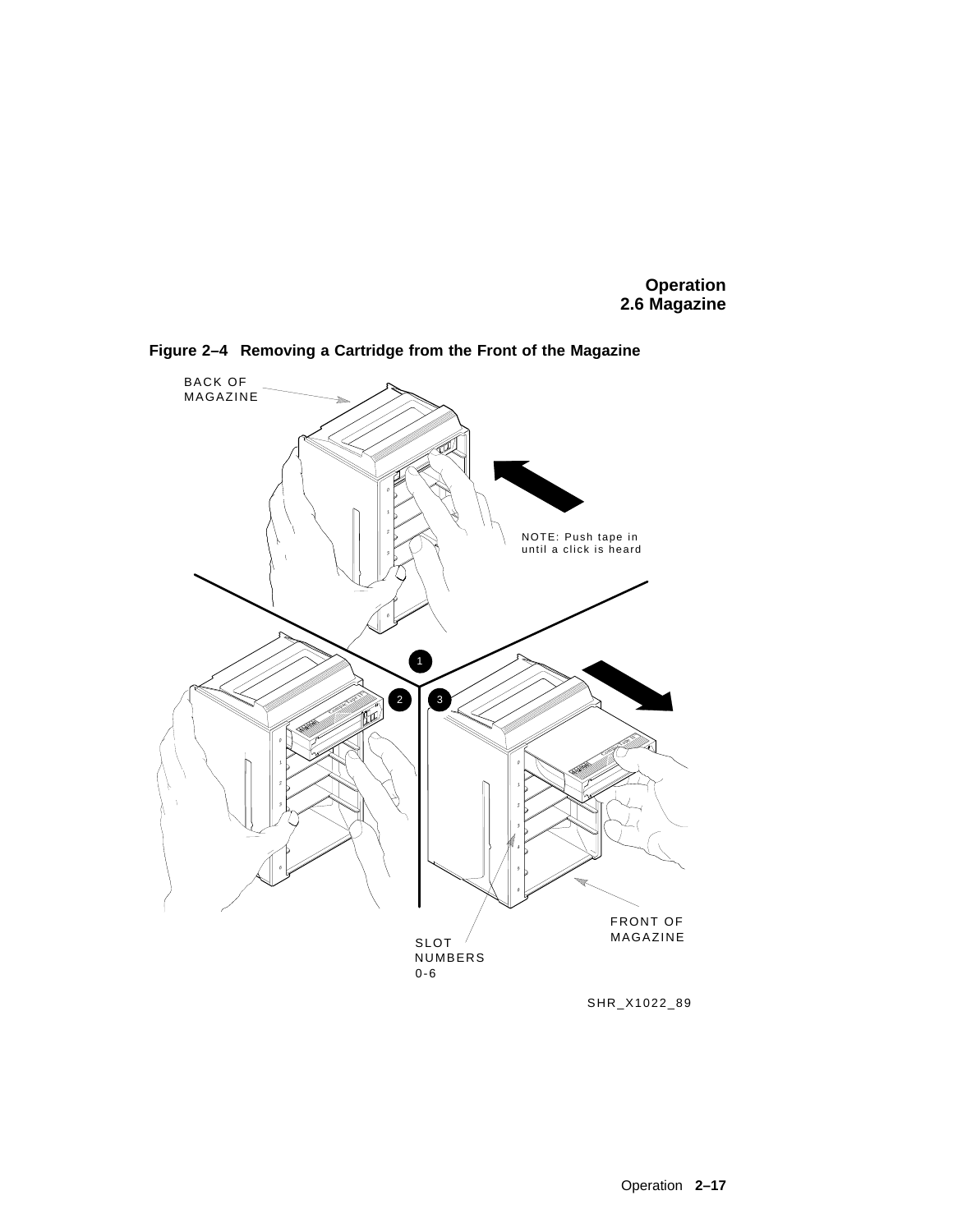



ZKO-1217-15-DG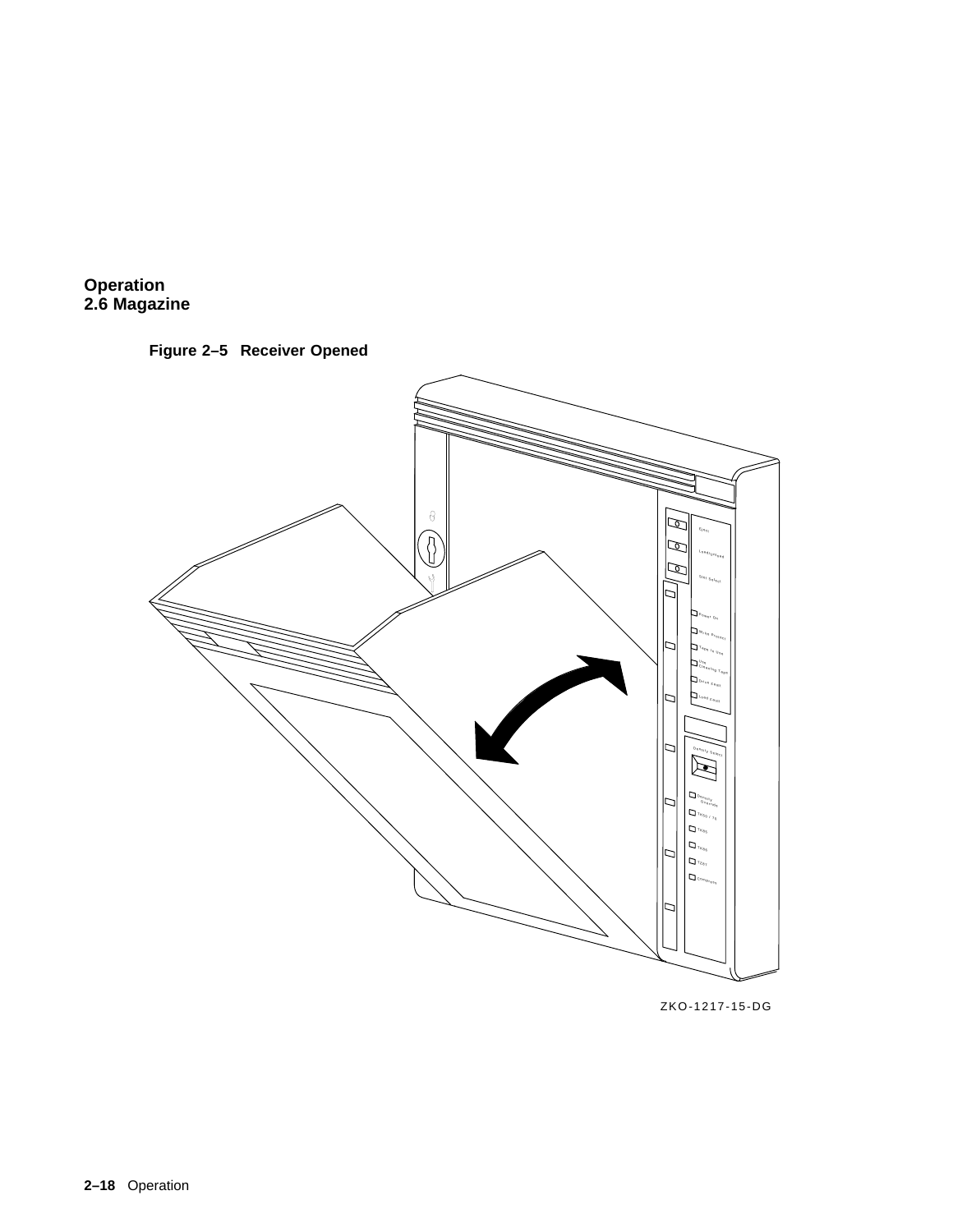#### **Operation 2.7 Configure the TZ877**

# **2.7 Configure the TZ877**

This section describes how to configure the TZ877 including:

| <b>Topic</b>                    | <b>Section</b> |
|---------------------------------|----------------|
| <b>Configuration Guidelines</b> | Section 2.7.1  |
| Switchpack Location             | Section 2.7.2  |
| To Disable Parity Checking      | Section 2.7.3  |
| Changing the SCSI ID            | Section 2.7.4  |

The TZ877 is factory set to SCSI ID 5.

If your system generates parity, the TZ877 can check for correct parity on the SCSI bus.

### **2.7.1 Configuration Guidelines**

Your system uses the SCSI ID to identify or address the TZ877. Follow these guidelines when configuring the TZ877 for use on your system:

| If you are installing the TZ877 as $\dots$ | Then                                                                                              |
|--------------------------------------------|---------------------------------------------------------------------------------------------------|
| The only SCSI device on the bus            | You can leave the SCSI ID factory setting as<br>is.                                               |
| One of multiple SCSI devices on the<br>bus | Be sure to use a SCSI ID that is unique from<br>any other device or system ID on the SCSI<br>bus. |
| The last or only device on the SCSI bus    | You must terminate the bus by installing a<br>terminator.                                         |

#### **2.7.2 Switchpack Location**

Figure 2–6 shows the location of the DISABLE PARITY and SCSI ID switchpack.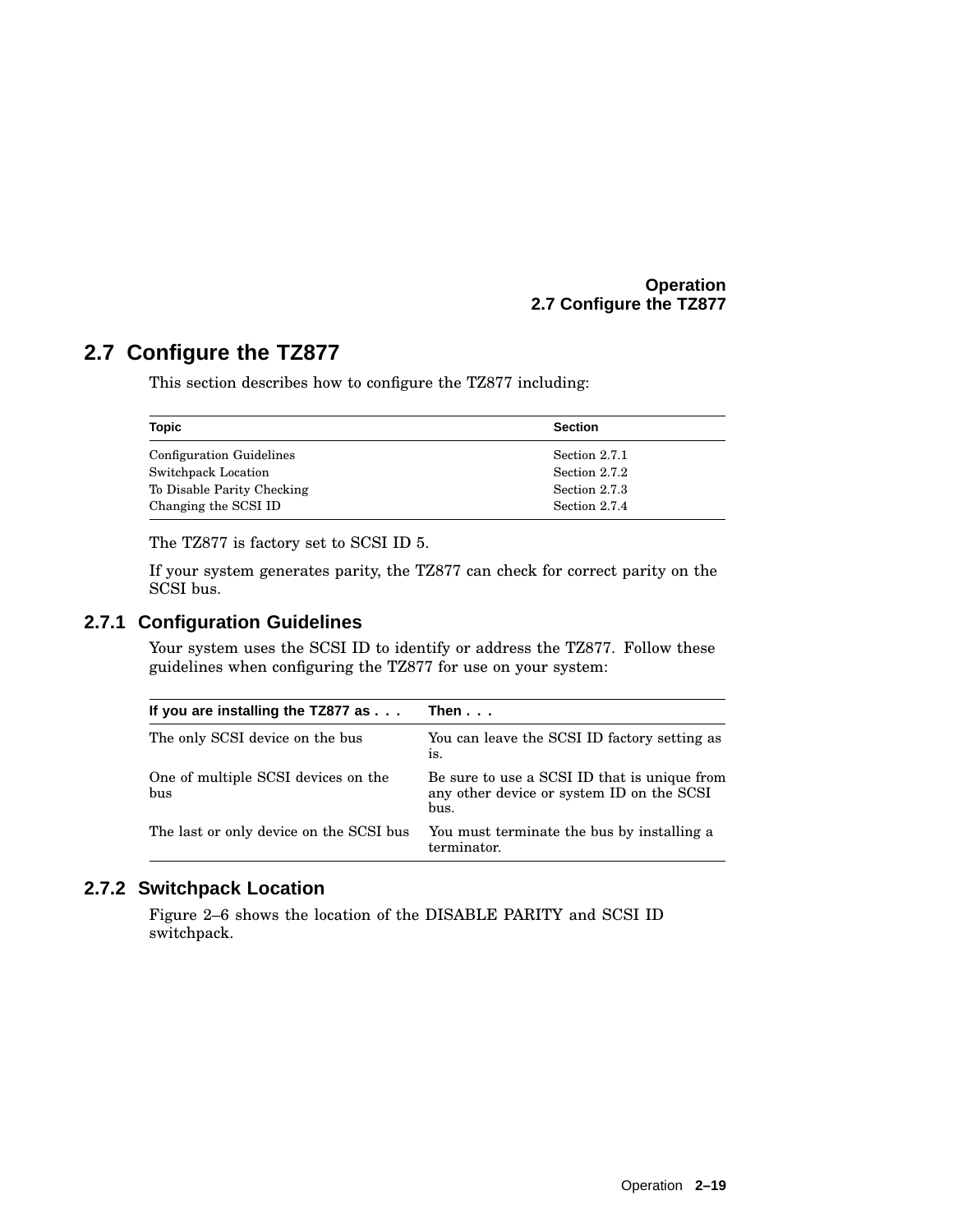



**Figure 2–6 DISABLE PARITY and SCSI ID Switches**

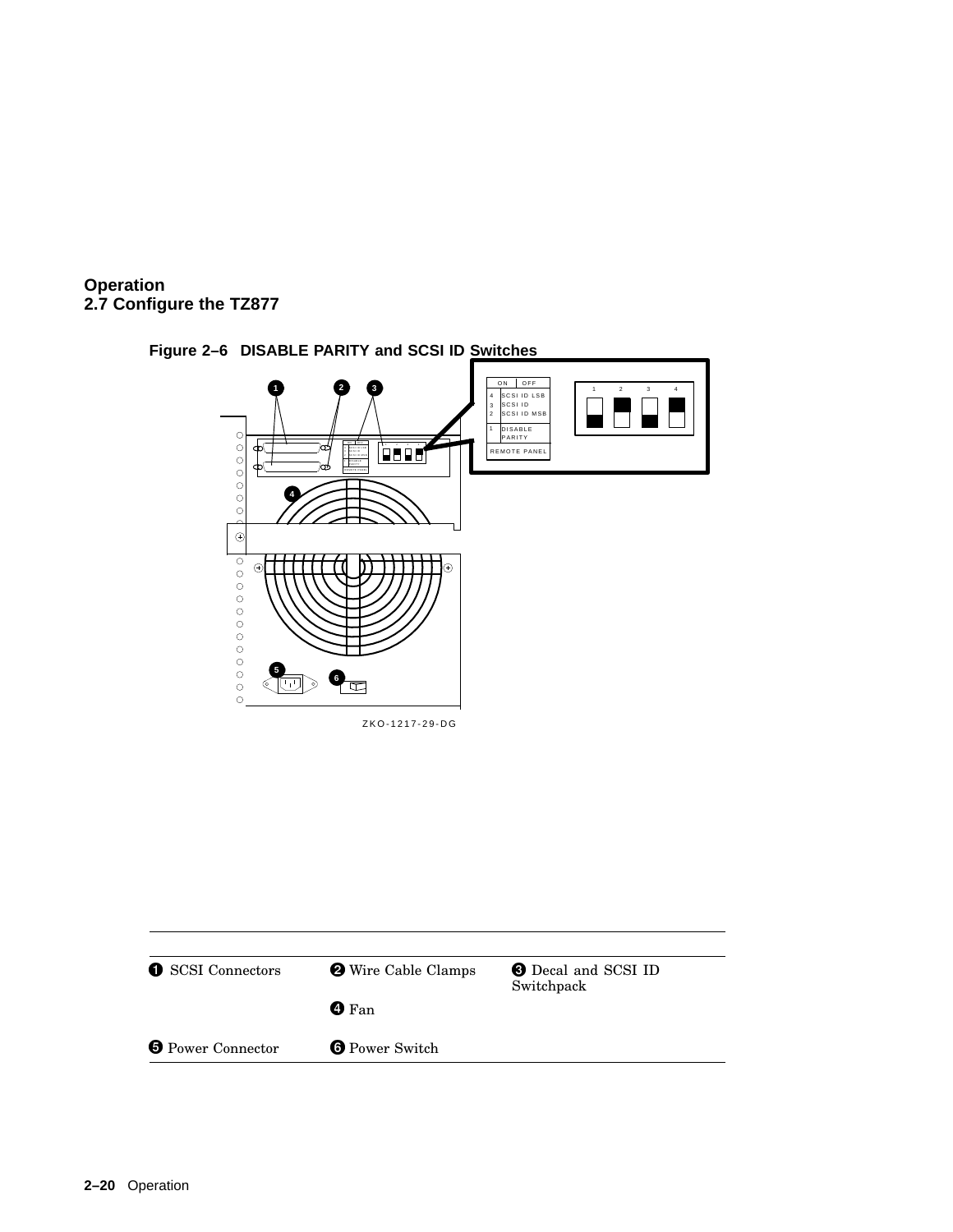**Operation 2.7 Configure the TZ877**

**CAUTION**

Never use a pencil to press the switches on the switchpack.

#### **2.7.3 To Disable Parity Checking**

If your system does not generate parity, you can disable parity on the TZ877 by repositioning the switches on the loader rear panel.

To disable parity checking: set the DISABLE PARITY switch to ON (Figure 2–6) by pressing down on the left side switch 1.

#### **2.7.4 Changing the SCSI ID**

You can change the SCSI ID by respositioning the switches on the rear panel of the TZ877. To change the SCSI ID:

- 1. Look at the first column in the label Figure 2–6 and choose a SCSI ID.
- 2. Next to the SCSI ID you chose from Figure 2–6, look across at the Switch 2, Switch 3, and Switch 4 columns. See what the setting should be for each switch at the chosen ID.

For example, if you chose SCSI ID 3, then the setting for Switch 2 is Off; Switch 3 is On; and Switch 4 is On.

Switch 2 is the most significant bit (MSB) and switch 4 is the least significant bit (LSB).

If the switch setting should be:

- On, press in the left side of the switch on the rear of the TZ877 (Figure 2–6).
- Off, press in the right side of the switch on the rear of the TZ877 (Figure 2–6).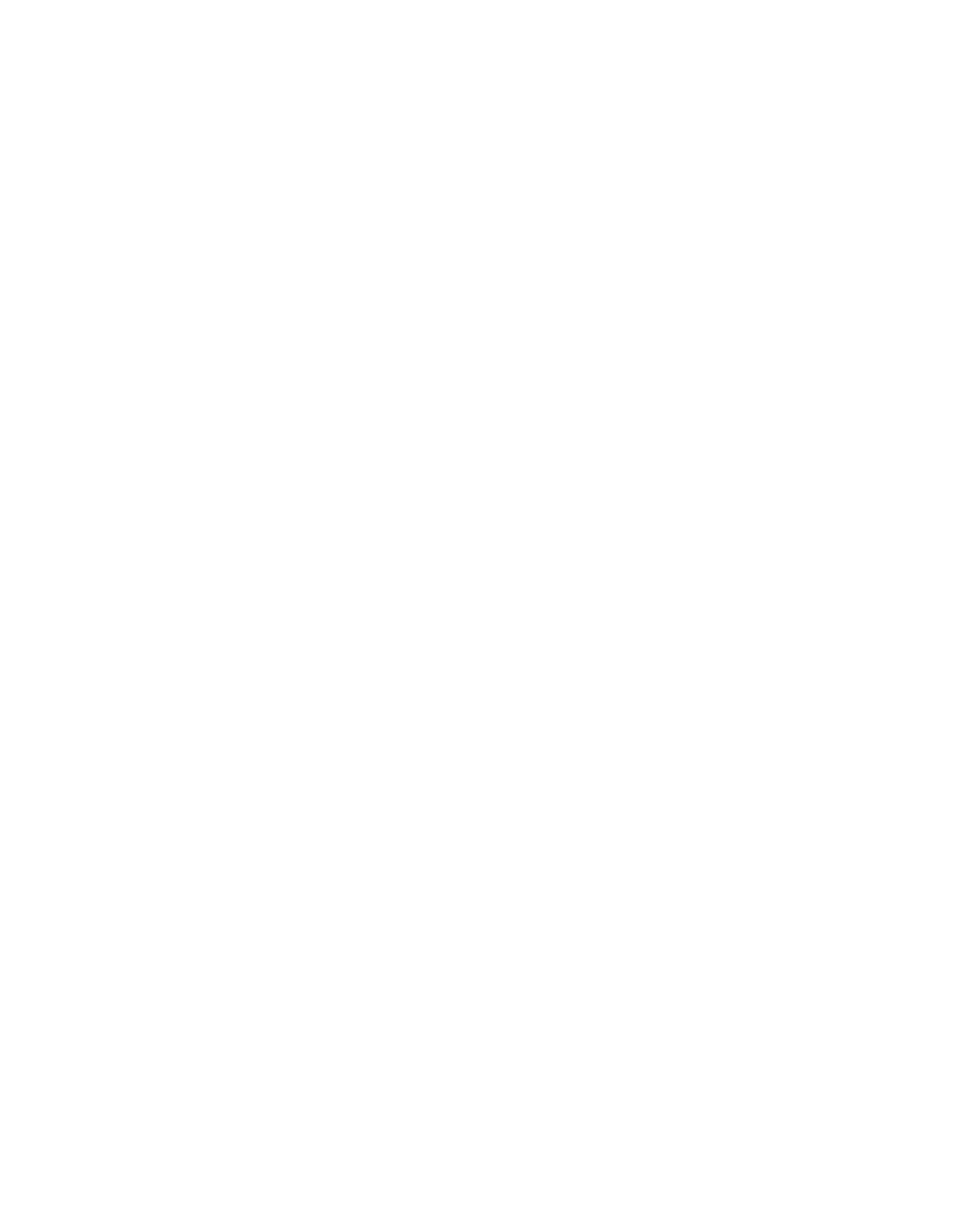# **3**

# **Error Conditions and Problem Resolutions**

# **3.1 In This Chapter**

This chapter describes:

- The necessary conditions to ensure the OCP pushbuttons **Slot Select**, **Load/Unload**, **Eject**, and **Density Select** operate effectively
- Instructions on resolving BACKUP operation failures
- Magazine and loader faults and how to clear them
- What to check if a power problem occurs

# **3.2 Conditions Necessary for Button Operation**

Be sure to review information in the previous chapters to ensure you are correctly operating the TZ877 magazine tape subsystem.

Before pressing the Slot Select, Load/Unload, Eject, or Density Select button on the TZ877 OCP, check for the conditions listed in Table 3–1 and ensure that the:

- Power On indicator is on
- Receiver is closed
- Mode Select key is *not* set to OCP Disabled

Pressing these buttons has no effect if their indicators are off.

**NOTE**

Do not press the Load/Unload button to abort any function of the TZ877 subsystem. Type Ctrl/Y or Ctrl/C instead.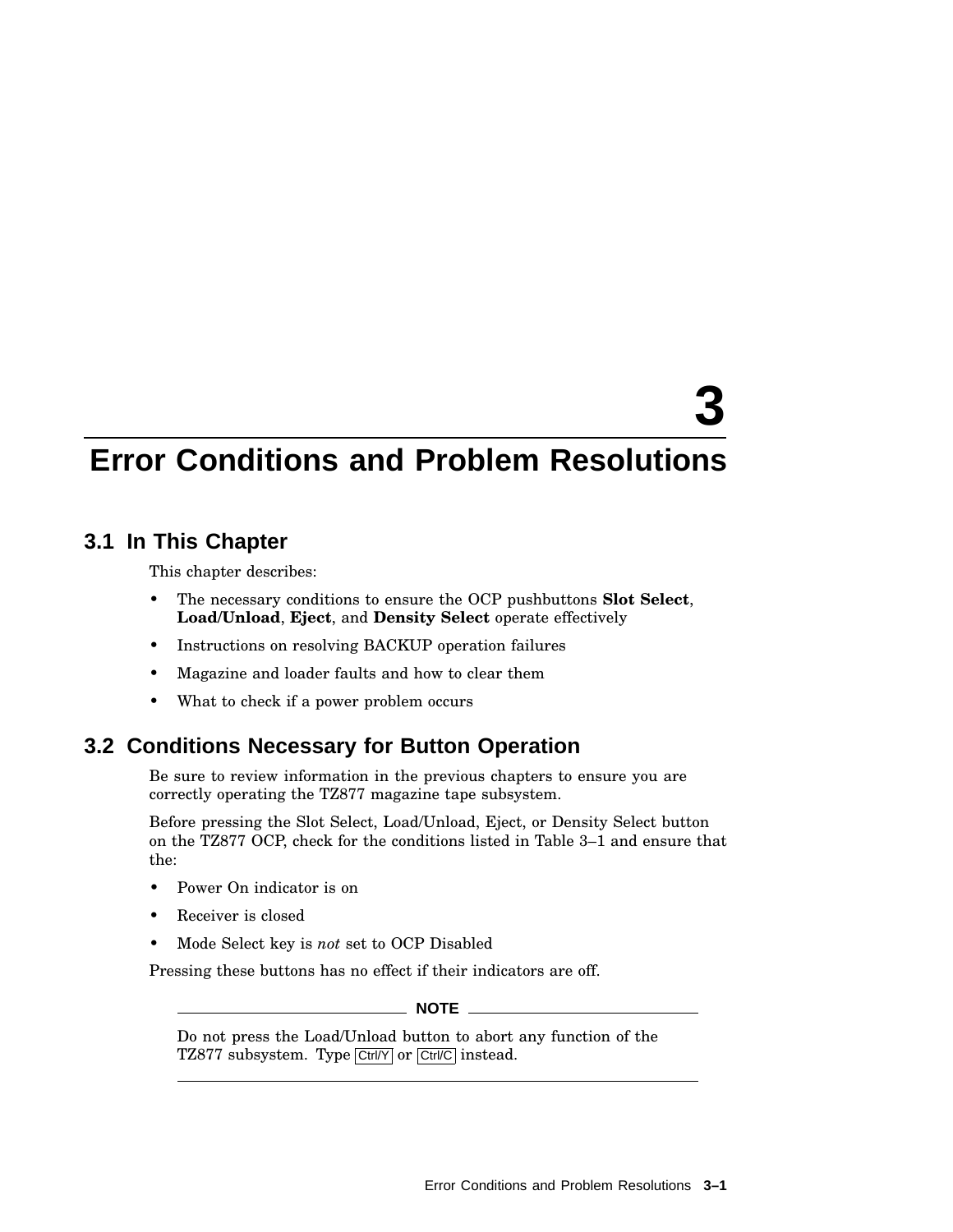#### **Error Conditions and Problem Resolutions 3.2 Conditions Necessary for Button Operation**

See Chapter 2 for more information on the functions of the TZ877 OCP buttons.

| If you want to $\ldots$                                                               | First make sure the                               | Then press this<br>button |
|---------------------------------------------------------------------------------------|---------------------------------------------------|---------------------------|
| Select another slot in the<br>magazine                                                | Magazine contains at least<br>two cartridges      | Slot Select               |
|                                                                                       | Slot Select indicator is on                       |                           |
| Load the selected cartridge<br>into the tape drive                                    | Magazine contains at least<br>one cartridge       | Load/Unload               |
|                                                                                       | Load/Unload indicator is on                       |                           |
| Return the selected cartridge<br>to its original slot in the<br>magazine              | Load/Unload indicator is on                       | Load/Unload               |
| Clear a magazine or loader                                                            | Load/Unload indicator is on                       | Load/Unload               |
| fault                                                                                 | Magazine Fault or Loader<br>Fault indicator is on |                           |
| Open the receiver, or unload<br>the cartridge from the drive<br>and open the receiver | Eject indicator is on                             | Eject                     |

#### **Table 3–1 TZ877 OCP Button Conditions**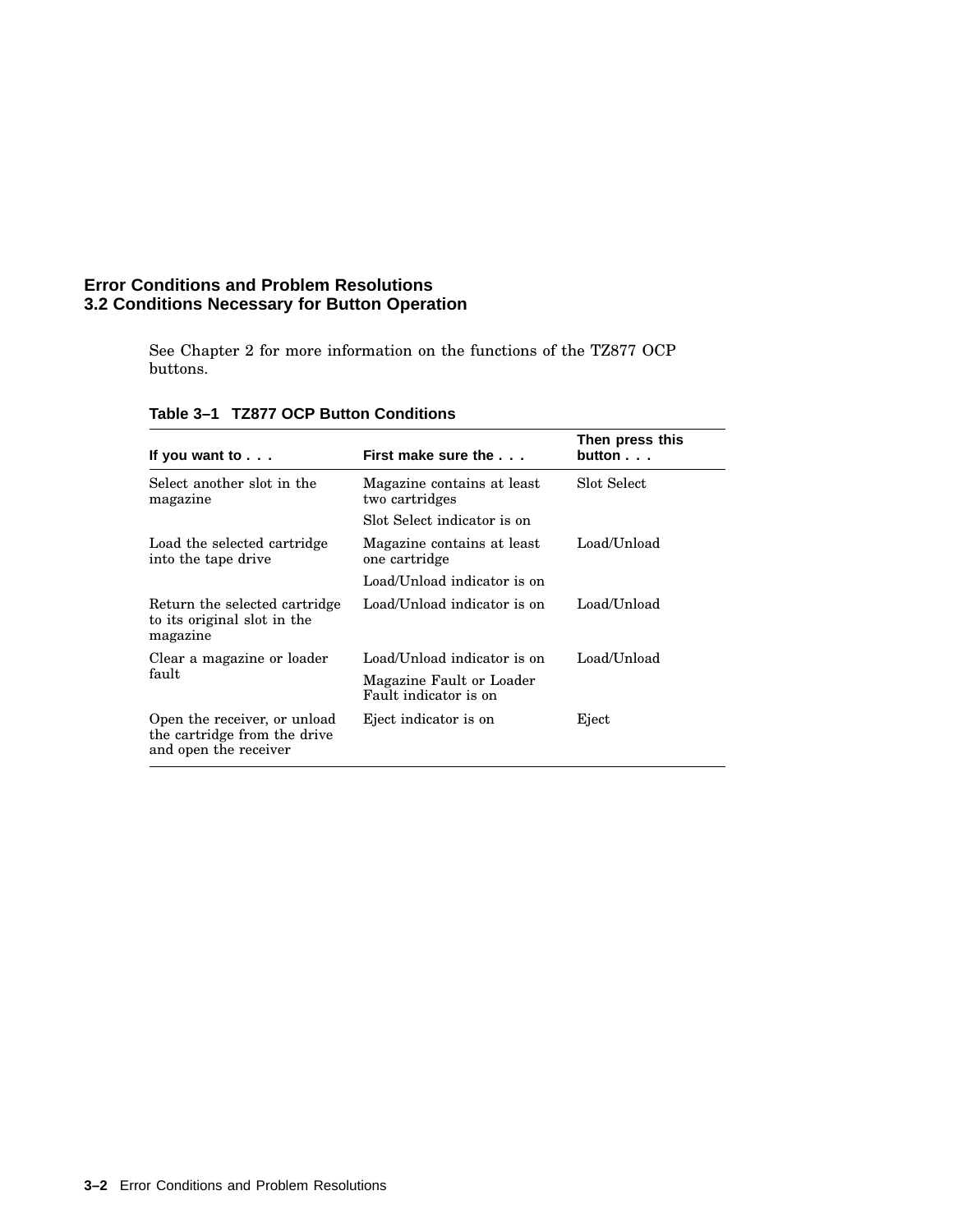#### **Error Conditions and Problem Resolutions 3.3 Backup Operation Failure**

# **3.3 Backup Operation Failure**

Some manual operations, if not performed correctly, may cause backup operations to fail during BACKUP:

- Loading write-protected CompacTape III cartridges when executing write operations
- Selecting the incorrect cartridge slot from which to initialize operations

# **3.4 Avoiding Basic Problems**

Follow these guidelines when operating the TZ877 subsystem to avoid basic problems:

- Use CompacTape III cartridges.
- Check the tape leader in the cartridge by lifting the cartridge latch that opens the door to expose the leader. Be sure the leader is in the same position as the one shown in Figure 3–1.

**CAUTION**

Do not touch the exposed magnetic tape. If the tape leader is not in the correct position, use a new cartridge.

- Be sure that the receiver is fully closed and the current slot indicator is on for the starting cartridge.
- Be sure that *no* slots in the magazine are empty between the starting cartridge and the expected completion cartridge.

#### **NOTE** \_\_\_\_\_

The TZ877 subsystem unloads and loads the next cartridge when the subsystem receives an UNLOAD command from the system.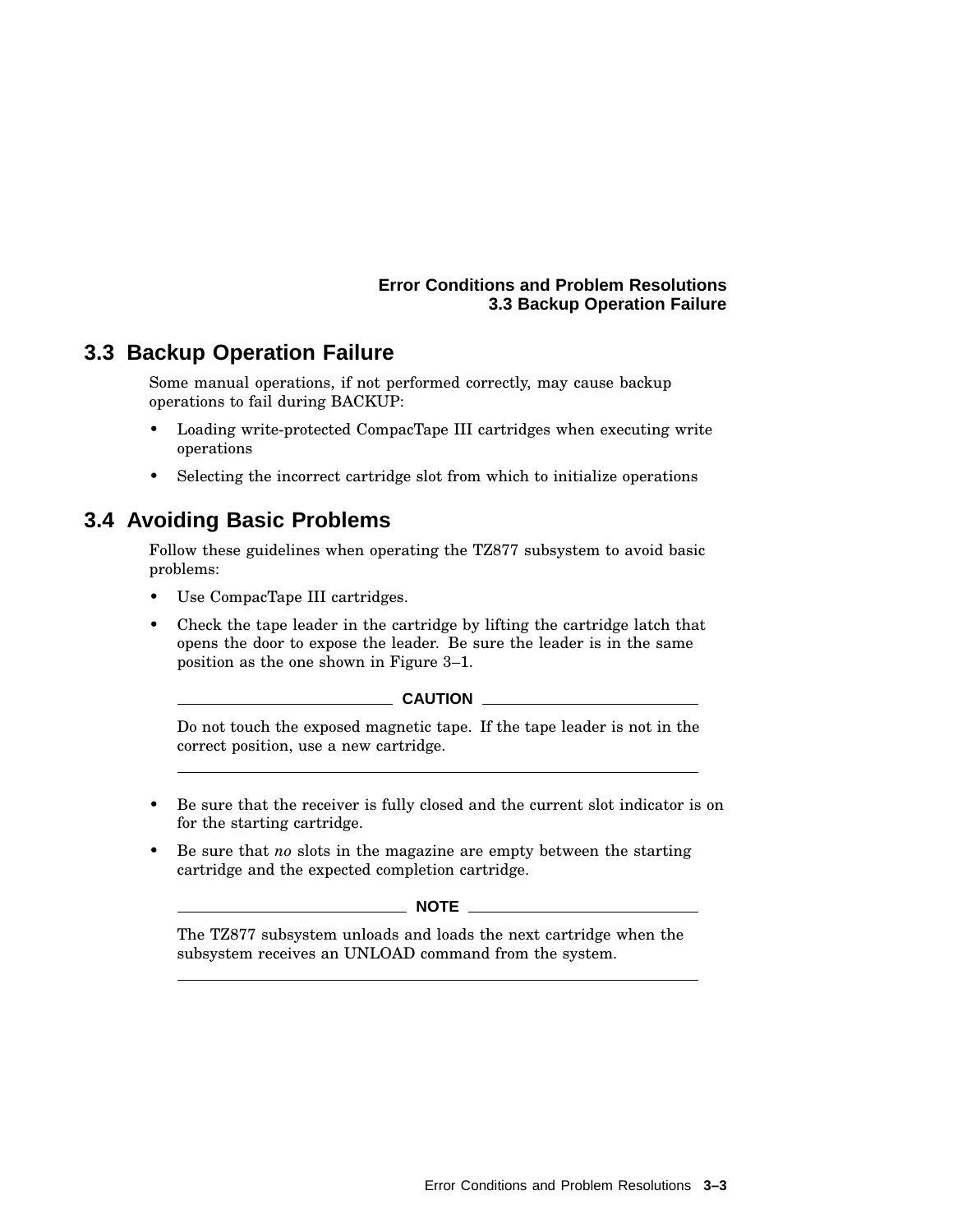#### **Error Conditions and Problem Resolutions 3.4 Avoiding Basic Problems**



#### **Figure 3–1 Opening the Cartridge Door to Check the Tape Leader**

# **3.5 Error Conditions**

Error indications fall into two main categories:

- **Magazine Fault** In most cases, this is an operator-correctable condition, indicated when the Magazine Fault indicator is on. If you cannot resolve the fault, call your Multivendor Customer Services representative.
- **Loader Fault** This is a condition that most likely requires service from a Multivendor Customer Services representative. It is indicated when the Loader Fault indicator is on.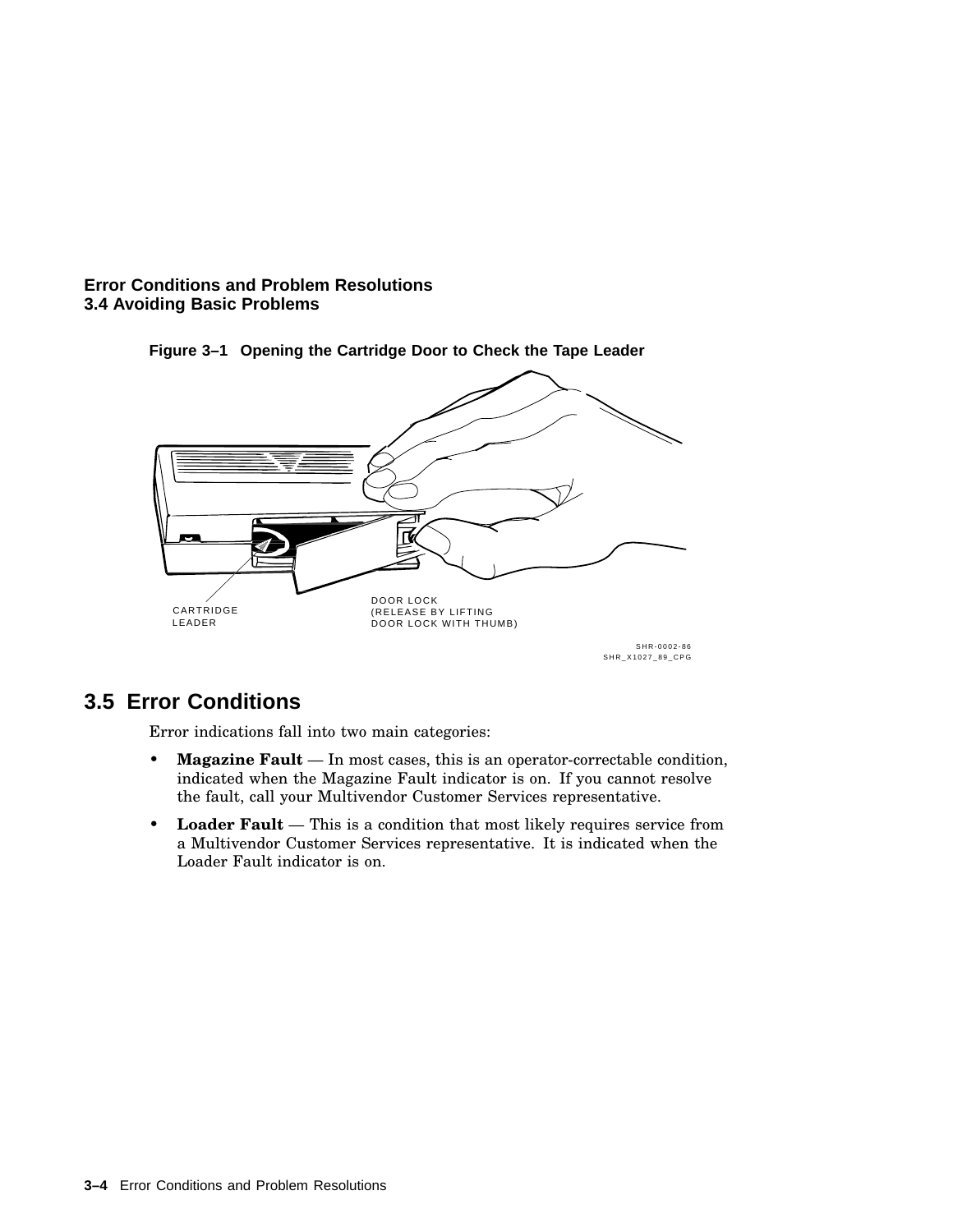#### **Error Conditions and Problem Resolutions 3.5 Error Conditions**

#### **3.5.1 Magazine Fault Description**

A magazine fault indicates an inconsistency between what the loader transfer assembly has done with a cartridge and the actual state detected by the subsystem.

Inconsistent magazine status occurs when:

- The magazine is full and an extra cartridge is in the drive
- The magazine is full and an extra cartridge is in the elevator
- The loader has loaded a cartridge into the drive, but the cartridge has been manually removed
- The flag is set in the magazine, but no cartridge is present
- An unrecognized cartridge is in the magazine

When these conditions are present, the Magazine Fault indicator is on, indicating a situation that can be corrected by the operator. The Eject indicator is also on to inform you that this is the only function available at this time.

Slot indicators are as follows:

- Slots 6 and 0 light, indicating a cartridge in the drive was not loaded by the loader transfer assembly.
- Slots 5 and 0 light, indicating you need to replace any missing cartridges in the magazine.

**NOTE**

The Slot 0 indicator is on in all error conditions to indicate that an error occurred. It is not a Slot Select indicator in this case.

#### **3.5.1.1 Clearing a Magazine Fault**

To clear a magazine fault, first try pressing the Load/Unload button. If the fault does not clear, press the Eject button to open the receiver and remove the magazine to locate the cartridge error. After you have cleared the error, try loading and unloading cartridges to verify operation.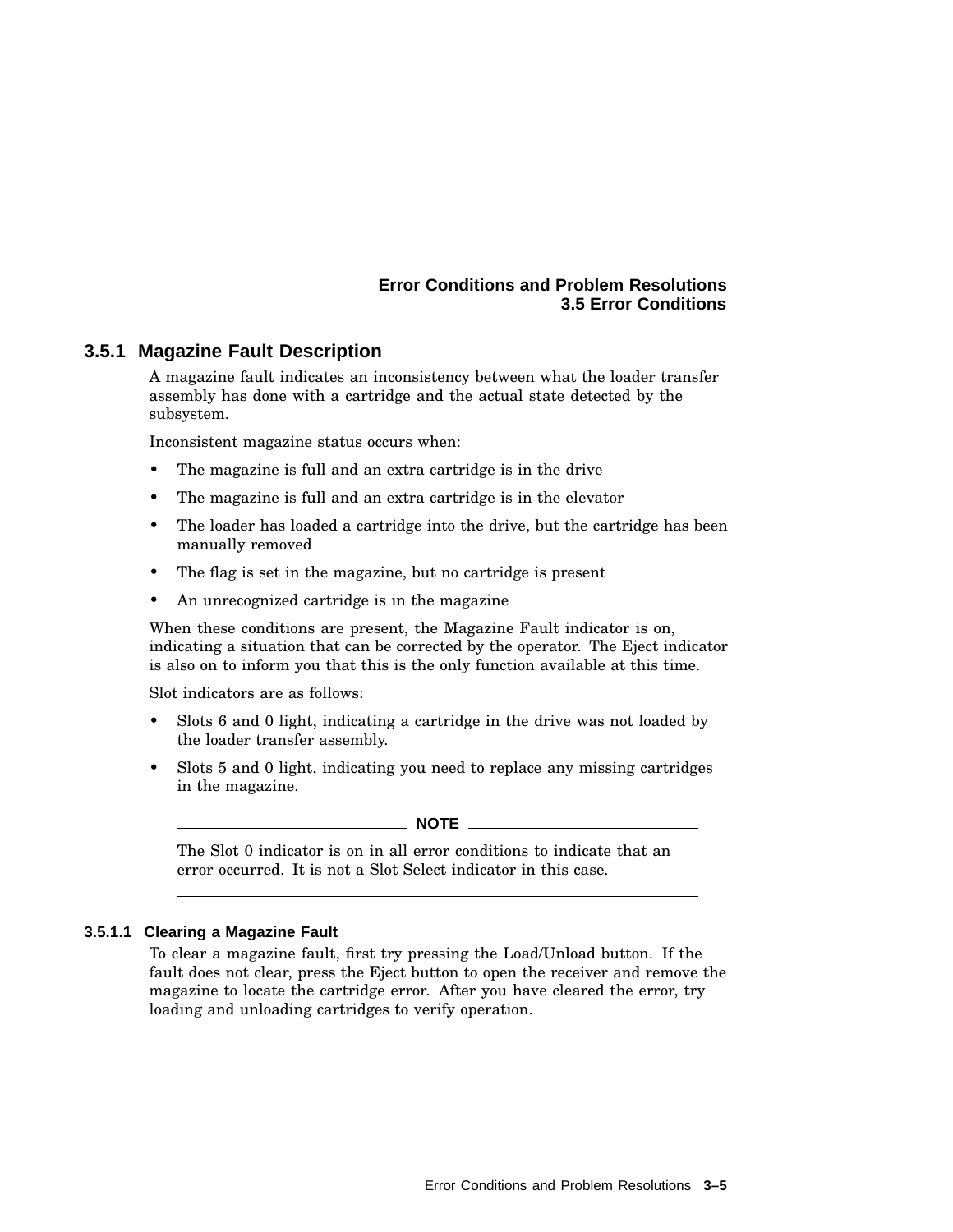#### **Error Conditions and Problem Resolutions 3.5 Error Conditions**

#### **3.5.2 Loader Fault Description**

A loader fault indicates the TZ877 subsystem detected a fatal error in either the loader transfer assembly or the tape drive. In some loader transfer assembly errors, the subsystem retries the error three times before indicating failure. All loader faults generate an error log as well as light the Loader Fault indicator and an associated subcode.

The Loader Fault indicator indicates errors in the loader transfer assembly, controller module, and drive. The suspected location of a fault is indicated by the following slot indicators:

- Slots 4 and 0 light, indicating a controller module fault.
- Slots 5 and 0 light, indicating a loader transfer assembly fault.
- Slots 6 and 0 light, indicating a drive fault.

## **NOTE**

Error indicators do not blink. During hardware failures, the controller module determines action.

#### **3.5.2.1 Clearing a Loader Fault**

When a loader fault occurs, the Load/Unload and Eject indicators are on. When you press the Load/Unload button, the TZ877 subsystem attempts to clear the error. When you press the Eject button, the receiver opens to let you access the magazine.

## **3.6 Power Problems**

If the Power On indicator is not on, or your system does not recognize the TZ877 subsystem:

- Verify that the subsystem is pushed completely into the enclosure. (Power to the loader transfer assembly is disabled when it slides forward.)
- Verify with your system manager that the subsystem configuration is correct.
- Call your Multivendor Customer Services representative.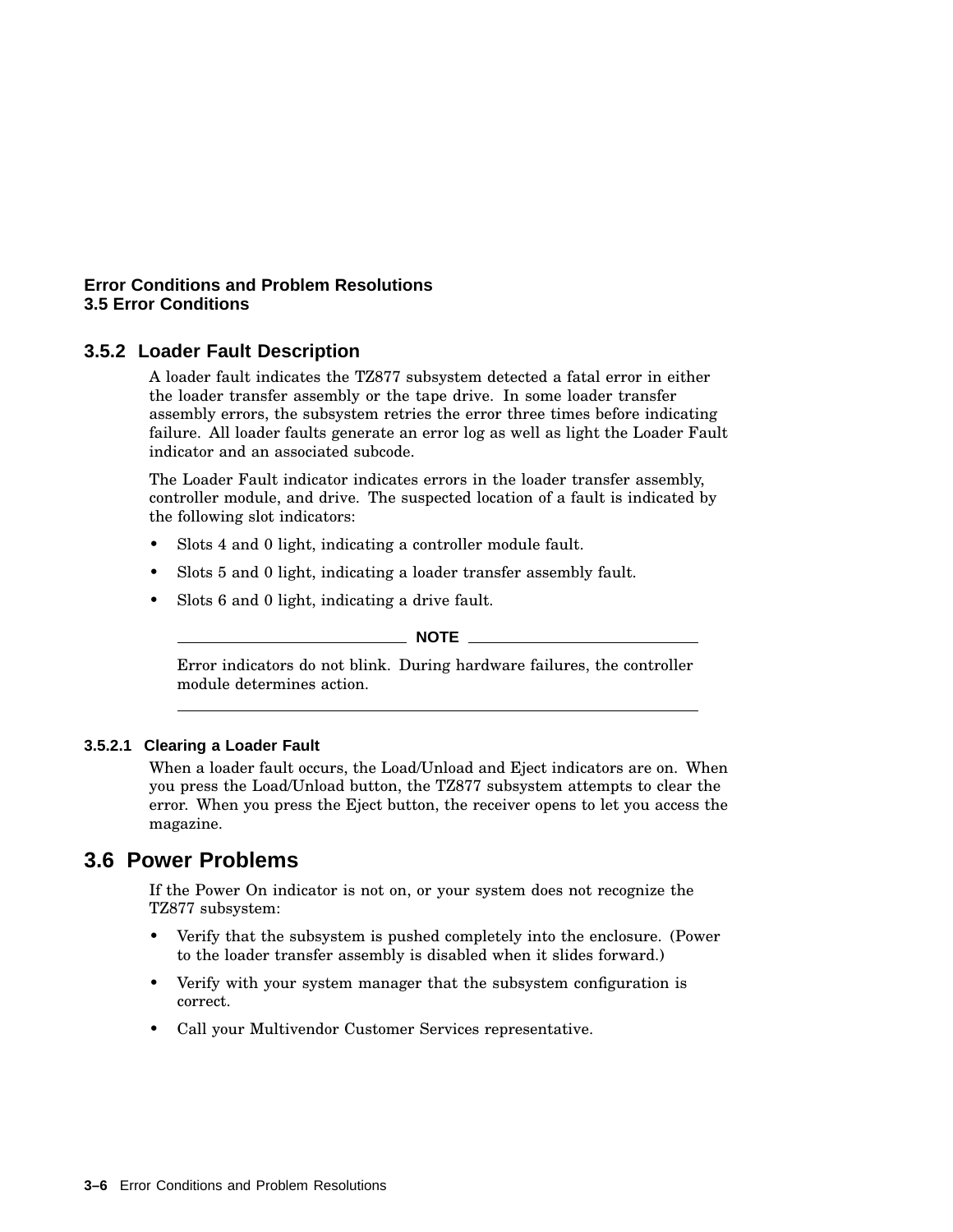# **4 Head Cleaning**

## **4.1 Introduction**

The Tx877 magazine tape subsystem uses the CleaningTape III cartridge (Figure 4–1) for cleaning the read/write head in the tape drive.

# **4.2 Using the CleaningTape III Cartridge**

The CleaningTape III cartridge is a yellow plastic cartridge containing 1200 feet of 1/2-inch, magnetic particle (MP) cleaning tape. You can use the CleaningTape III cartridge approximately 20 times before it expires.

You should not have to use the cleaning tape periodically. Use it only if the subsystem indicates a problem. For example, a cleaning indicator is on, or a hard read/write error occurs.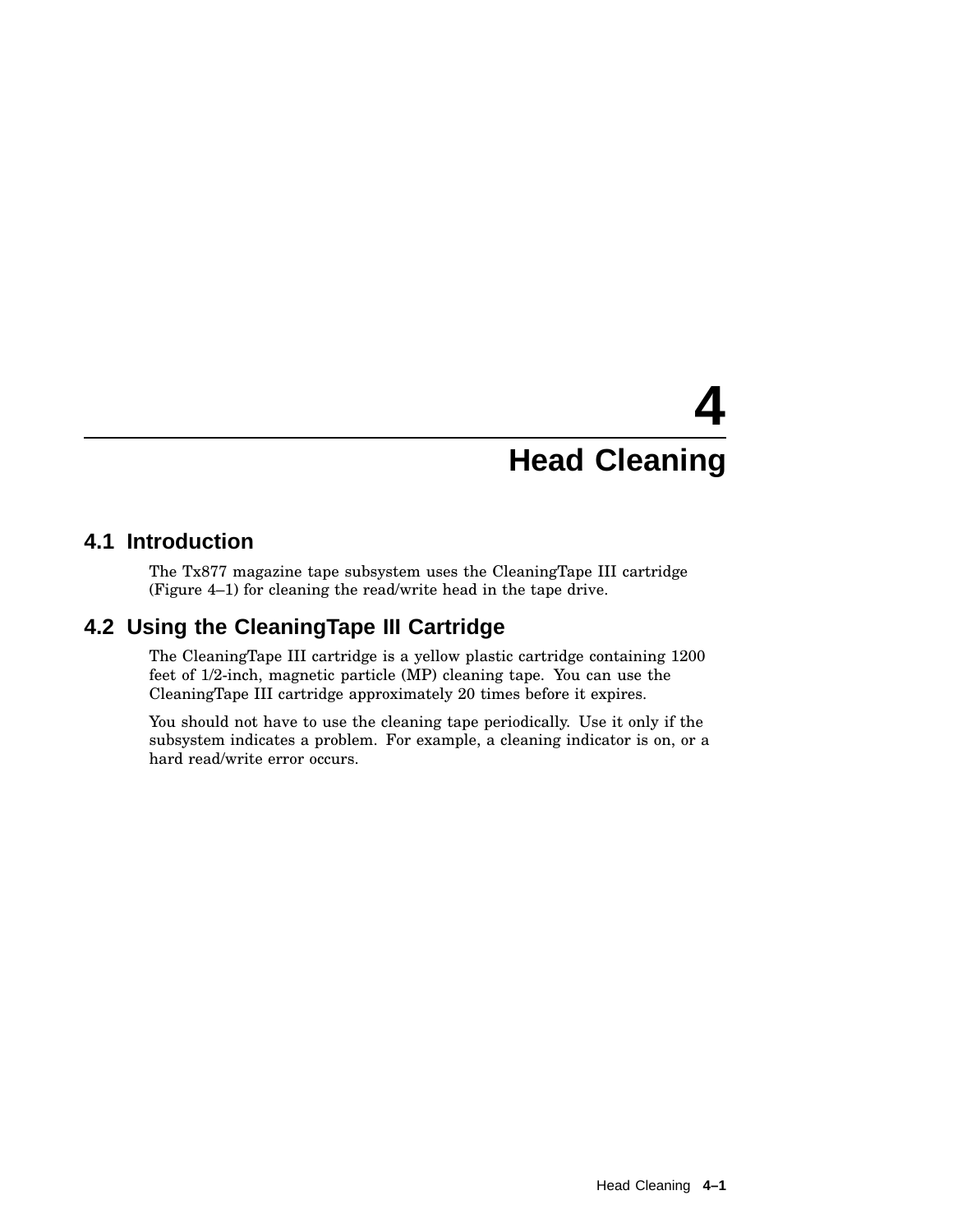





SHR\_X1020E\_89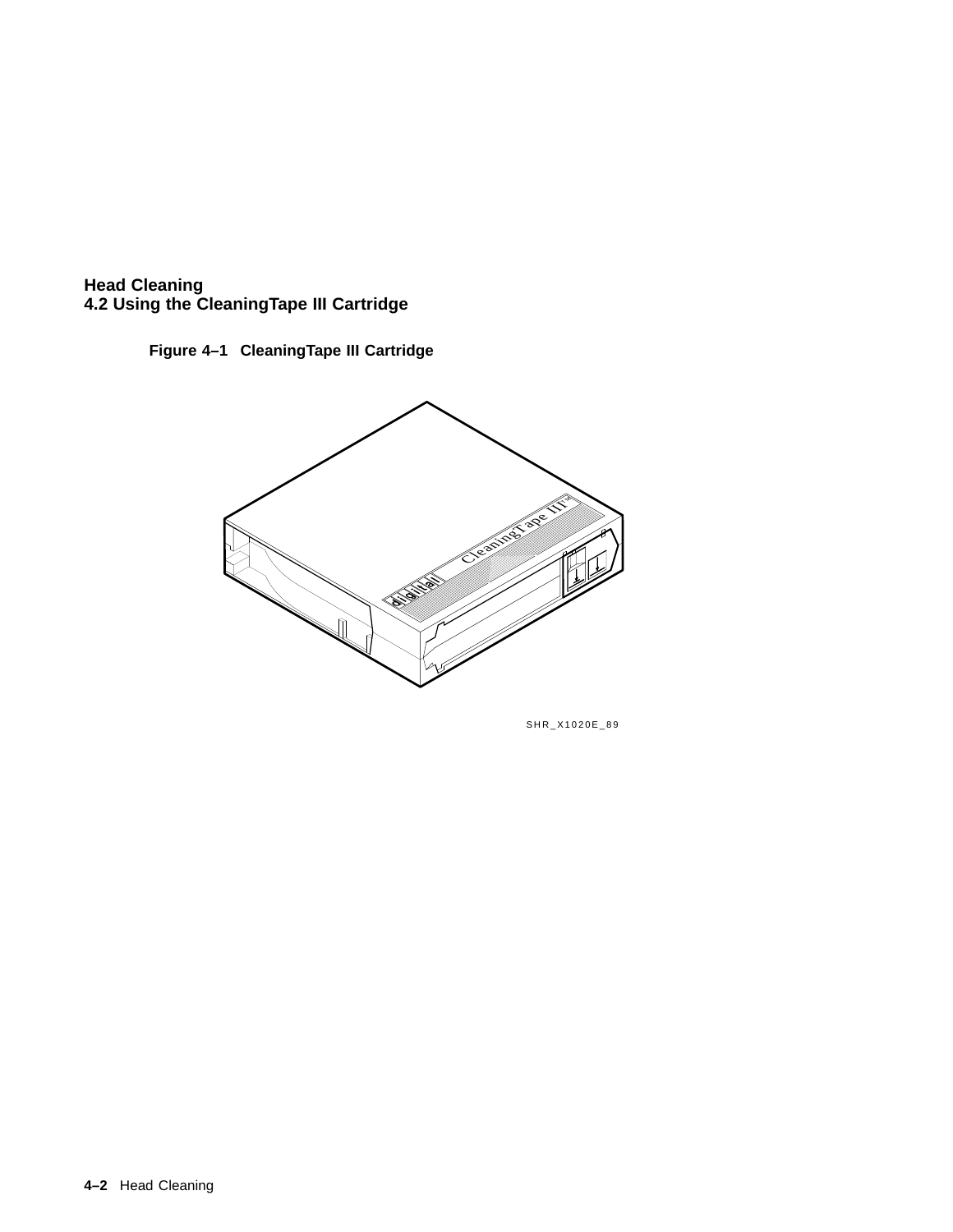#### **Head Cleaning 4.2 Using the CleaningTape III Cartridge**

To clean the read/write head: Insert the CleaningTape III cartridge into the magazine where it then loads into the drive (Section 4.3).

#### **NOTES**

Perform the head cleaning procedure only when the orange Use Cleaning Tape (4–2) indicator is on.

If the Loader Fault indicator is on, clear the fault before proceeding with head cleaning.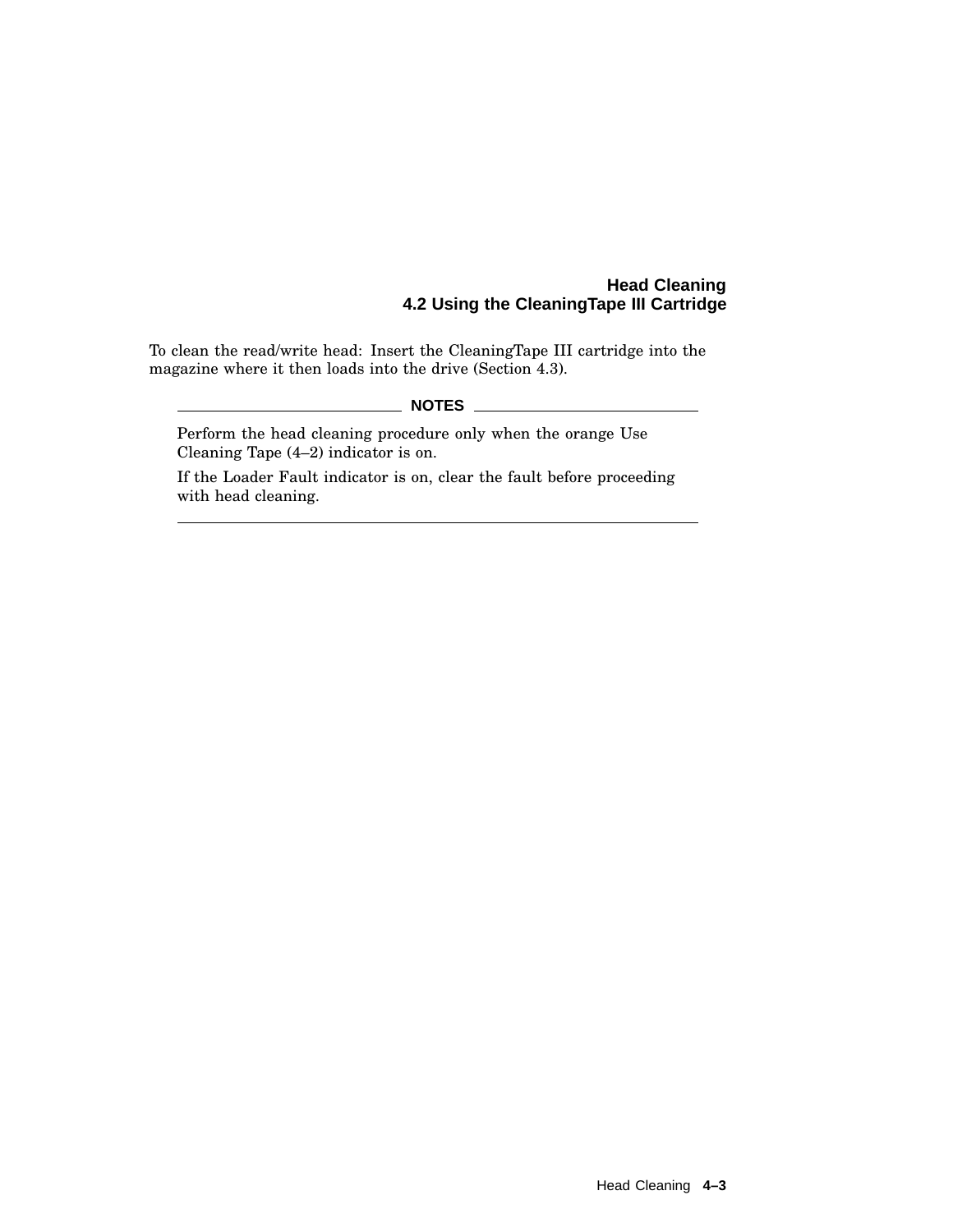





ZKO-1217-07-DG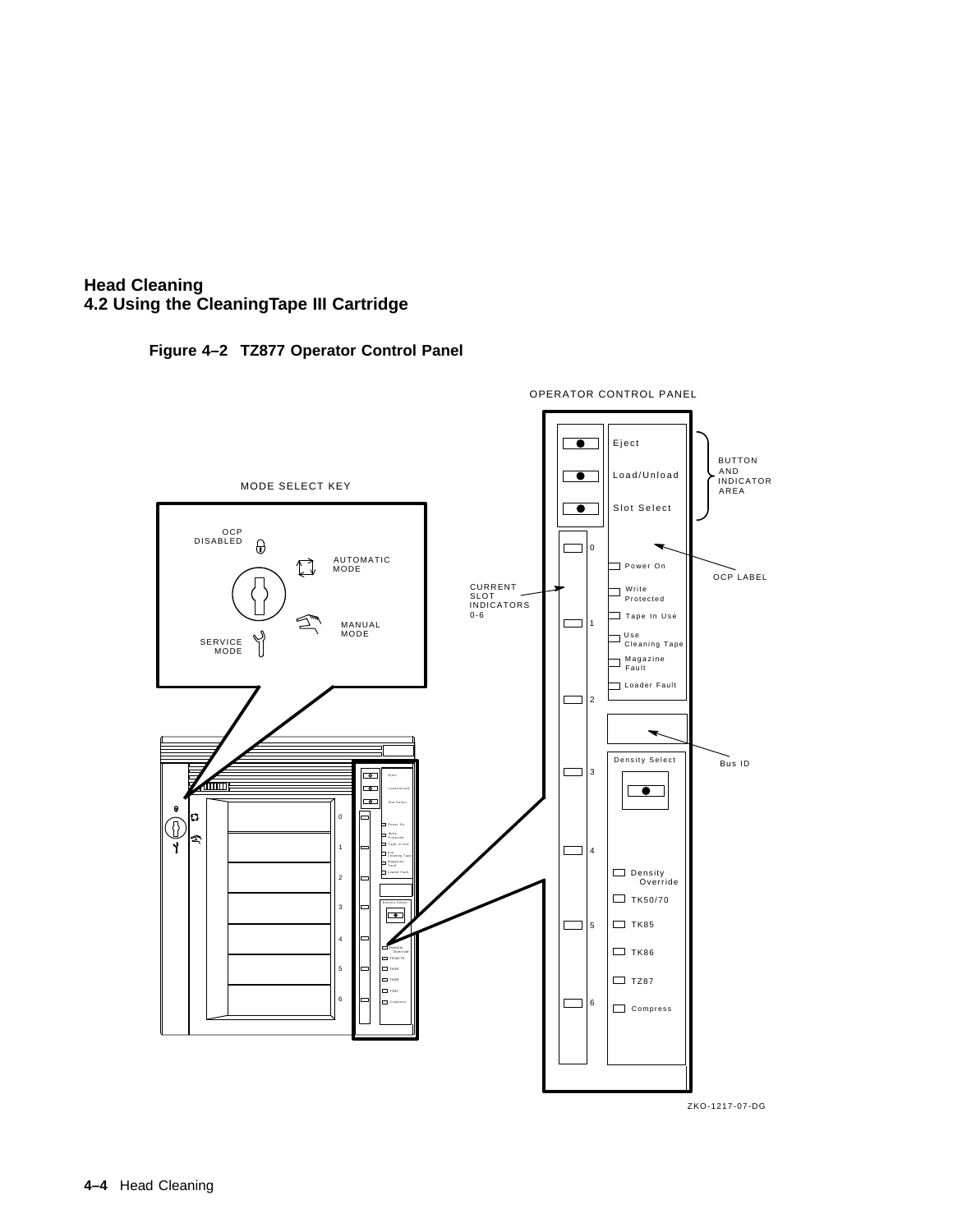#### **Head Cleaning 4.3 Inserting the CleaningTape III Cartridge into the Magazine**

# **4.3 Inserting the CleaningTape III Cartridge into the Magazine**

Be sure to use a CleaningTape III cartridge.

#### **CAUTION**

To use the cleaning procedure, you must return the CompacTape III cartridges to their *original* slots, and remove the cleaning cartridge from the magazine after the cleaning procedure is done.

To clean the read/write head (Figure 4–2):

- 1. Press the Load/Unload button to remove any cartridge that may be in the drive, and to return the cartridge to the magazine.
- 2. Press the Eject button to open the receiver and remove the magazine.
- 3. Insert the CleaningTape III cartridge into the first slot of the magazine.
- 4. Insert the magazine into the receiver; close the receiver.
- 5. Press the Load/Unload button to load the cleaning cartridge into the drive.

Once the cleaning cartridge is loaded, the drive begins the head cleaning procedure. When the cleaning procedure is complete, the cleaning cartridge automatically returns to the magazine.

- 6. Press the Eject button to remove the magazine.
- 7. Remove the cleaning cartridge from the magazine and replace the CompacTape III cartridge in the magazine.

#### **NOTE**

If the Use Cleaning Tape indicator remains on, the cleaning cycle was not successful due to an expired cartridge. Replace the cleaning cartridge and repeat the cleaning process.

If a particular cartridge causes the Use Cleaning Tape indicator to turn on frequently, it is suggested this cartridge be backed up on another, and then discarded. A damaged cartridge may cause unnecessary use of the CleaningTape III.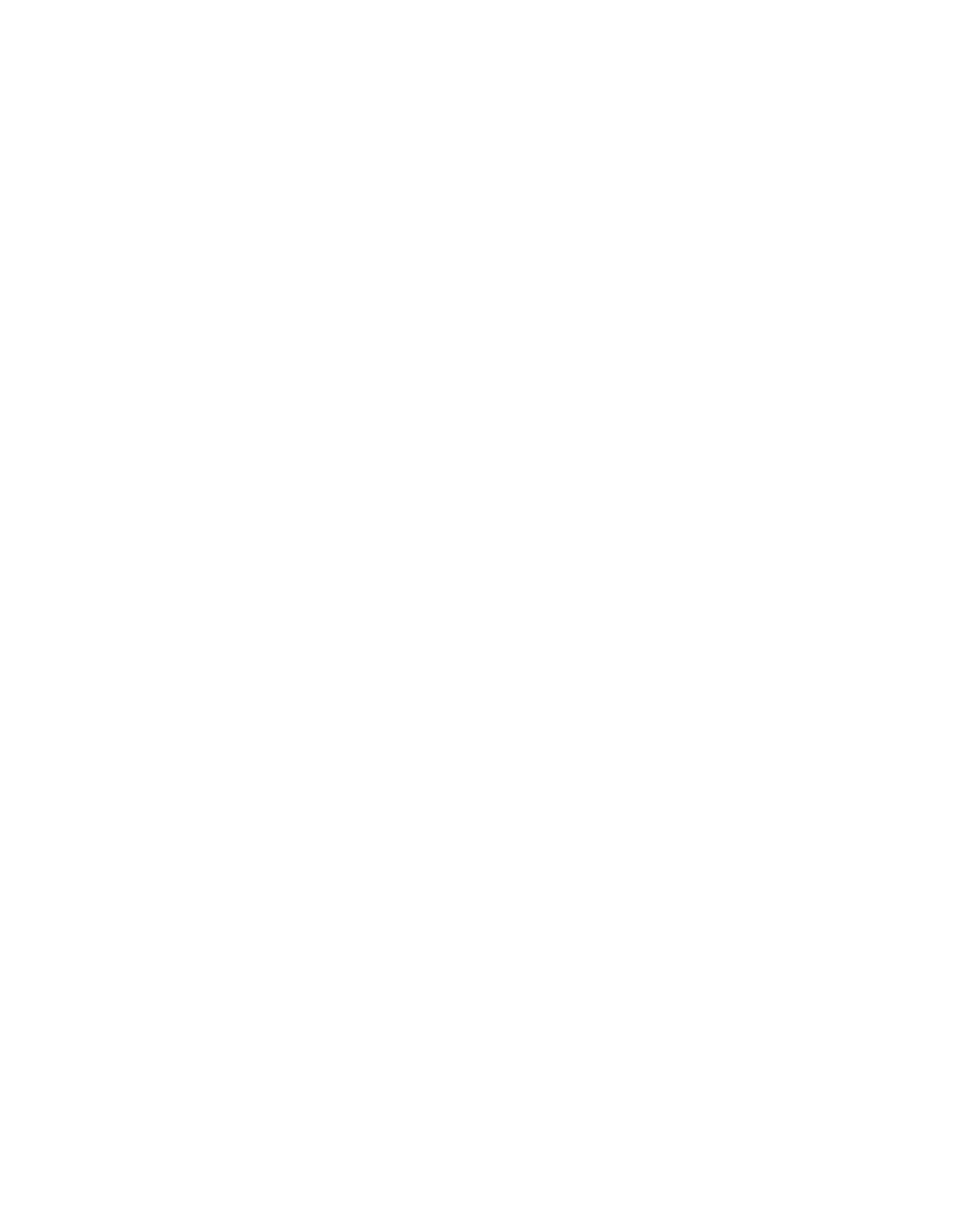# **A**

# **VMS Operating System Commands**

# **A.1 Introduction**

The TZ877 magazine tape subsystem uses most of the standard magnetic tape commands that can be invoked under VMS operating system version 5.4-2 or later.

This appendix is a reference only; it does not include all the details that may be involved in using VMS commands.

For more information about VMS commands and command files, see the *VAX/VMS Guide to Using Command Procedures* (AA–H782B–TE), *VAX/VMS Command Language User's Guide* (AA–DO23C–TE), or the *VMS System Manager's Manual* (AA–LA00B–TE).

## **A.2 Tape Device Specific Commands**

Use the following commands to operate the TZ877 subsystem:

- ALLOCATE
- BACKUP

MOUNT/FOREIGN BACKUP DISMOUNT

• COPY

INITIALIZE MOUNT **COPY** DISMOUNT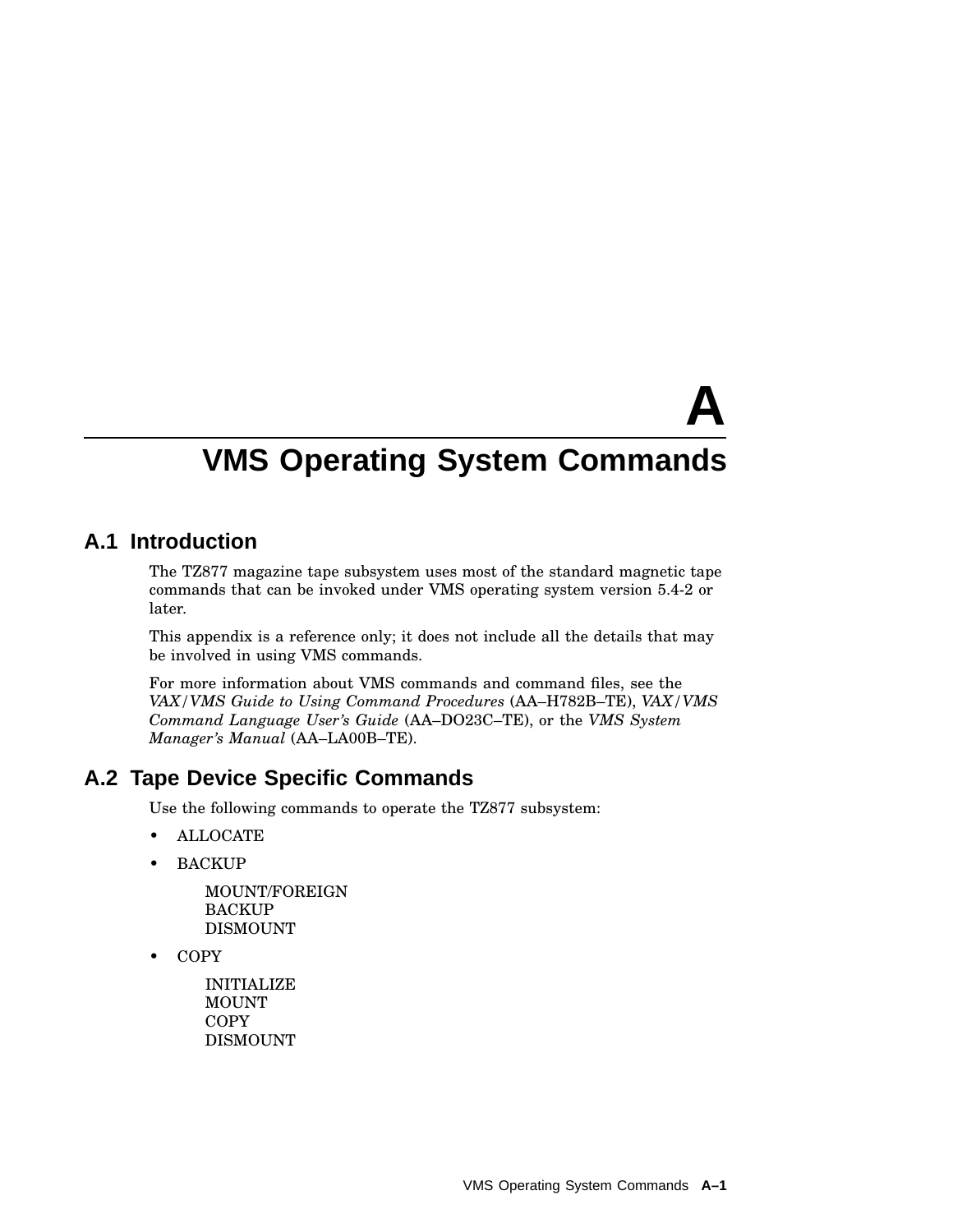#### **A.2.1 ALLOCATE Command**

**ALLOCATE** provides exclusive access to a device and optionally establishes a logical name for that device. Once you have allocated a device, other users cannot access that device until you explicitly DEALLOCATE it, or until you log out. Use the following format to allocate the TZ877 subsystem:

\$ **ALLOCATE** device name: [logical name]

For example, to allocate the TZ877 for your use and assign it to the logical name *TAPE1*, do the following:

\$ **ALLOCATE** MIA0:TAPE1

The TZ877 subsystem's physical device name is assigned by your system manager after it is installed.

#### **A.2.2 DEALLOCATE Command**

**DEALLOCATE** cancels the exclusive access you assign to a device with the ALLOCATE command.

\$ **DEALLOCATE** device name: [logical name]

#### **A.2.3 BACKUP Command**

**BACKUP** provides protection against file volume corruption by creating functionally equivalent backup copies.

Use the following format to back up a file:

\$ **BACKUP**/NOCRC/GROUP=0/BLOCK\_size=65534/media\_format=compaction /label=[volume label] filename.ext [device-name or logical name]:filename.bck

In addition to backing up single files, you can back up lists of files and entire volumes.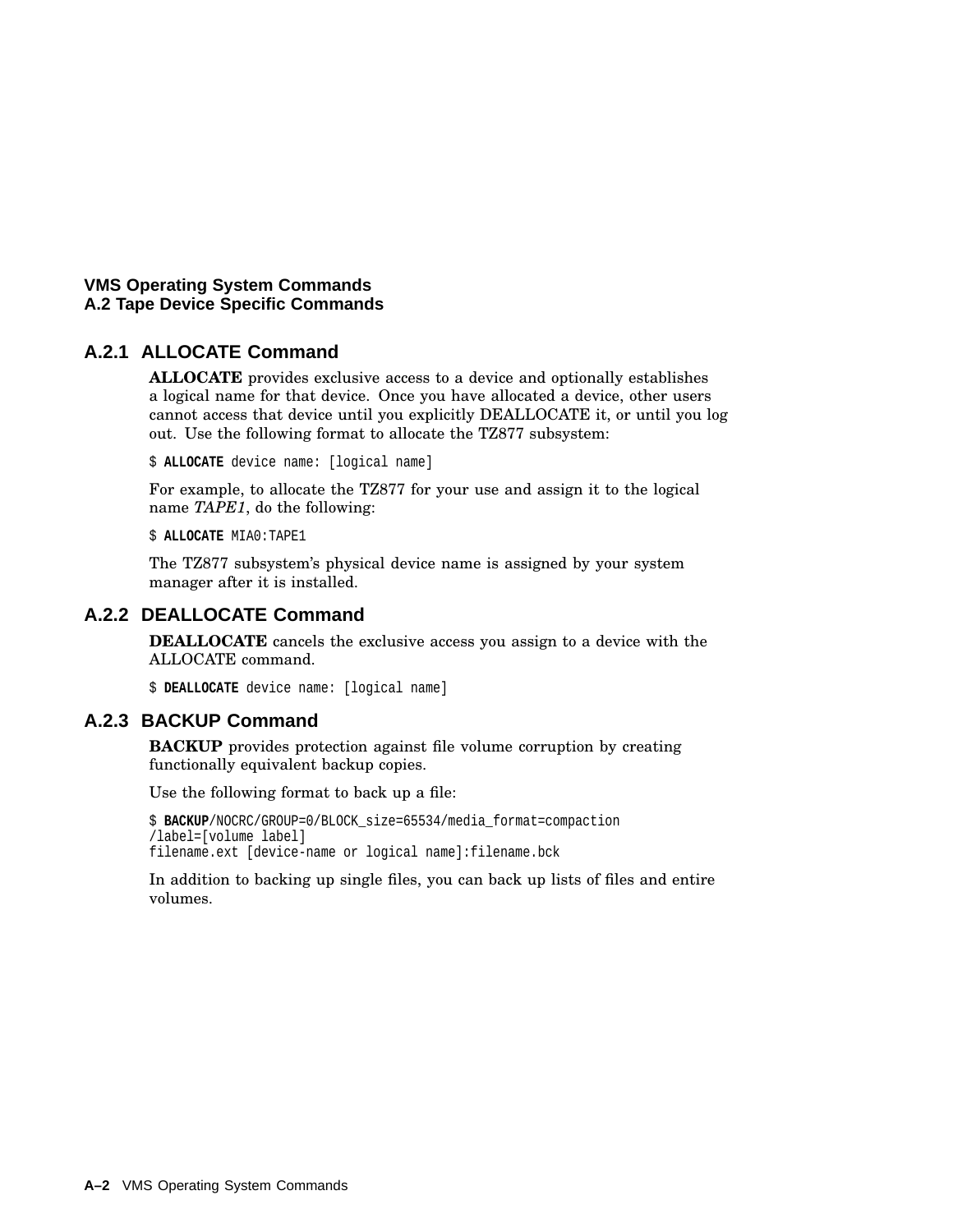$\_$  NOTE  $\_$ 

By selecting the /NOCRC and /GROUP=0 qualifiers and a large block size with the /BLOCK qualifier (65534 is the largest possible block size), you can achieve better performance from the TZ877 subsystem. The previous command line excludes the use of the host-available CRC error detection/correction capability, and depends on the embedded error checking and correction capabilities of the TZ877. TZ877 error correction capabilities relate specifically to the TZ877 subsystem—not to the entire system.

Use of the /NOCRC qualifier requires a systems management decision relative to the incremental difference in data integrity versus a performance tradeoff. In most cases, TZ877 internal error detection and correction capabilities are sufficient to ensure data integrity and recovery. The host-level CRC provides another level of error detection and correction, which may be important under some conditions.

Refer to your system manuals before deciding on qualifiers for use with the **BACKUP** command. For detailed information about **BACKUP** and other VMS tape commands, see the *VAX/VMS Backup Utility Reference Manual* (AA–Z407B–TE).

#### **A.2.4 MOUNT Command**

The **MOUNT** commands lets you make a magnetic tape volume available for processing. Note that it loads the tape with the protection set according to the write-protect switch on the cartridge.

Use the following format to mount a tape with the TZ877 subsystem:

```
$ MOUNT/FOREIGN/BLOCK_SIZE=65534/[device name]
[volume label] [logical name]
```
As an example, to make TAPE1 available for processing, type the following:

\$ **MOUNT**/FOREIGN/MEDIA\_FORMAT=COMPACTION/MIA0

The console displays a message:

TAPE1 MOUNTED ON MIA0:

You must use the /FOREIGN qualifier when you are performing **BACKUP** commands. Do not use it when you are performing **COPY** commands.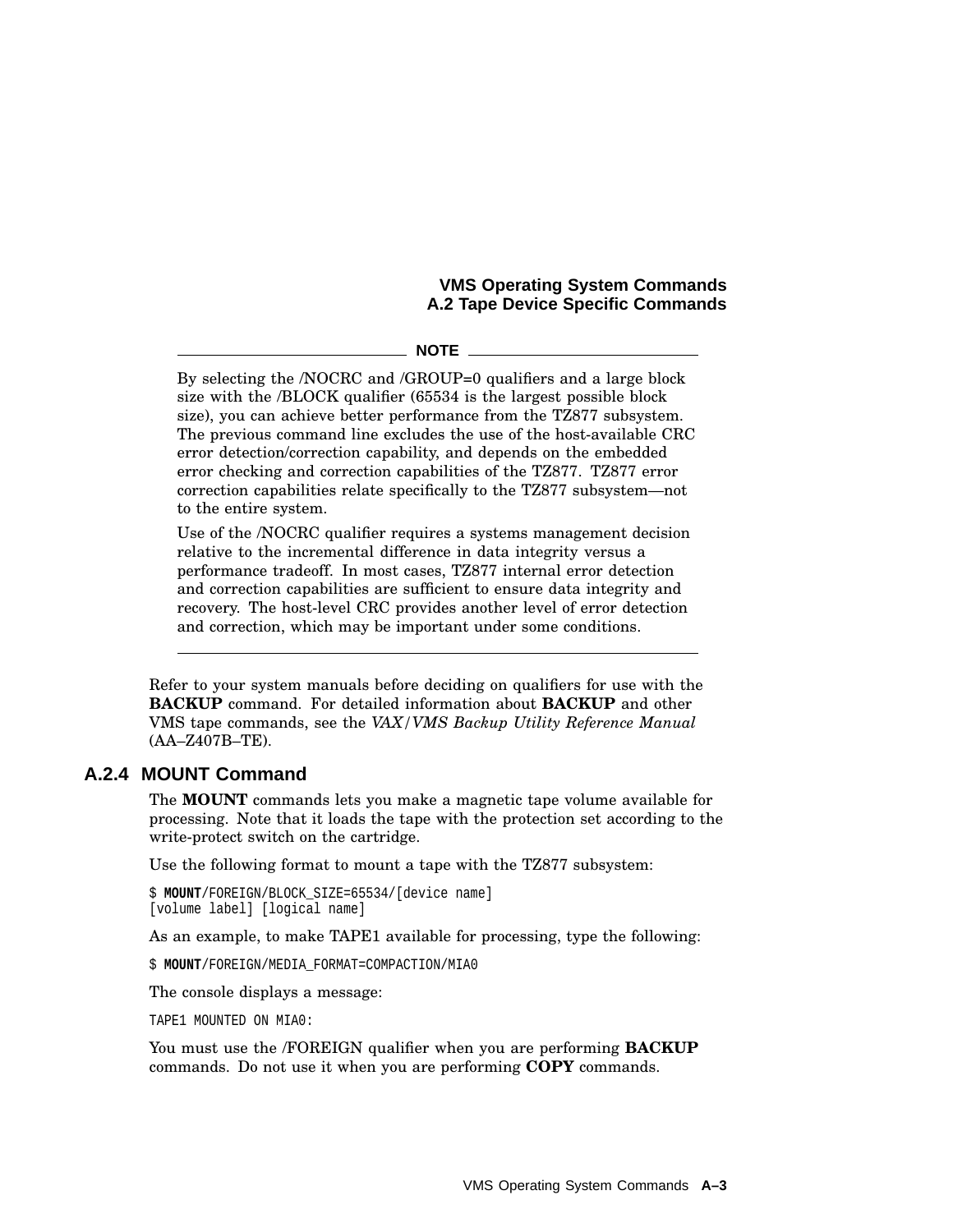**NOTE**

Caching is normally enabled on VMS systems. If it is not, you can use the following command:

\$ **MOUNT**/CACHE=TAPE\_DATA

For more information, see the *VAX/VMS Mount Utility Reference Manual* (AA–Z424A–TE).

#### **A.2.5 COPY Command**

Use the **COPY** command with the TZ877 subsystem to copy files from cassette tape.

In the following example, the **MOUNT** command requests that the volume labeled *GMB001* be mounted on the tape drive at *MIA0* and assigns the logical name *TAPE1*.

**COPY** uses the logical name *TAPE1* for the input file specification. All files on *MIA0* are copied to the current default disk and directory. The files keep their original file names and file types.

```
$ MOUNT MIA0: GMB001 TAPE1:
$ COPY TAPE1:*.* *.*
```
**NOTE**

Using the COPY command to move multiple files may not achieve optimum performance. Check with your system manager for more information.

#### **A.2.6 DISMOUNT Command**

The **DISMOUNT** command cancels the **MOUNT** command, makes the unit unavailable for processing, and rewinds the tape.

To eject a tape cassette from the tape drive, you must rewind and unload the tape. Use the following format:

\$ **DISMOUNT** logical name or device name:

To rewind to the beginning of the tape (BOT) without unloading it, use the following format:

\$ **DISMOUNT**/NOUNLOAD logical name or device name: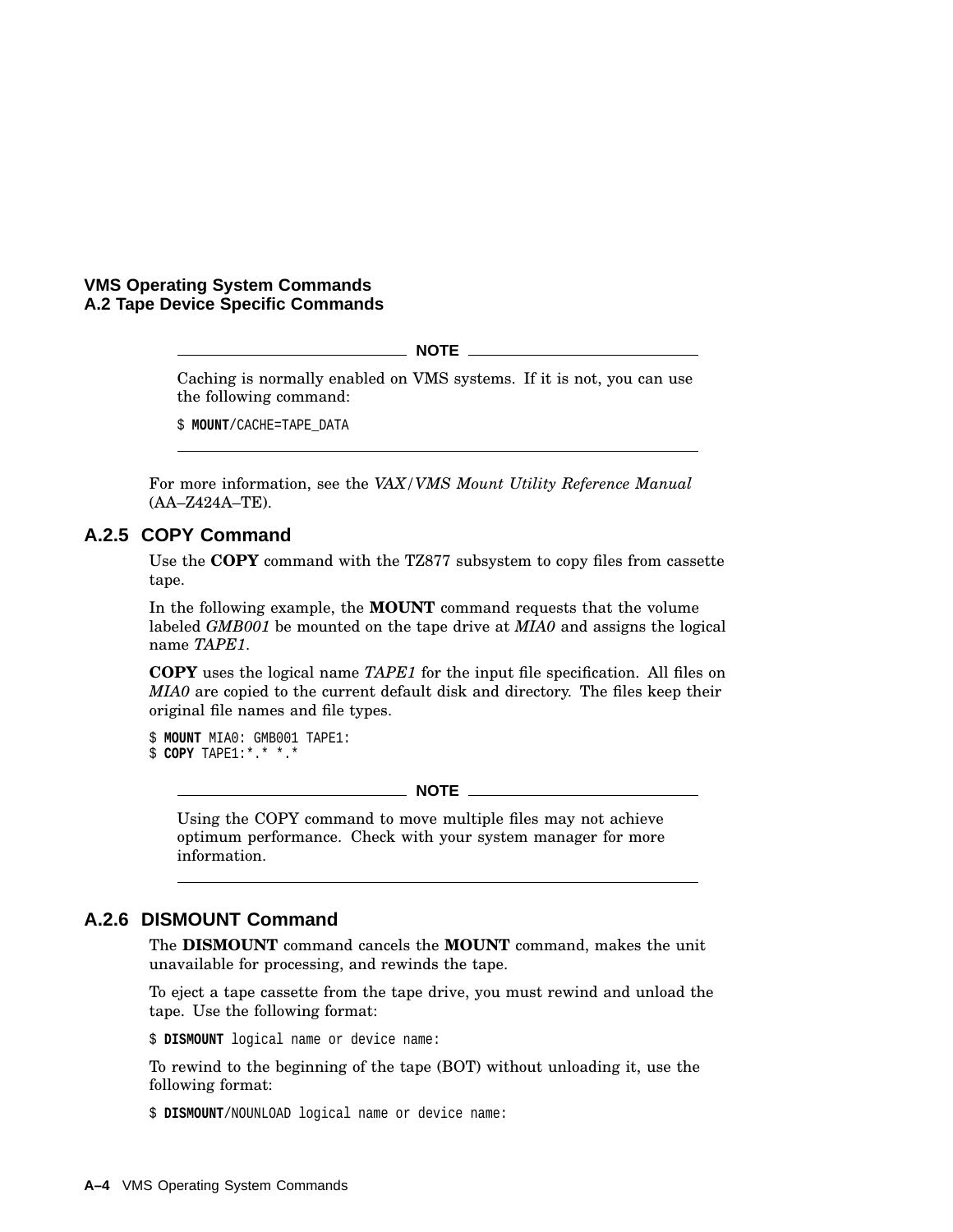#### **A.2.7 INITIALIZE Command**

**CAUTION**

Be sure you are using a scratch tape before initializing; otherwise, any existing data on the tape will be destroyed.

Use the **INITIALIZE** command to specify the device name and write a volume name to the magnetic tape volume loaded into the TZ877 subsystem. The tape must be write-enabled for initializing.

Use the following format:

\$ **INITIALIZE** device name: [volume label]

As an example, to initialize the device *TAPE1* and assign the volume name *GMB001*, type the following:

\$ **INITIALIZE**/BLOCK\_SIZE=65534/MEDIA\_FORMAT=COMPACTION/ TAPE1: GMB001

For detailed information regarding volume names and magnetic tape operations, see the *Guide to VAX/VMS Disk and Magnetic Tape Operations* (AA–M539A–TE).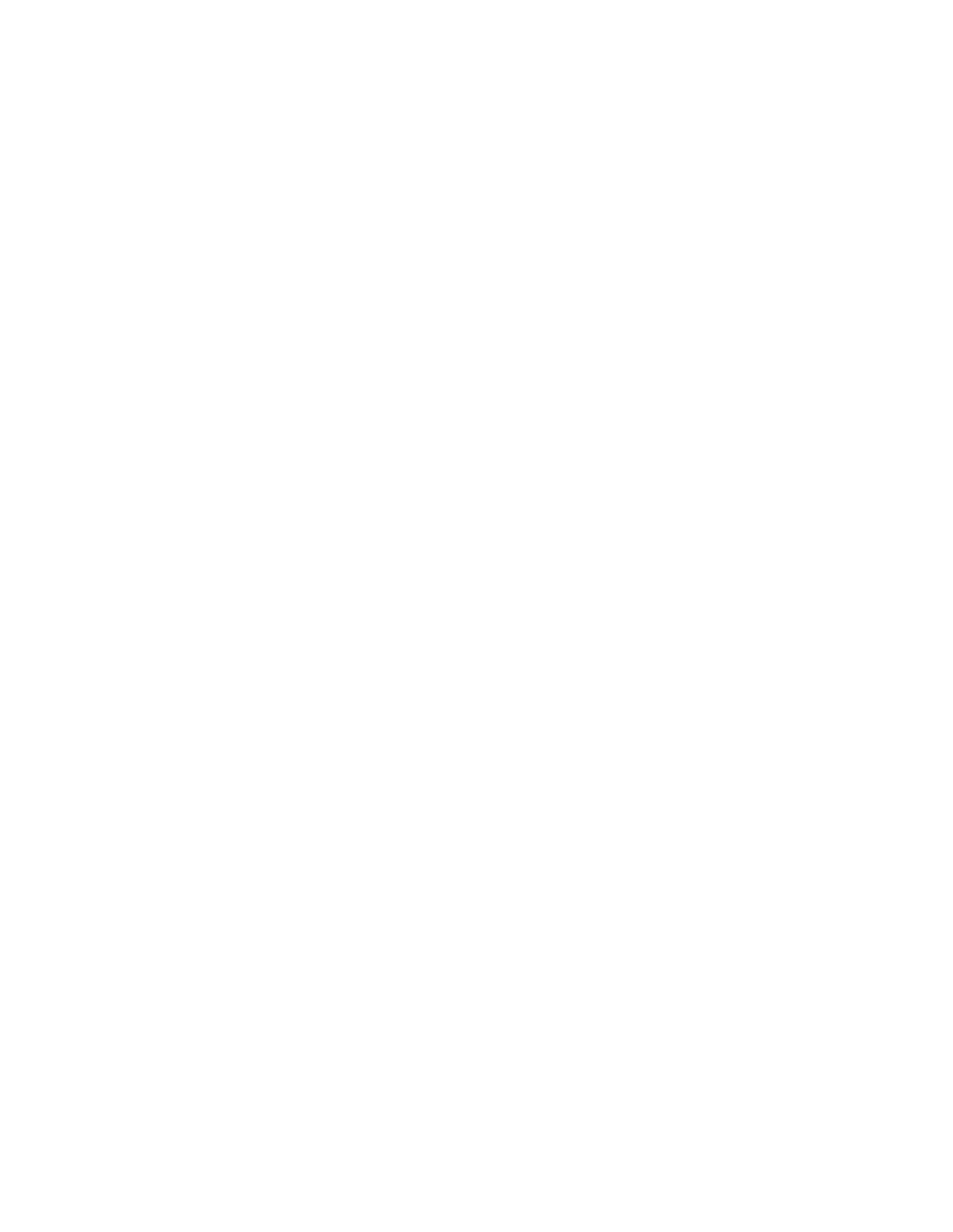# **B**

# **Using the TZ877 Subsystem with the ULTRIX Operating System**

# **B.1 Introduction**

This appendix is intended for those using the TZ877 tape subsystem with the ULTRIX operating system.

This appendix includes:

- Adding the TZ877 subsystem to your ULTRIX system
- Tips on getting maximum capacity and performance
- Using the TZ877 for unattended backups
- Using various ULTRIX commands to save information on the TZ877

# **B.2 Adding the TZ877 to the ULTRIX System**

Before connecting the TZ877 to the SCSI bus:

- 1. Locate the SCSI ID switches at the rear of the TZ877.
- 2. Ensure the SCSI ID (target ID) number for the TZ877 is unique. The recommended ID is 5. Use SCSI ID 5 only if no other device on the bus has SCSI ID 5.
- 3. Ensure all other devices on the SCSI bus have unique SCSI IDs.

#### **B.2.1 Connecting the TZ877 to ULTRIX**

To connect the TZ877 subsystem to the ULTRIX system:

- 1. Physically connect the TZ877 cable(s) to the ULTRIX system.
- 2. Ensure an entry for the TZ877 is specified in the ULTRIX system configuration file. If you have to modify your configuration file by adding an entry, then you must build a new kernel and reboot the system. This is explained in Section B.2.3 and Section B.2.4.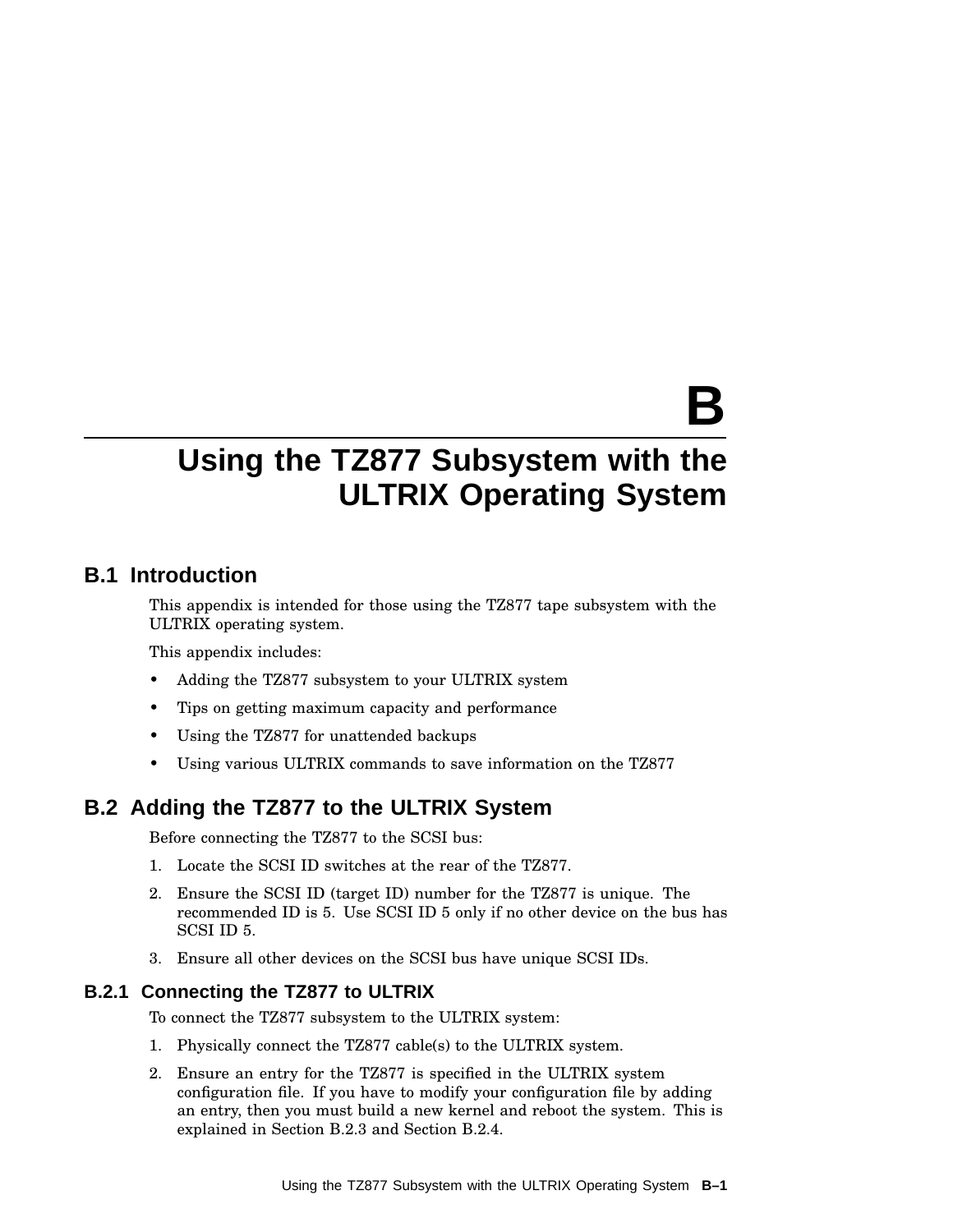#### **Using the TZ877 Subsystem with the ULTRIX Operating System B.2 Adding the TZ877 to the ULTRIX System**

3. Create logical device names for your TZ877, explained in Section B.2.5.

#### **B.2.2 Checking the ULTRIX System Configuration File**

Locate the ULTRIX system's configuration file. It should be in the **/usr/sys/conf** directory under the mips or VAX system subdirectory.

The configuration file name is the same as the system name and must contain an entry for the TZ877 subsystem.

| If $\ldots$              | Then                                                      |
|--------------------------|-----------------------------------------------------------|
| An entry does not exist, | You need to create an entry in the<br>configuration file. |
| An entry already exists, | You do not need to change the configuration<br>file.      |

#### **B.2.3 Creating an Entry**

An entry has the following format:

tape name at controller device#

An example entry for Bus 0, SCSI ID 5:

tape tz5 at sii0 drive 5

To create an entry in the configuration file:

1. Refer to Table B–1 to determine the name according to your SCSI target ID and your bus number. Usually, users have one bus, Bus 0. Find the name, listed under the Bus 0 or Bus 1 columns.

For example: The name for SCSI Target ID 5, Bus 0 is tz5.

| <b>SCSI Target ID</b> | Bus 0 | Bus 1 |                                                                                 |  |
|-----------------------|-------|-------|---------------------------------------------------------------------------------|--|
| $\mathbf 0$           | tz0   | tz8   |                                                                                 |  |
|                       | tz1   | tz9   |                                                                                 |  |
| $\mathbf 2$           | tz2   | tz10  |                                                                                 |  |
| 3                     | tz3   | tz11  |                                                                                 |  |
|                       |       |       | the contract of the contract of the contract of the contract of the contract of |  |

**Table B–1 Determining the Tape Name**

(continued on next page)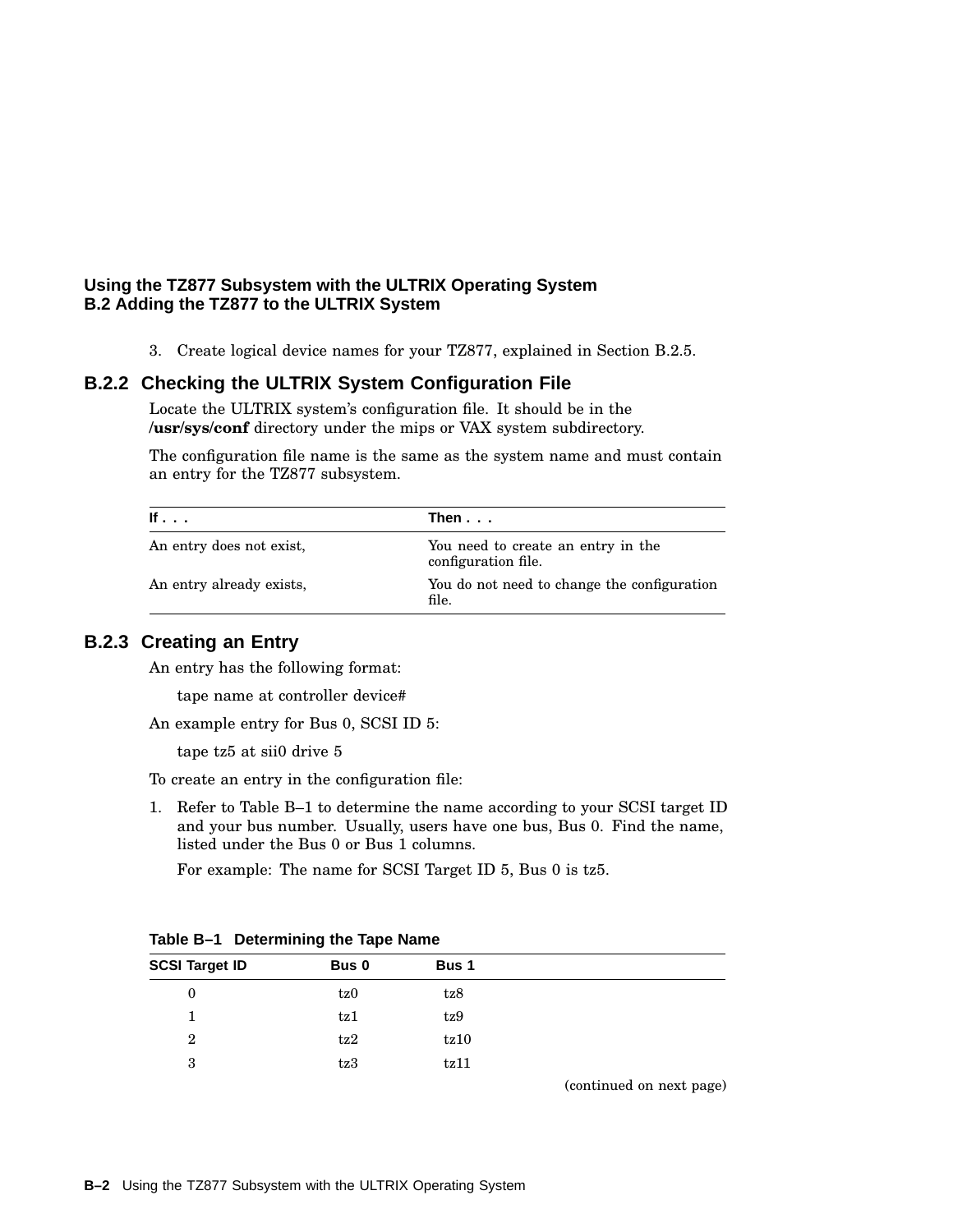#### **Using the TZ877 Subsystem with the ULTRIX Operating System B.2 Adding the TZ877 to the ULTRIX System**

| <b>SCSI Target ID</b> | Bus 0 | Bus 1 |
|-----------------------|-------|-------|
| $\overline{4}$        | tz4   | tz12  |
| 5                     | tz5   | tz13  |
| 6                     | tz6   | tz14  |
| 7                     | tz7   | tz15  |

**Table B–1 (Cont.) Determining the Tape Name**

- 2. Determine the name of the controller to which the TZ877 subsystem is connected.
- 3. Include the words tape, name, controller, and the device# in the entry.

#### **B.2.4 Building the Kernel, Rebooting the System**

If you added an entry to your configuration file, you must rebuild the kernel and reboot the system. Be sure to save the original kernel before rebooting the system.

For example:

| \$ /etc/doconfig              | (create a new kernel)                       |
|-------------------------------|---------------------------------------------|
| \$ mv /vmunix /vmunix.old     | (save the old kernel)                       |
| \$ my new kernel name /vmunix | (move the new kernel to the root directory) |
| \$ /etc/shutdown -r now       | (reboot the system)                         |

#### **B.2.5 Creating Logical Device Names for the TZ877 Subsystem**

Use the MAKEDEV command located in the **/dev** directory to create logical device names.

For example:

\$ cd /dev \$ MAKEDEV tz5

Leads to some or all of the following logical device names:

/dev/nrmt0l /dev/nrmt0h /dev/rmt0l /dev/rmt0h /dev/rmt0m /dev/nrmt0m /dev/rmt0a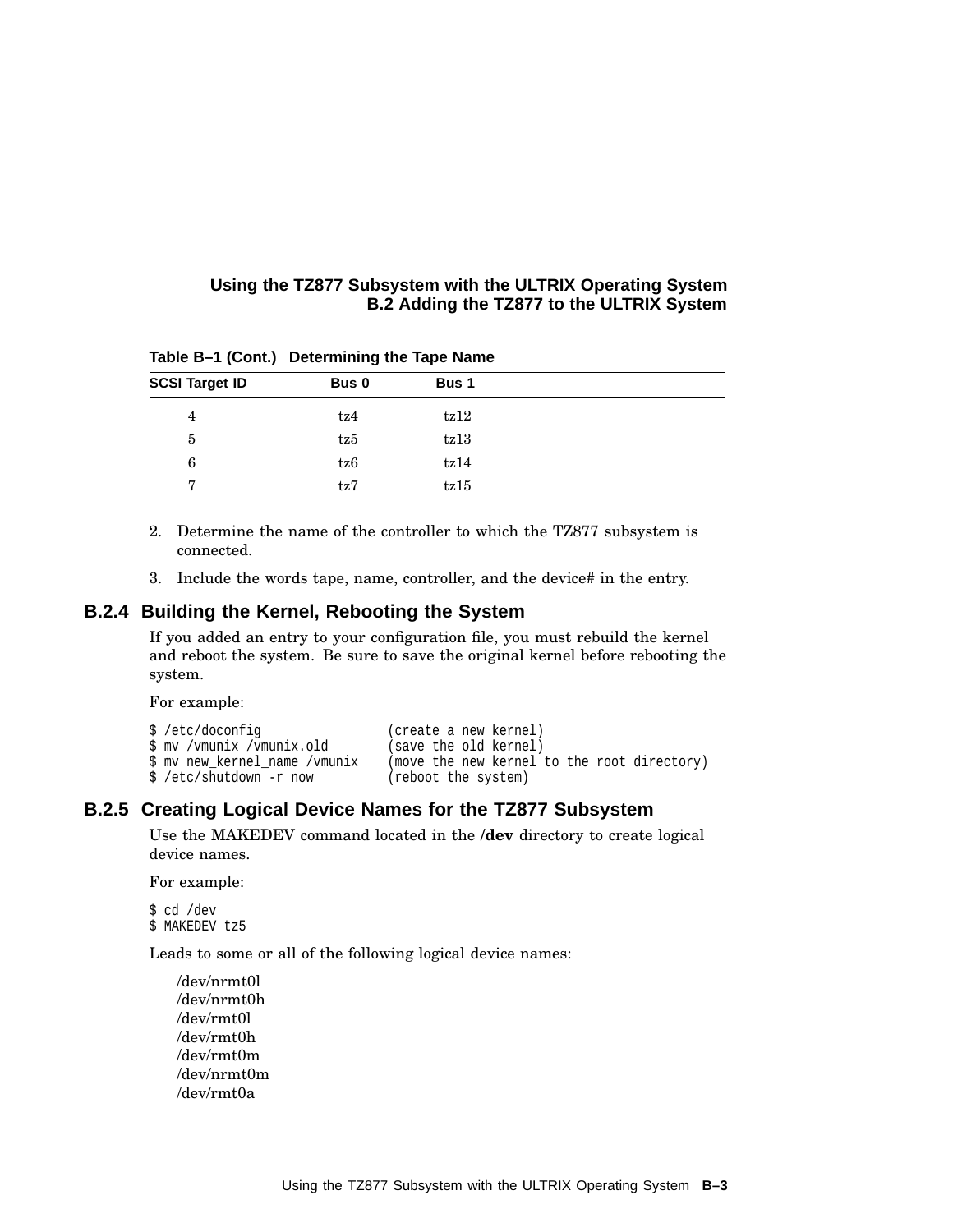#### **Using the TZ877 Subsystem with the ULTRIX Operating System B.2 Adding the TZ877 to the ULTRIX System**

/dev/nrmt0a

- *mt* (in the middle of the logical name) means *magnetic tape* device.
- *nr* means *no rewind* when the utility completes. Use the no rewind option when more than one operation is being performed to the same tape.
- *r* means *rewind* when the utility completes.
- *0* is the logical unit number.
- *l* means *low* density.
- *h* means *high* density.
- *m* means *medium* density.
- *a* means *auxiliary* density.

**NOTE**

Since the TZ877 is a high density tape subsystem, be sure to use the logical device names including *h*. The only exception is if modifications are made to allow selection of TK85, TK86, or TK87 (native) densities for writing via the other device entries (Section B.5).

# **B.3 Getting Maximum Capacity and Performance**

The TZ877 subsystem stores data at different capacities, depending on the drive format in which the TZ87 drive is writing. Use Table B–2 to see the capacity with each drive format.

|  |  | Table B-2 Maximum Capacity |  |  |
|--|--|----------------------------|--|--|
|--|--|----------------------------|--|--|

| Data Amount Per Cartridge                    | Data Amount Total    |
|----------------------------------------------|----------------------|
| More than 10.0 GB                            | 70.0 GB (minimum)    |
| More than 20.0 GB,<br>depending on data type | $140.0$ GB (typical) |
| $6.0$ GB                                     | $42.0$ GB            |
| $2.6 \text{ GB}$                             | 18.2 GB              |
|                                              |                      |

The TZ877 runs at maximum streaming rates of 1.25 MB/s in non-compression mode, 2.5 MB/s (write, depending on compression ratio and data) and 3.0 MB/s (read, depending on decompression ratio and data) in compression mode.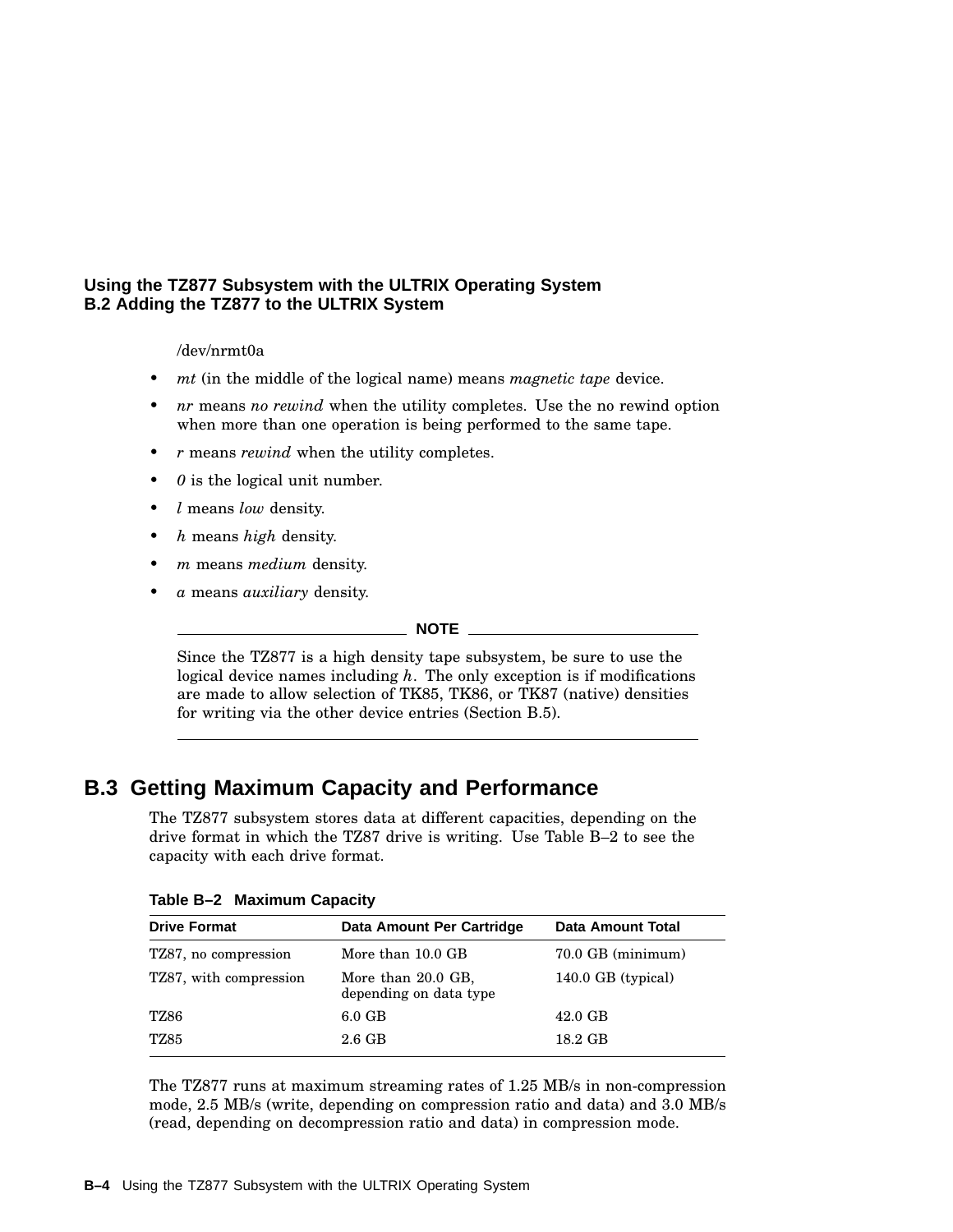#### **Using the TZ877 Subsystem with the ULTRIX Operating System B.3 Getting Maximum Capacity and Performance**

#### **B.3.1 Getting Maximum Storage Capacity and Recommendations**

This section explains how to maximize the functions of the TZ877 subsystem. To get maximum storage capacity when writing in TK85 or TK86 format, Use block sizes that are integral multiples of 4096 bytes, such as 4k, 8k, 12k, 16k, and so forth. It is **recommended** you use larger block sizes of 16k, 24k, or 32k when writing in TK85 or TK86 format. These larger block sizes:

- Allow more efficient data processing by the host and on the SCSI bus
- Maximize capacity

Block size does not have much effect on capacity when the TZ877 subsystem is writing in TZ87 format, but data rates can be affected.

Some utilities and commands default to using block sizes that cause lower capacity and I/O rates. For example:

| Then you can fit $\ldots$                                                                                   |  |
|-------------------------------------------------------------------------------------------------------------|--|
| About 320 MB of data on the tape                                                                            |  |
| About 750 MB of data on the tape                                                                            |  |
| About 10 GB (no compression) and 20 GB (with<br>compression) of data on the tape                            |  |
| 2.6 GB for TK85 format.<br>6.0 GB for TK86 format<br>10.0 GB (minimum) for TZ87 format (not much<br>effect) |  |
|                                                                                                             |  |

Most utilities used for tape I/O let you select block size through command line switches.

**NOTE**

If you are not using ULTRIX V4.2a or later, with the latest Common Access Method (CAM) software kit installed, you have a tape file length limit of 2.1 GB.

With striping or disk array techniques or when running the tar command to back up multiple file systems, remember the 2.1 GB limit.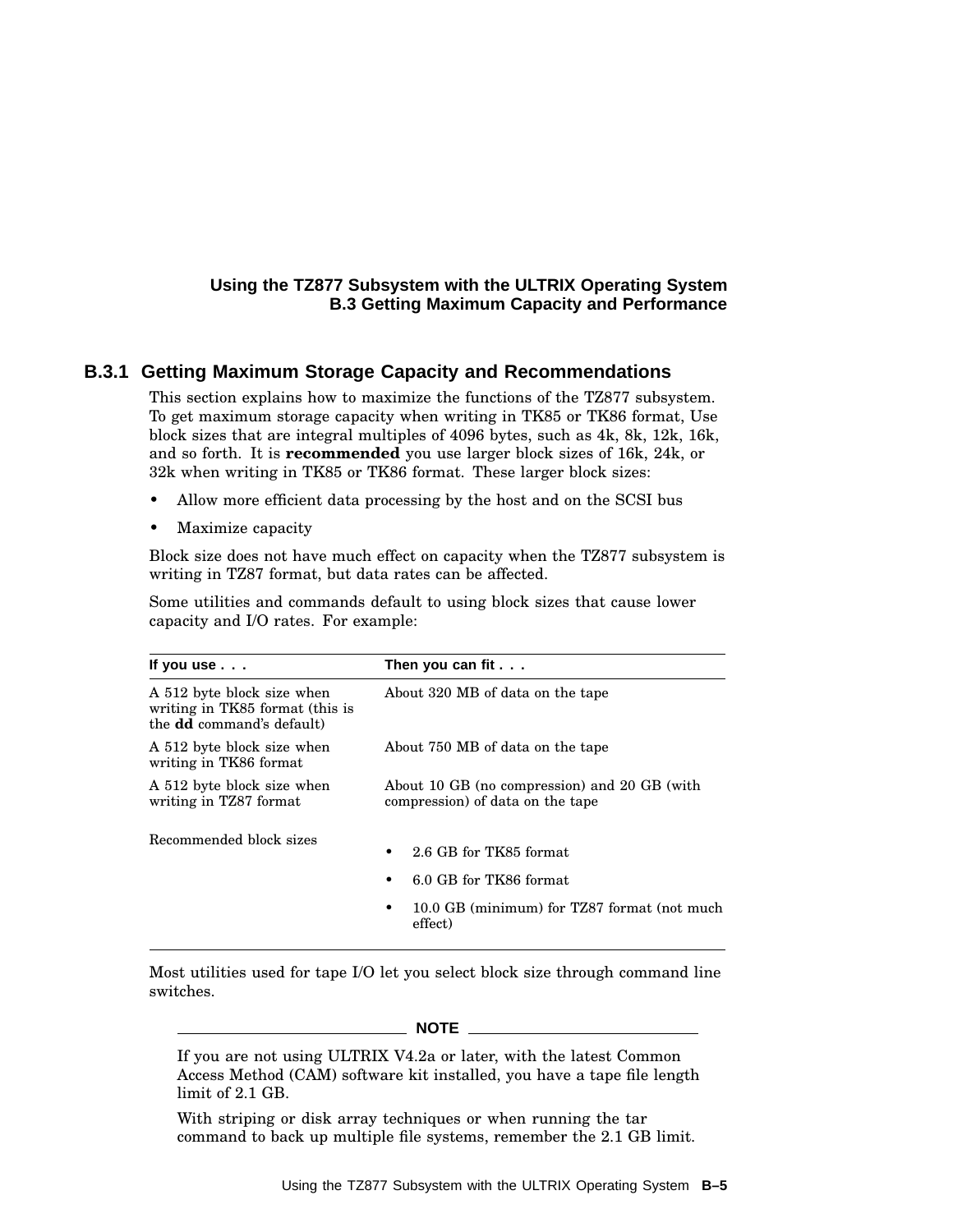#### **Using the TZ877 Subsystem with the ULTRIX Operating System B.3 Getting Maximum Capacity and Performance**

Plan backups so that a tar or dump set does not exceed the 2.1 GB limit. However, you can store multiple save sets on the same cartridge.

#### **B.3.2 Maximizing Performance**

To handle bursts of data, the TZ877 subsystem has about 2 MB of cache memory. This minimizes repositioning and keeps I/O rates as high as the host can handle.

The TZ877 runs at maximum peak streaming rates of 1.25 MB/s in noncompression mode, 2.5 MB/s (write, depending on compression ratio and data) and 3.0 MB/s (read, depending on decompression ratio and data) in compression mode.

If a nonoptimal block size is used, the possible average I/O rate is limited. When writing TK85 or TK86 format, the recommended block sizes are: 16k, 24k, or 32k. You can use larger block sizes of 36k, 40k, and so forth, but increased performance is unlikely.

Other factors that can limit performance:

- Data fragmentation on disks
- Oversubscribing to the I/O channel bandwidth
- Processing speed and host CPU loads
- Memory size

## **B.4 Doing Unattended Backups**

This section explains how to use the TZ877 subsystem as an unattended backup device.

Unattended backups require some extra planning, since the **dump** utility is the only utility to support automatic cycling of tape cartridges at this time on the TZ877 subsystem. Other backup utilities must complete before reaching the end of the cartridge to avoid having the utility unload the cartridge and require user input to continue.

When the utility you are using completes, the **mt** command, with the **offline** option, can be used to cause the loaded cartridge to unload and the next cartridge to load. Then the **tar** utility or whatever utility you are using can be used to back up the next set of files to be saved. This can be automated by writing a shell script.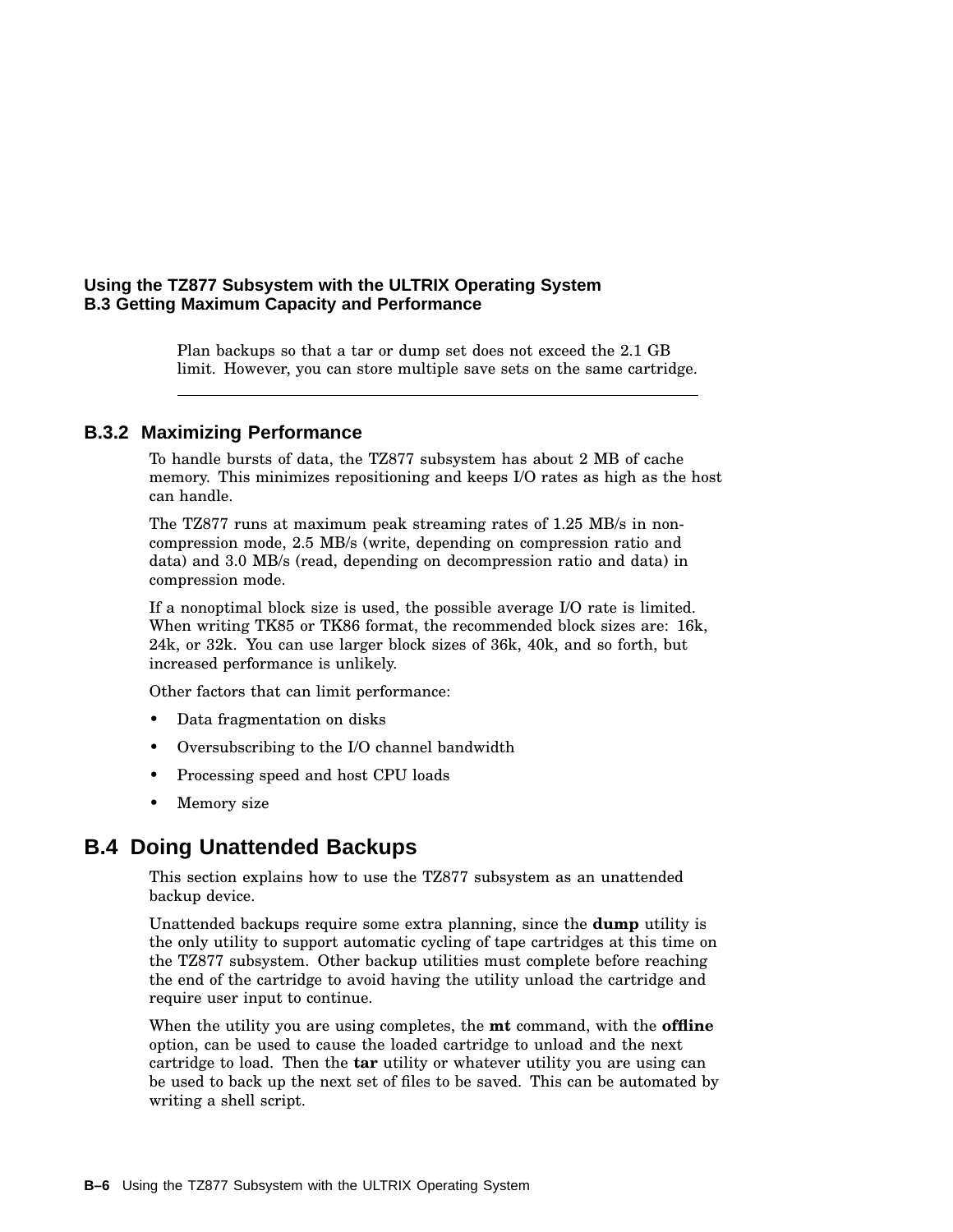## **Using the TZ877 Subsystem with the ULTRIX Operating System B.4 Doing Unattended Backups**

To do an unload operation:

- 1. Position the Mode Select key switch located on the TZ877 subsystem front panel to the **Automatic** mode or locked position. This enables automatic loading and unloading.
- 2. Issue the **mt offline** command.

## **B.4.1 Developing Unattended Backup Shell Scripts**

To develop a shell script for doing unattended backups onto a TZ877 subsystem:

- 1. Choose a backup utility that can control the blocking factor on tape. This will help you fully use the capacity and I/O rates of the TZ877 subsystem.
- 2. Plan what file systems are to be saved on each tape cartridge. Ensure that the total amount of data to be written on each cartridge is less than
	- a. 2.6 GB for TK85 format
	- b. 6.0 GB for TK86 format
	- c. 10.0 GB (no compression), 20 GB (with compression) for TZ87 format
- 3. Use **mt offline** commands at the appropriate points to cause automatic cycling to the next cartridge as needed.
- 4. Test the script to verify it operates as intended.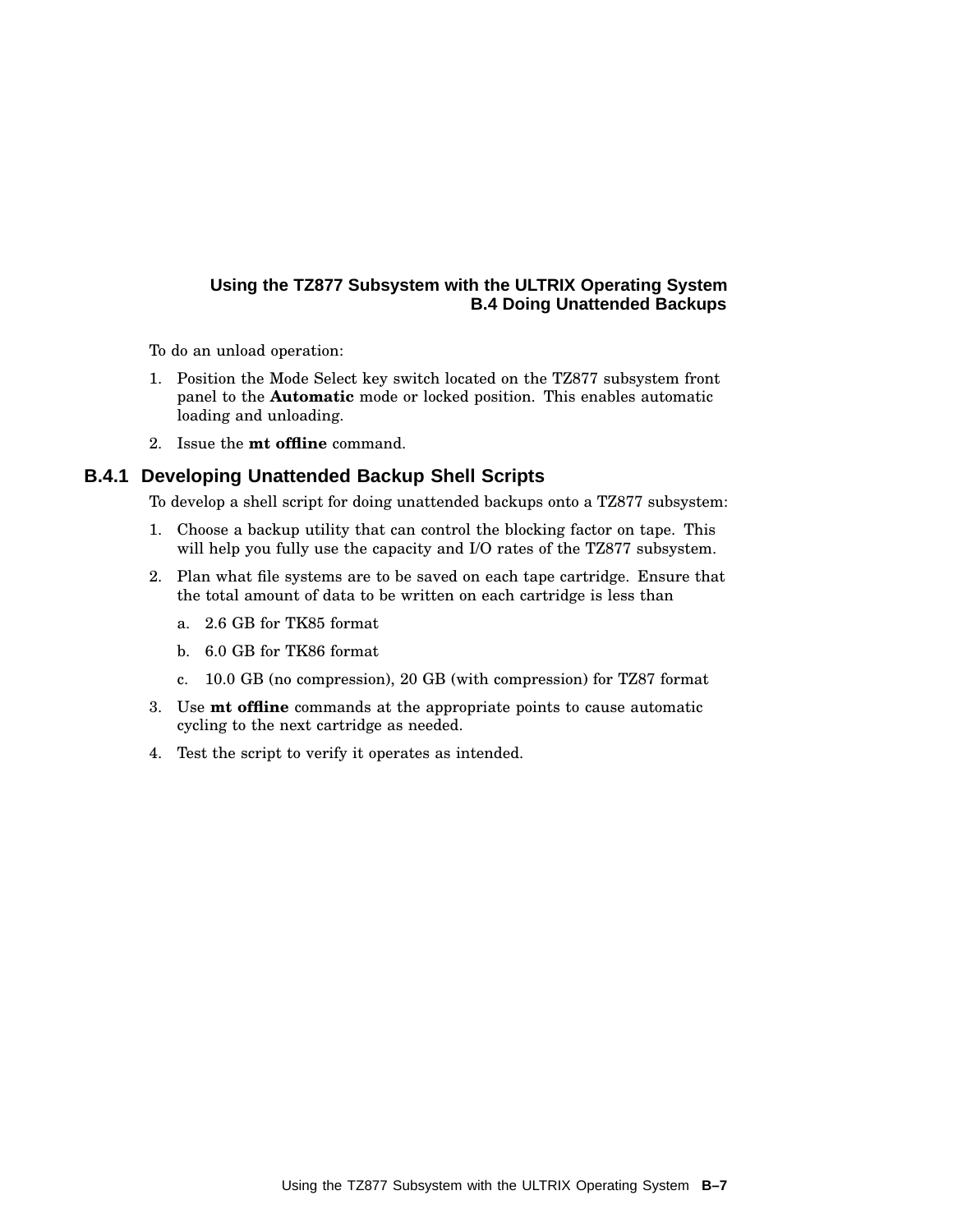#### **Using the TZ877 Subsystem with the ULTRIX Operating System B.4 Doing Unattended Backups**

The following is an example of a script:

# #\*\*\*\*\*\*\*\*\*\*\*\*\*\*\*\*\*\*\*\*\*\*\*\*\*\*\*\*\*\*\*\*\*\*\*\*\*\*\*\*\*\*\*\*\*\*\*\*\*\*\*\*\*\*\*\*\*\*\*\*\*\*\*\*\*\*\*\*\*\*\*\* # # Nightly backup script for system DEVSYS # # Note: Setup loader to have cartridge #0 loaded before starting # #\*\*\*\*\*\*\*\*\*\*\*\*\*\*\*\*\*\*\*\*\*\*\*\*\*\*\*\*\*\*\*\*\*\*\*\*\*\*\*\*\*\*\*\*\*\*\*\*\*\*\*\*\*\*\*\*\*\*\*\*\*\*\*\*\*\*\*\*\*\*\*\* # # Cartridge 0: backup user directories # mt -f /dev/rmt2h rewind tar -b 32k -cf /dev/rmt2h /usr/users/gimli tar -b 32k -rf /dev/nrmt2h /usr/users/legolas tar -b 32k -rf /dev/nrmt2h /usr/users/pippin tar -b 32k -rf /dev/nrmt2h /usr/users/merry mt -f /dev/rmt2h offline # # Cartridge 1: backup project disk A # dd if=/dev/rz1a of=/dev/rmt2h bs=32768 mt -f /dev/rmt2h offline # # Cartridge 2: backup project disk B # dd if=/dev/rz2a of=/dev/rmt2h bs=32768 mt -f /dev/rmt2h offline # # Cartridge 3: backup some filesystems # dump 0dsf 62500 301292 /dev/nrmt2h /dev/rrz0a dump 0dsf 62500 301292 /dev/nrmt2h /dev/rrz0b mt -f /dev/rmt2h offline #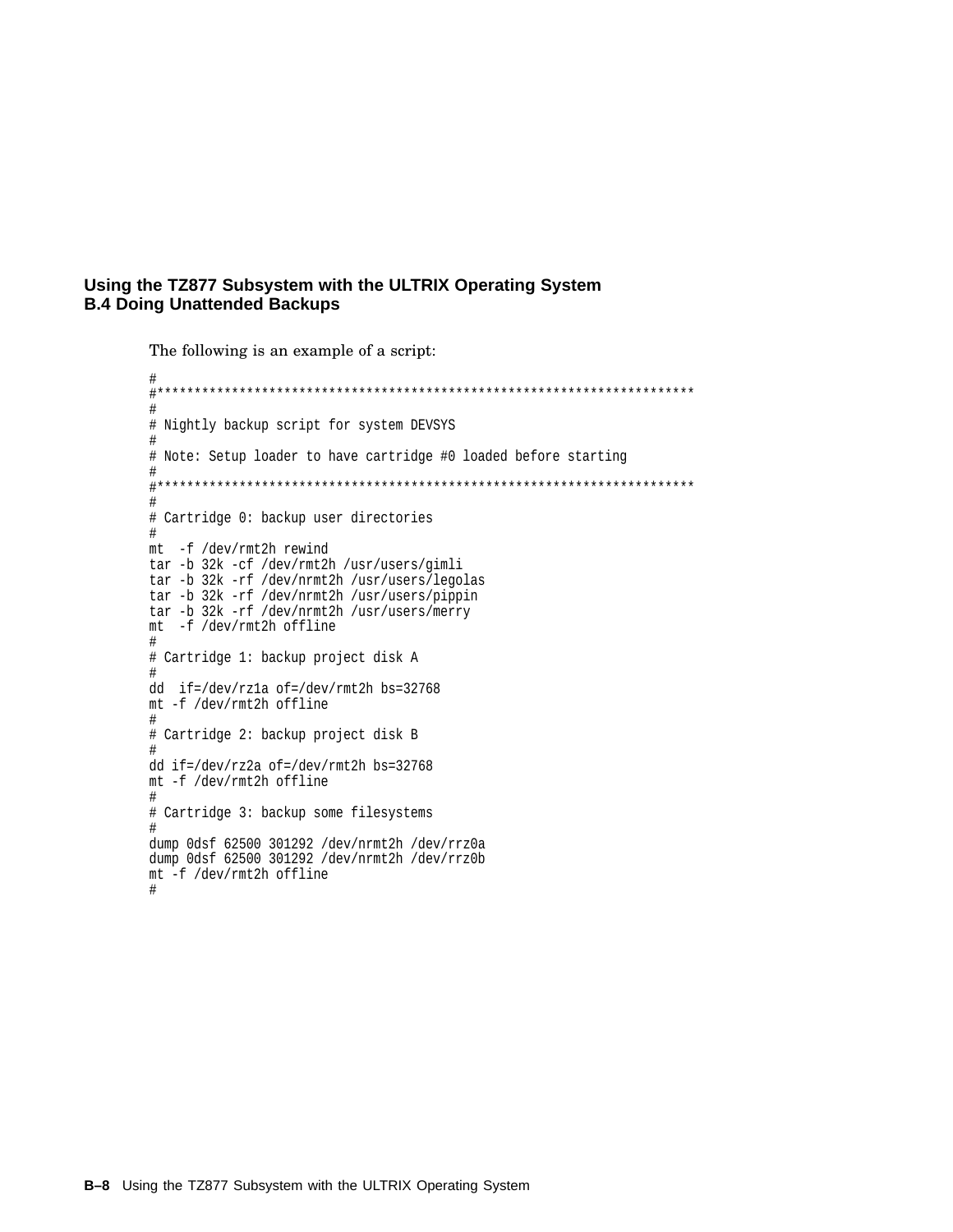## **Using the TZ877 Subsystem with the ULTRIX Operating System B.5 Selecting Density**

# **B.5 Selecting Density**

You can select write density from the TZ877 OCP panel or from the ULTRIX host if the CAM software is installed and supports the TZ87 drive. If the CAM software is installed, but does not support the TZ87 drive, you can change the CAM software to support the drive by changing the:

- /usr/sys/data/cam\_data.c file to recognize the TZ877
- /usr/sys/h/devio.h file to define the TZ877

**NOTE**

Recent releases of ULTRIX (V4.3) support the TZ877. If you have recent releases that support the TZ87, do not make the following changes.

Only experienced programmers should change the cam\_data.c and the devio.h files. You must rebuild the kernel to add the changes. (See the configuration guidelines earlier in this appendix. Check the CAM software documentation for information about adding new devices.)

To allow density selection from the host:

- 1. Edit the /usr/sys/h/devio.h file to define the device name. Ensure a copy of the original is preserved and can be restored if necessary.
	- a. Search for DEV TZ85
	- b. Make a copy of the definitions for DEV TZ857
	- c. In the copy, change DEV\_TZ857 to DEV\_TZ877
- 2. Edit the /usr/sys/data/cam\_data.c file to set densities allowed. Ensure a copy of the original is preserved and can be restored if necessary.
	- a. Search for tz85 dens.
	- b. Make a copy of the tz85\_dens table.
	- c. In the copy, change TZ85 references to TZ87
	- d. In the copy, in lines ending with

| DENS\_BUF\_VALID,

add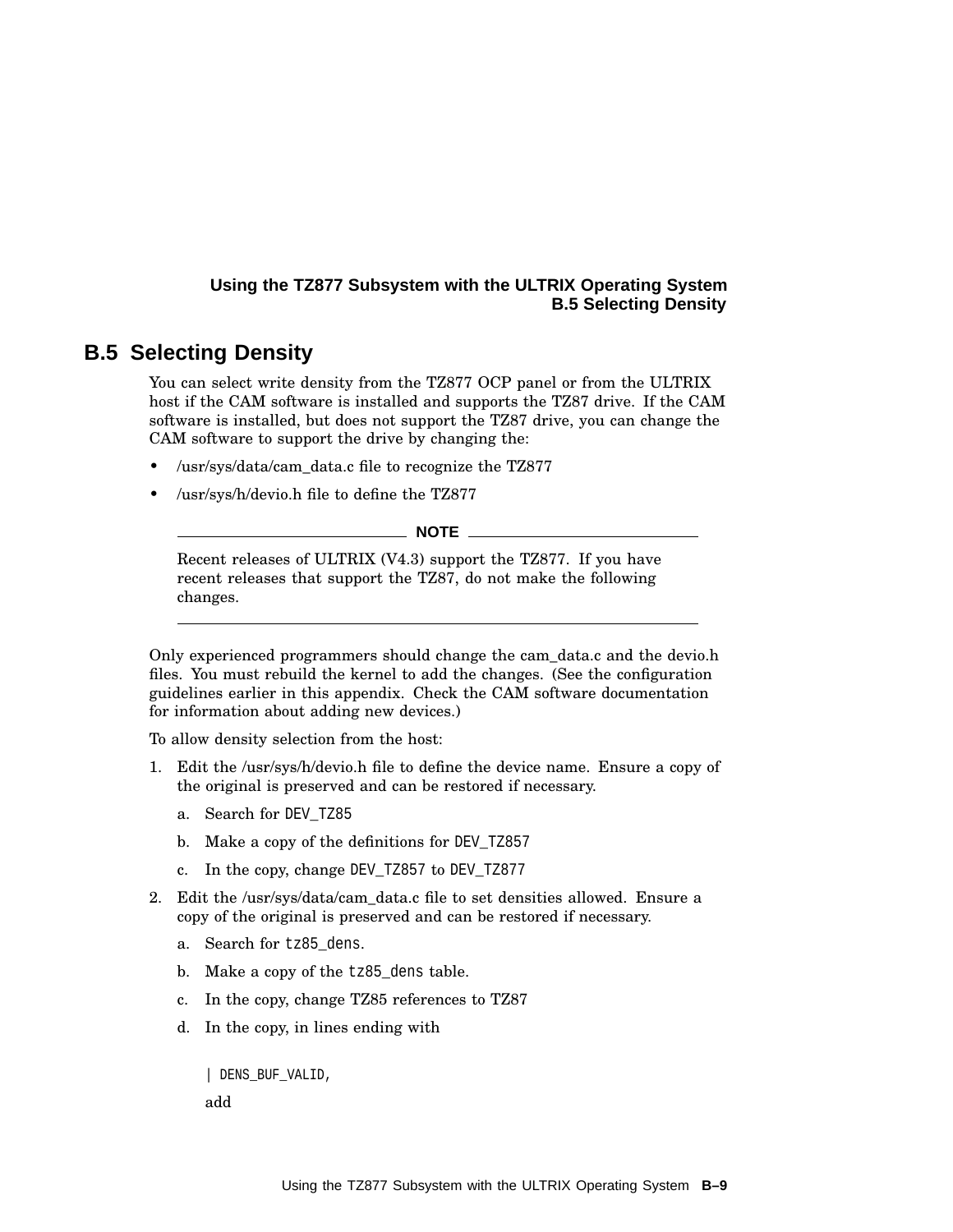#### **Using the TZ877 Subsystem with the ULTRIX Operating System B.5 Selecting Density**

| DENS\_COMPRESS\_VALID

.

before the comma. This results in these lines ending with

| DENS\_BUF\_VALID | DENS\_COMPRESS\_VALID,

- e. In the copy, change the density code to 0x18 in the rmtxl entry.
- f. In the copy, change the density code to 0x19 in the rmtxm entry.
- g. In the copy, leave the density code in the rmtxa alone.
- h. In the copy, change the density code to 0x19 in the rmtxh entry, and on the same line, change the compressionj code (labeled as such in the line above) from NULL to 0x01.
- i. In the copy, change all other density codes to 0x19.

This process sets up device:

- rmtxa entries to select TK85
- rmtxl entries to select TK86
- rmtxm entries to select TK87 (no compression)
- rmtxh and rmtxa entries to select TZ87 (with compression)
- 3. Further edit the /usr/sys/data/cam\_data.c file to use the TZ877 density table just defined.
	- a. Search for TZ857 further down in cam\_data.c
	- b. Make a copy of the TZ857 device descriptor tables.
	- c. In the copy, change TZ857 references to TZ877
	- d. In the copy, change &tz85\_dens to &tz87\_dens.
- 4. Save the current kernel (/vmunix).
- 5. Build a new kernel.
- 6. Reboot the system with the new kernel.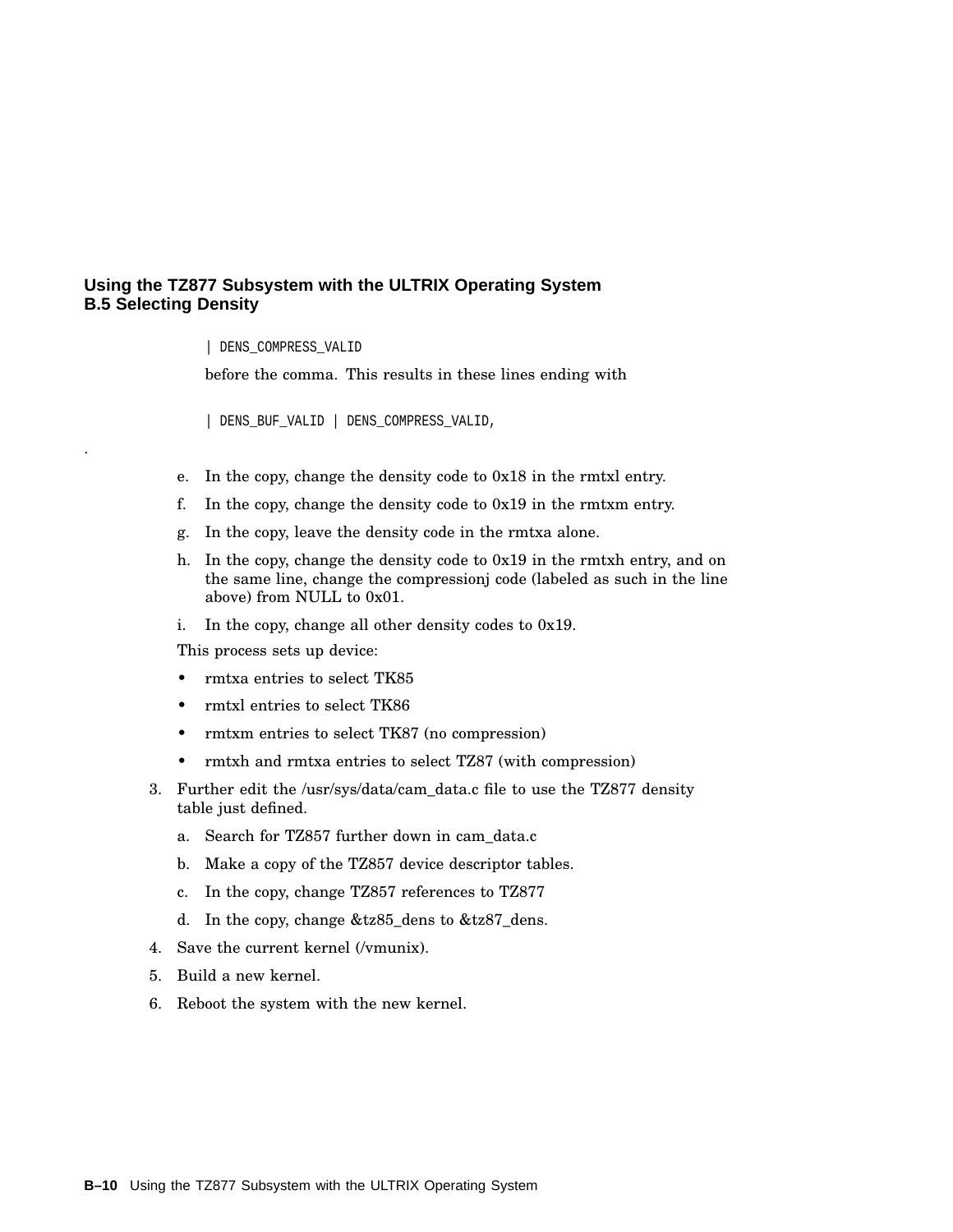# **B.6 Using ULTRIX Tape Commands**

This section describes ULTRIX commands used to operate the TZ877 subsystem.

The TZ877 subsystem uses standard magnetic tape commands to do backup and restore operations. The **tar** and **dump/restore** commands are used most often.

## **B.6.1 Using the tar Command**

The **tar** command, which operates on files and directories, writes and reads tapes. The **tar** utility uses the specified block size or defaults to 10k byte block sizes. If you select TK85 or TK86 densities, then the default block size results in a 16% decrease of maximum capacity and I/O rates.

Table B–3 lists the options you can use with the **tar** command.

| <b>Option</b> | <b>Meaning</b>                                     |
|---------------|----------------------------------------------------|
| b             | Block size in bytes (n)                            |
|               | Block size in kilobytes (nk)                       |
|               | $nb = n \times 512$ bytes in a block               |
| c             | Create tape, writes from beginning                 |
| f             | Tape device argument to follow                     |
| r             | Append to the end of the tape                      |
| t             | Table of contents of tape                          |
| u             | Back up all new or modified files from last backup |
| $\mathbf{V}$  | Verbose                                            |
| X             | Extract from tape (read)                           |

**Table B–3 Common tar Options**

The following examples show command lines with the **tar** command to:

• Write a file to tape:

\$ tar -cf /dev/rmt0h filename -b 64k

- Read a file from tape to your current directory:
	- \$ tar -fx /dev/rmt1h filename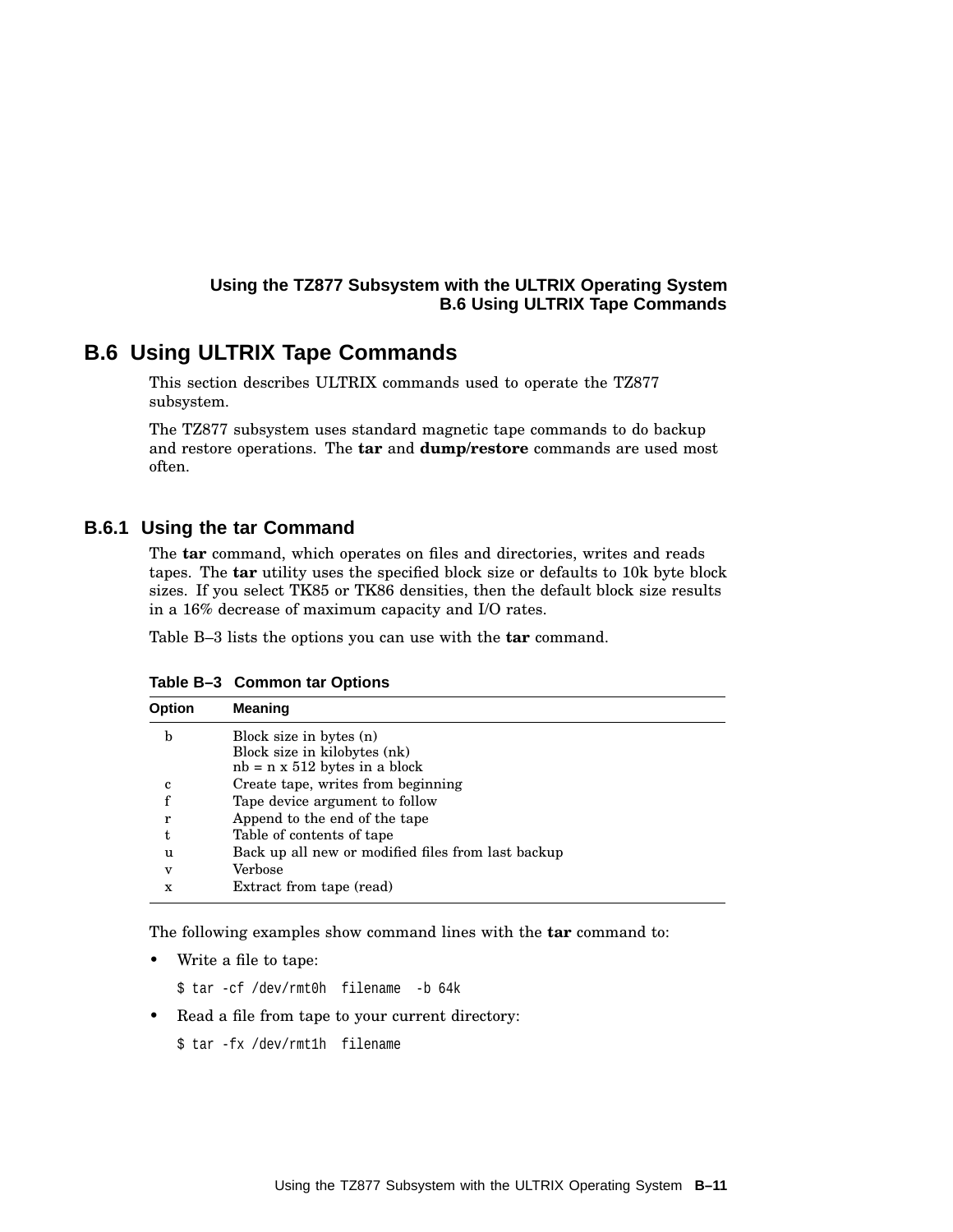#### **B.6.2 Using the dump Command**

To use the **dump** command, you need system privileges. This command lets you write an entire file system to tape. Ensure that the current directory is not within the file system being backed up, except when backing up from the root directory.

The **dump** command uses 10k byte block sizes. When using TK85 or TK86 densities, a 16% reduction in capacity and I/O rates can result from using these block sizes.

Table B–4 lists the options you can use with the **dump** command.

| <b>Option</b> | <b>Meaning</b>                                             | <b>Recommended Value</b>                     |
|---------------|------------------------------------------------------------|----------------------------------------------|
| d             | Tape density in bits per inch.                             | 62500                                        |
| f             | Tape device                                                |                                              |
| n             | Notify all privileged accounts, the status of<br>dump      |                                              |
| S             | Size of tape in feet                                       | 301292 (uncompressed)<br>301292 (compressed) |
| u<br>$0-9$    | Update the /etc/dumpdates file with the date<br>Dump level |                                              |

**Table B–4 Common dump Options**

The following examples show command lines with the **dump** command:

\$ dump 0dsf 62500 301292 /dev/rmt0m {uncompressed TZ87 format} device entry /dev/rrz1a

\$ dump unsf 62500 301292 /dev/rmt0h /usr/users

Dump level 0 is the highest and dumps the whole file system. Dump level 9 is the lowest. All files modified since the last dump of the same or lower dump level are dumped.

#### **B.6.3 Using the restore Command**

The **restore** command reads a tape that is backed up with the **dump** command. The **restore** command can read a file, a directory, or the entire tape.

The **restore** command uses 10k byte block sizes. When using TK85 or TK86 densities, a 16% reduction in capacity and I/O rates can result from using these block sizes.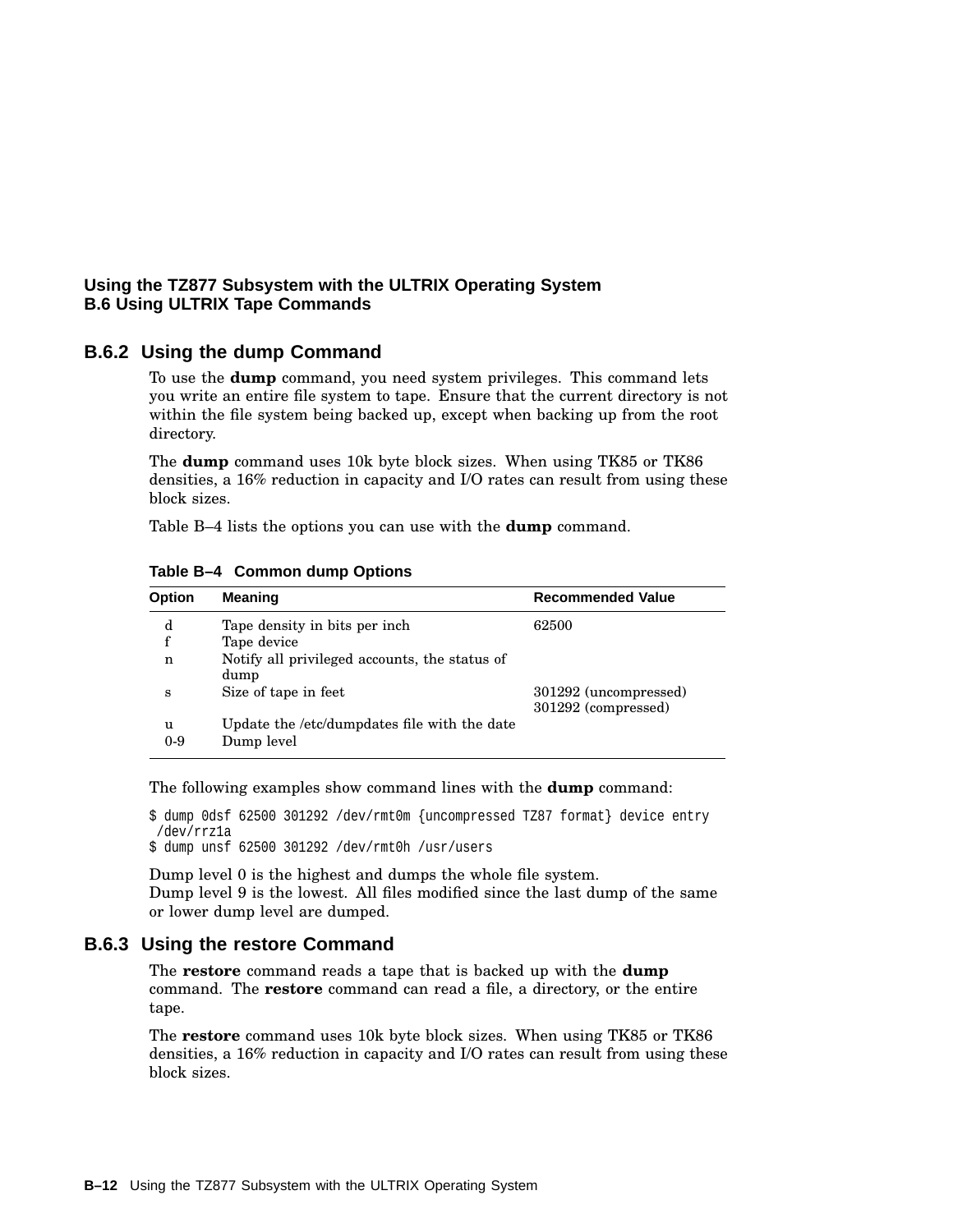Table B–5 lists the options you can use with the **restore** command.

**Table B–5 Common restore Options**

| Option      | <b>Meaning</b>            |
|-------------|---------------------------|
|             | Tape device               |
| r           | Read everything from tape |
|             | Interactive               |
| $\mathbf v$ | Verbose                   |
| x           | Extract                   |

The following example shows a command line with the **restore** command:

\$ restore -xvf filename

# **B.6.4 Using the dd Command**

Use the **dd** command to perform a device-to-device copy. The copy is done by file or by image, depending on the specification of the input or output device files.

Disks have two types of device files, image and block:

- If the disk image file (/dev/rrxxx) is used, performance is faster.
- If the disk block file (*/dev/rxxx*) is used, it is easier to retrieve a single file later.

The **dd** command uses the specified block size, or if none is given, a default of 512 bytes. When writing in TK85 or TK86 formats, an 87% reduction in capacity and performance can result from using the default block size. It is important to specify a more optimal block size.

The default block size does not affect capacity when writing in the TZ87 format.

Table B–6 lists the options you can use with the **dd** command.

| <b>Option</b> | <b>Meaning</b>                      | <b>Recommended Value</b> |
|---------------|-------------------------------------|--------------------------|
| if            | Input file                          |                          |
| of            | Output file                         |                          |
| $_{\rm bs}$   | Input and output block size (bytes) | 32768                    |
| ibs           | Input block size (bytes)            | 32768 for tape           |
| obs           | Output block size (bytes)           | 32768 for tape           |

**Table B–6 Common dd Options**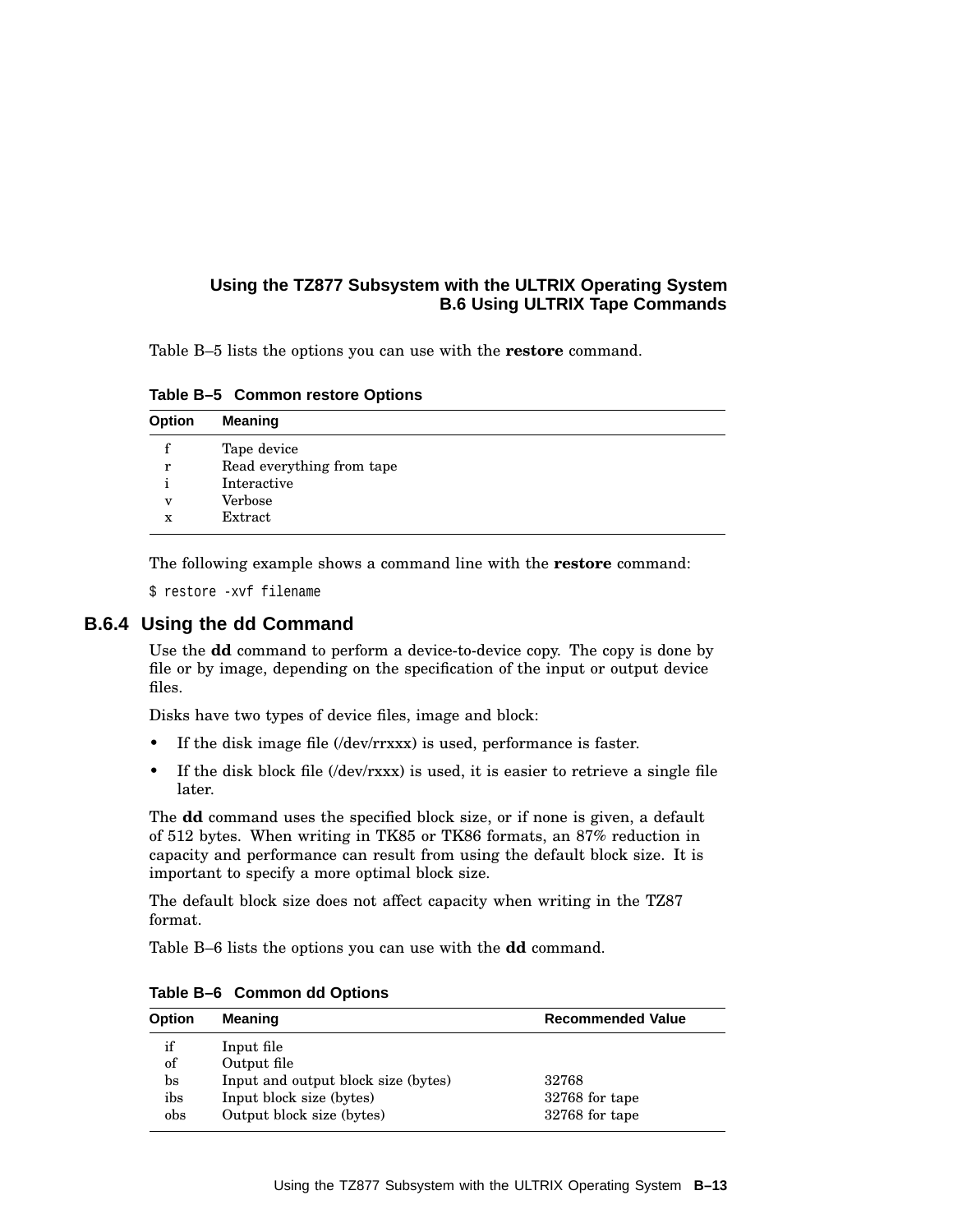The following examples show command lines with the **dd** command to:

• Write to tape with the block device file:

\$ dd if=/dev/rz1a of=/dev/rmt1h bs=32768

• Write to tape with the image device file:

\$ dd if=/dev/rrz1a of=/dev/rmt1h bs=32768

• Read a tape:

\$ dd if=/dev/rmt1h of=/dev/rz1a ibs=32768

#### **B.6.5 Using the ltf Command**

Use the **ltf** command to write and read ANSI tapes. This command operates on files and directories and uses the specified block size. Otherwise, the command defaults to 2048 byte blocks. This block size results in a 50% decrease of capacity and I/O rates when writing in TK85 or TK86 formats.

Table B–7 lists the options you can use with the **ltf** command.

| <b>Option</b>           | Meaning                                            |
|-------------------------|----------------------------------------------------|
| В                       | Specify a block size to use                        |
| c                       | Create tape, writes from beginning                 |
|                         | Tape device argument to follow                     |
| u                       | Back up all new or modified files from last backup |
| t                       | Table of contents of tape                          |
| $\overline{\mathbf{V}}$ | Verbose                                            |
| X                       | Extract from tape (read)                           |

**Table B–7 Common ltf Options**

The following examples show command lines with the **ltf** command to:

Write a file to tape:

\$ ltf -cf /dev/rmt0h filename -B 16k

• Read a file from tape to your current directory:

\$ ltf -fx /dev/rmt1h filename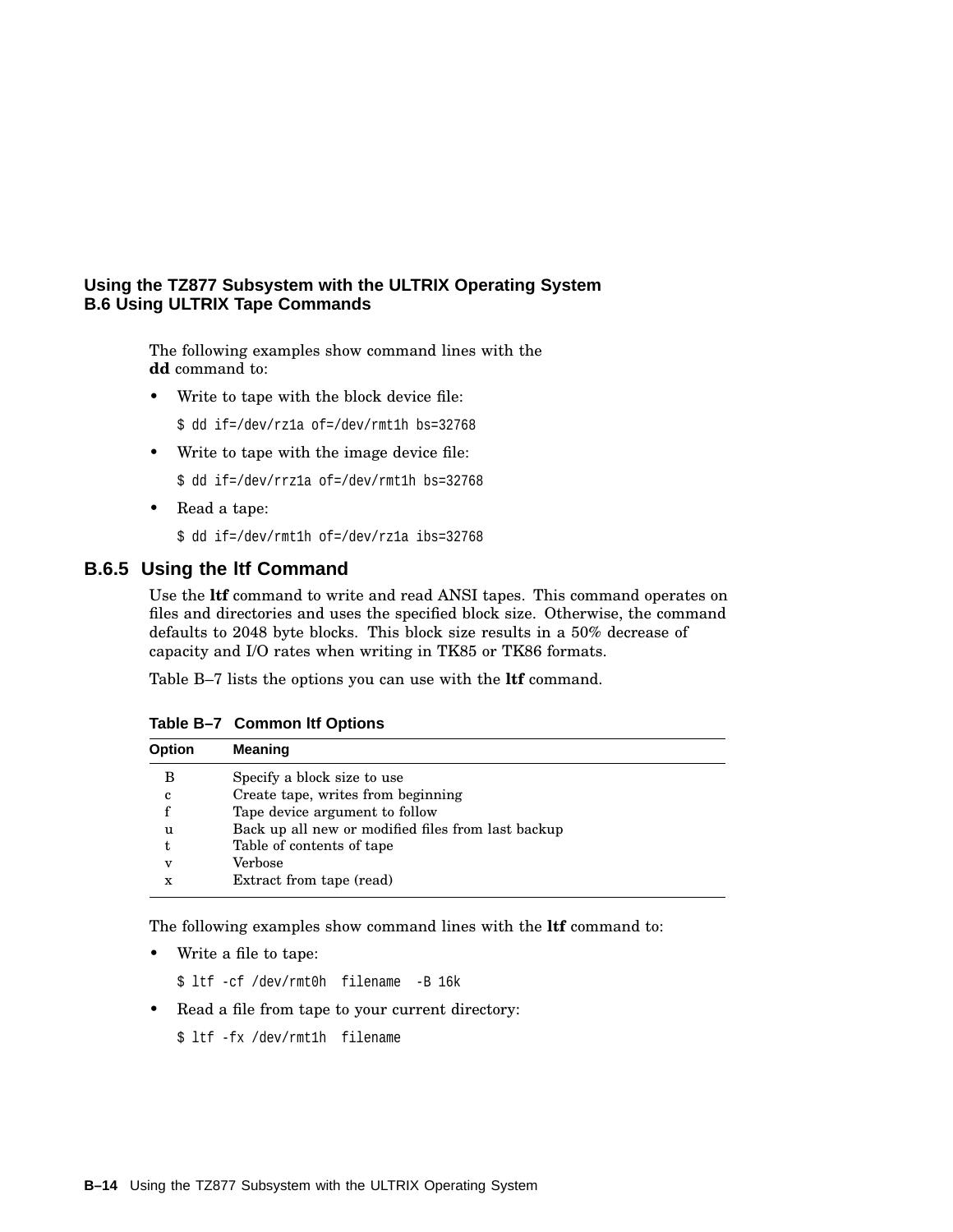## **B.6.6 Using the mt Command**

The **mt** (magnetic tape) command allows you to give certain commands to the tape drive.

Table B–8 lists the options you can use with the **mt** command.

| <b>Option</b>        | <b>Meaning</b>                    |
|----------------------|-----------------------------------|
| eof                  | Write file mark $(s)$             |
| $_{\rm bsf}$         | Backward space file(s)            |
| bsr                  | Backward space record(s)          |
| $\operatorname{fsf}$ | Forward space file(s)             |
| f <sub>ST</sub>      | Forward space record(s)           |
| offline              | Unload the tape                   |
| rewind               | Rewind to the beginning of medium |
| status               | Obtain information from the drive |

**Table B–8 Common mt Options**

The following examples show command lines with the **mt** command to:

• Get the status of a drive:

\$ mt -f /dev/rmt0h status

• Rewind the default drive:

```
$ mt rewind
```
• Write two file marks to the default drive:

\$ mt eof 2

## **B.6.7 Using the cpio Command**

The **cpio** command allows you to save files and directories on tape and other media and retrieve these files.

Table B–9 lists the options you can use with the **cpio** command.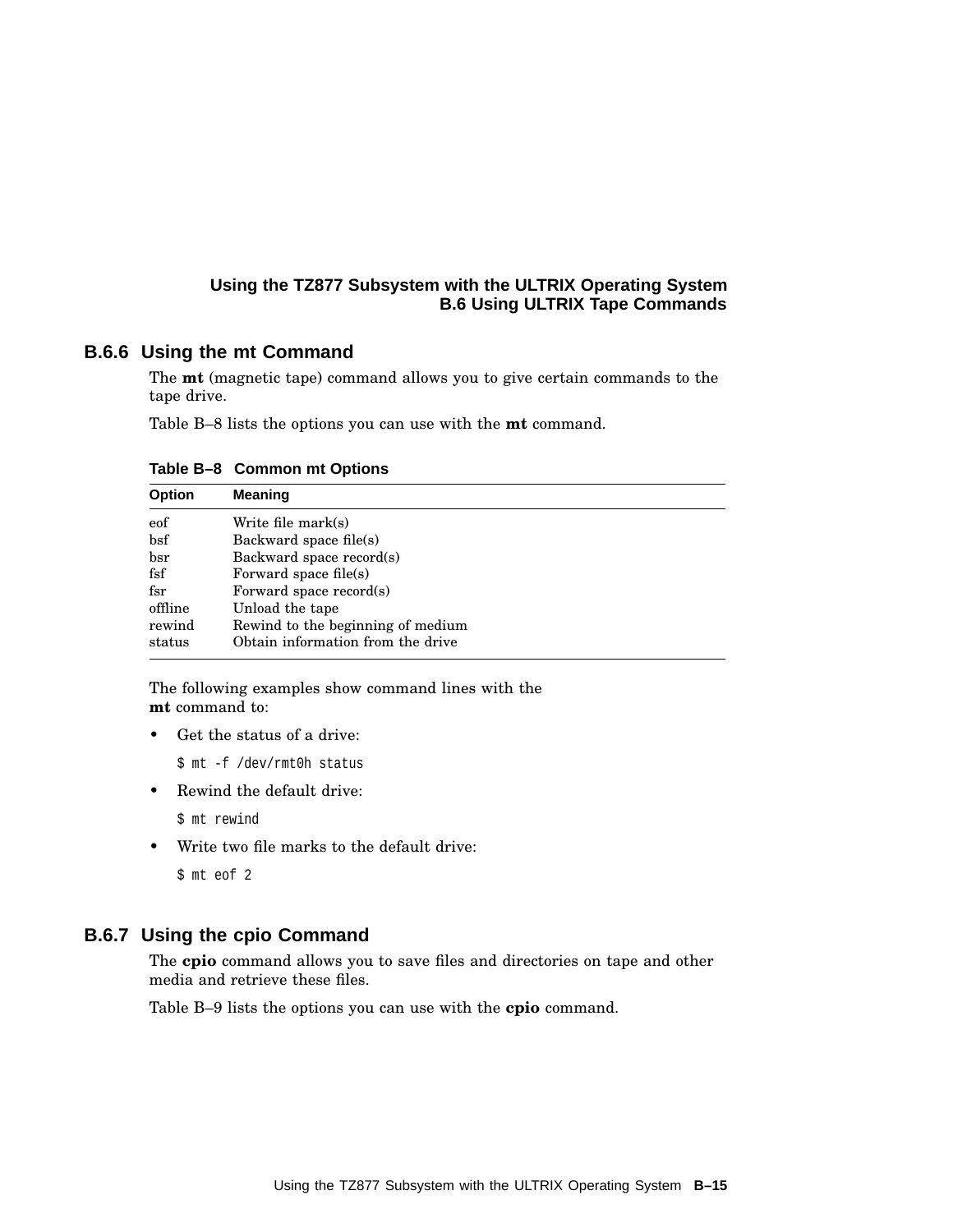**Table B–9 Common cpio Options**

| Option      | Meaning                                                  |
|-------------|----------------------------------------------------------|
| c           | Write or read header information in ASCII character form |
| d           | Create directories as needed                             |
|             | Copy in                                                  |
| $\mathbf 0$ | Copy out                                                 |
|             | Table of contents of tape                                |
| v           | Verbose                                                  |

The following examples show command lines with the **cpio** command to:

• Write to tape all files and subdirectories from your current directory:

\$ find . -print | cpio -ocv > /dev/rmt0h

• List all files and subdirectories that are on the tape:

\$ cpio -ictv < /dev/rmt0h

• Retrieve all files and subdirectories from the tape:

\$ cpio -icdv < /dev/rmt0h

• Retrieve selective files from the tape:

\$ cpio -icv < 'filename' < /dev/rmt0h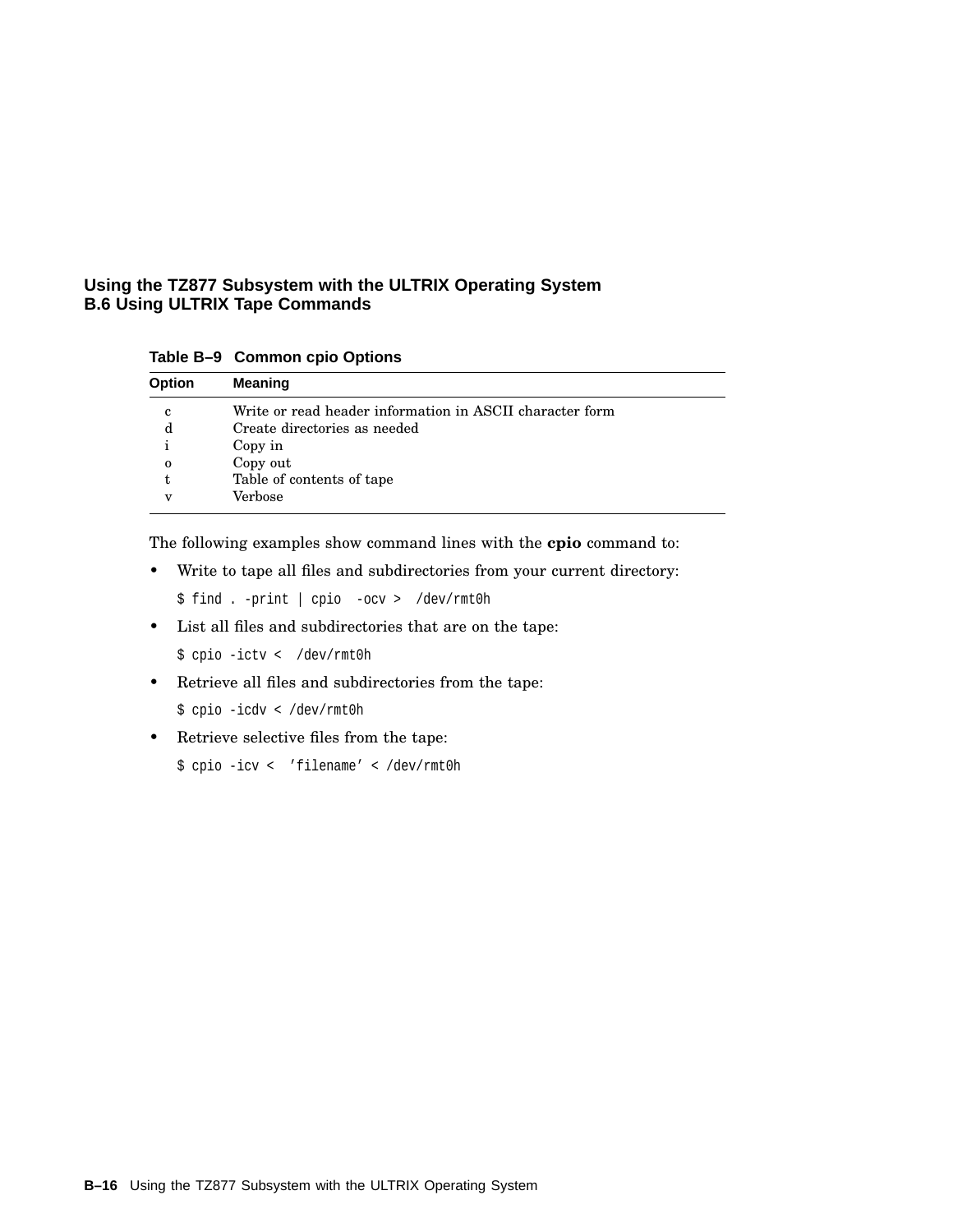# **C Service Offerings**

Digital Equipment Corporation offers a range of flexible service plans.

# **C.1 On-Site Service**

On-site service offers the convenience of service at your site and insurance against unplanned repair bills. For a monthly fee, you receive personal service from our service specialists. Within a few hours, the specialist is dispatched to your site with equipment and parts to give you fast and dependable maintenance.

# **C.2 BASIC Service**

BASIC service offers full coverage from 8 a.m. to 5 p.m., Monday through Friday. Options are available to extend your coverage to 12-, 16-, or 24-hour periods, and to include Saturdays, Sundays, and holidays. Under the BASIC service plan, all parts, materials, and labor are covered in full.

# **C.3 DECservice Plan**

The DECservice plan offers a premium, on-site service for producing committed response to remedial service requests made during contracted hours of coverage. Remedial maintenance will be performed continuously until the problem is resolved, which makes this service ideal for customers requiring maximum service performance. Under the DECservice plan all parts, materials, and labor are covered in full.

# **C.4 Carry-In Service**

Carry-in service offers fast, personalized response, and the ability to plan your maintenance costs for a smaller monthly fee than on-site service. When you bring your unit to one of 160 Digital SERVICenter sites worldwide, factorytrained personnel repair your unit within 2 days. This service is available on selected terminals and systems. Contact your local unit. Digital SERVICenter sites are open during normal business hours, Monday through Friday.